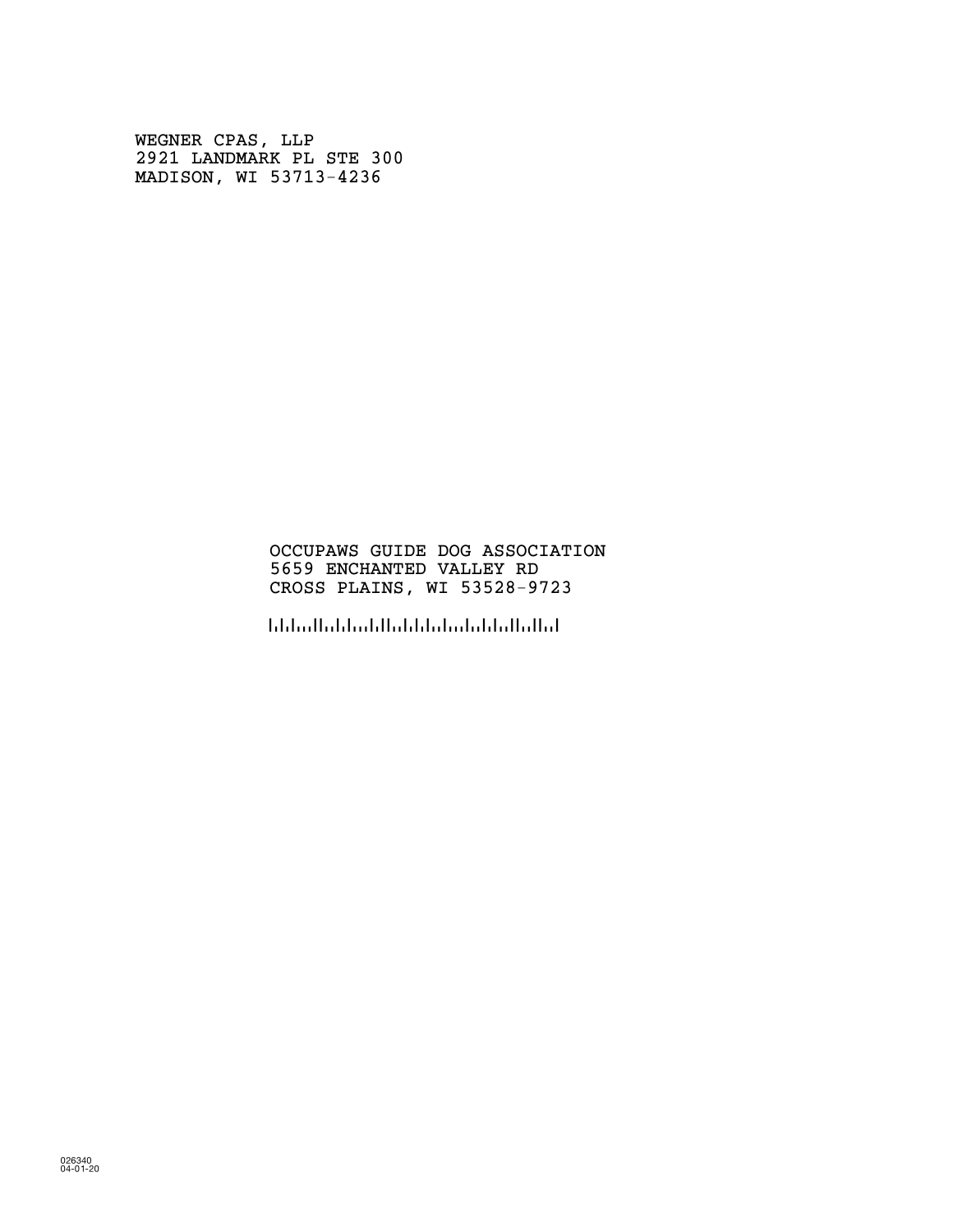## PUBLIC DISCLOSURE COPY - STATE REGISTRATION NO. 11884-800

Form

Department of the Treasury Internal Revenue Service

**990** Return of Organization Exempt From Income Tax <br>
Under section 501(c), 527, or 4947(a)(1) of the Internal Revenue Code (except private foundations)<br> **PO20** 

**▶ Do not enter social security numbers on this form as it may be made public. Open to Public**<br>
inspection instructions and the latest information. Inspection **| Go to www.irs.gov/Form990 for instructions and the latest information. Inspection**



|                                    |                         | A For the 2020 calendar year, or tax year beginning                                                                                      | and ending                                                                                                                                                                                                 |                                                     |                                                             |  |  |  |  |
|------------------------------------|-------------------------|------------------------------------------------------------------------------------------------------------------------------------------|------------------------------------------------------------------------------------------------------------------------------------------------------------------------------------------------------------|-----------------------------------------------------|-------------------------------------------------------------|--|--|--|--|
| В                                  | Check if<br>applicable: | C Name of organization                                                                                                                   |                                                                                                                                                                                                            | D Employer identification number                    |                                                             |  |  |  |  |
|                                    | Address<br> change      | OCCUPAWS GUIDE DOG ASSOCIATION                                                                                                           |                                                                                                                                                                                                            |                                                     |                                                             |  |  |  |  |
|                                    | Name<br>change          | Doing business as                                                                                                                        |                                                                                                                                                                                                            |                                                     |                                                             |  |  |  |  |
|                                    | Initial<br>return       | Number and street (or P.O. box if mail is not delivered to street address)<br>Room/suite                                                 | E Telephone number                                                                                                                                                                                         |                                                     |                                                             |  |  |  |  |
|                                    | Final<br>return/        | 5659 ENCHANTED VALLEY RD                                                                                                                 | $608 - 695 - 4700$                                                                                                                                                                                         |                                                     |                                                             |  |  |  |  |
|                                    | termin-<br>ated         | City or town, state or province, country, and ZIP or foreign postal code                                                                 |                                                                                                                                                                                                            | G Gross receipts \$                                 | 401, 276.                                                   |  |  |  |  |
|                                    | Amended<br>Ireturn      | 53528-9723<br>CROSS PLAINS, WI                                                                                                           |                                                                                                                                                                                                            | $H(a)$ is this a group return                       |                                                             |  |  |  |  |
|                                    | Applica-<br>pending     | F Name and address of principal officer: MARK SCHULTZE                                                                                   |                                                                                                                                                                                                            | for subordinates?                                   | $\sqrt{}$ Yes $\sqrt{ \times}$ No                           |  |  |  |  |
|                                    |                         | SAME AS C ABOVE                                                                                                                          |                                                                                                                                                                                                            | $H(b)$ Are all subordinates included? $\Box$ Yes    | l No                                                        |  |  |  |  |
|                                    |                         | Tax-exempt status: $X \overline{3}$ 501(c)(3)<br>$501(c)$ (<br>$4947(a)(1)$ or<br>$\sqrt{\frac{1}{1}}$ (insert no.)                      | 527                                                                                                                                                                                                        |                                                     | If "No," attach a list. See instructions                    |  |  |  |  |
|                                    |                         | J Website: WWW.OCCUPAWS.ORG                                                                                                              |                                                                                                                                                                                                            | $H(c)$ Group exemption number $\blacktriangleright$ |                                                             |  |  |  |  |
|                                    | Part II                 | Corporation<br>$ \mathbf{X} $ Association<br>Other $\blacktriangleright$<br>K Form of organization: $\lfloor$<br>Trust<br><b>Summary</b> |                                                                                                                                                                                                            |                                                     | L Year of formation: $2011$ M State of legal domicile: $WI$ |  |  |  |  |
|                                    |                         | Briefly describe the organization's mission or most significant activities: OUR MISSION IS TO PLACE FULLY                                |                                                                                                                                                                                                            |                                                     |                                                             |  |  |  |  |
|                                    | 1                       |                                                                                                                                          |                                                                                                                                                                                                            |                                                     |                                                             |  |  |  |  |
|                                    | $\mathbf{2}$            |                                                                                                                                          | TRAINED GUIDE DOGS OF EXCELLENT HEALTH AND TEMPERAMENT WITH<br>Check this box $\blacktriangleright$ $\Box$ if the organization discontinued its operations or disposed of more than 25% of its net assets. |                                                     |                                                             |  |  |  |  |
|                                    | З                       | Number of voting members of the governing body (Part VI, line 1a)                                                                        |                                                                                                                                                                                                            | 3                                                   | 8                                                           |  |  |  |  |
|                                    | 4                       |                                                                                                                                          |                                                                                                                                                                                                            | $\overline{\mathbf{4}}$                             | ह                                                           |  |  |  |  |
|                                    | 5                       |                                                                                                                                          |                                                                                                                                                                                                            | 5                                                   | $\overline{0}$                                              |  |  |  |  |
| <b>Activities &amp; Governance</b> | 6                       |                                                                                                                                          |                                                                                                                                                                                                            | 6                                                   | 175                                                         |  |  |  |  |
|                                    |                         |                                                                                                                                          |                                                                                                                                                                                                            | 7a                                                  | $\overline{0}$ .                                            |  |  |  |  |
|                                    |                         |                                                                                                                                          |                                                                                                                                                                                                            | 7 <sub>b</sub>                                      | $\overline{0}$ .                                            |  |  |  |  |
|                                    |                         |                                                                                                                                          |                                                                                                                                                                                                            | <b>Prior Year</b>                                   | <b>Current Year</b>                                         |  |  |  |  |
|                                    | 8                       | Contributions and grants (Part VIII, line 1h)                                                                                            |                                                                                                                                                                                                            | 182, 156.                                           | 193,116.                                                    |  |  |  |  |
| Revenue                            | 9                       | Program service revenue (Part VIII, line 2g)                                                                                             |                                                                                                                                                                                                            | 28,440.                                             | 20, 150.                                                    |  |  |  |  |
|                                    | 10                      |                                                                                                                                          |                                                                                                                                                                                                            | 21,815.                                             | 24,059.                                                     |  |  |  |  |
|                                    | 11                      | Other revenue (Part VIII, column (A), lines 5, 6d, 8c, 9c, 10c, and 11e)                                                                 |                                                                                                                                                                                                            | 14,002.                                             | σ.                                                          |  |  |  |  |
|                                    | 12                      | Total revenue - add lines 8 through 11 (must equal Part VIII, column (A), line 12)                                                       |                                                                                                                                                                                                            | 246, 413.                                           | 237, 325.                                                   |  |  |  |  |
|                                    | 13                      | Grants and similar amounts paid (Part IX, column (A), lines 1-3)                                                                         |                                                                                                                                                                                                            | 0.<br>0.                                            | Ο.<br>$\overline{0}$ .                                      |  |  |  |  |
|                                    | 14                      |                                                                                                                                          |                                                                                                                                                                                                            | 0.                                                  | $\overline{0}$ .                                            |  |  |  |  |
| Expenses                           | 15                      | Salaries, other compensation, employee benefits (Part IX, column (A), lines 5-10)                                                        |                                                                                                                                                                                                            | 0.                                                  | $\overline{0}$ .                                            |  |  |  |  |
|                                    |                         | 6,935.<br><b>b</b> Total fundraising expenses (Part IX, column (D), line 25)                                                             |                                                                                                                                                                                                            |                                                     |                                                             |  |  |  |  |
|                                    |                         | $\blacktriangleright$ $\_\_$                                                                                                             |                                                                                                                                                                                                            | 286,761.                                            | 274,855.                                                    |  |  |  |  |
|                                    | 18                      | Total expenses. Add lines 13-17 (must equal Part IX, column (A), line 25) <i>manumum</i>                                                 |                                                                                                                                                                                                            | 286,761.                                            | 274,855.                                                    |  |  |  |  |
|                                    | 19                      |                                                                                                                                          |                                                                                                                                                                                                            | $-40,348.$                                          | $-37,530.$                                                  |  |  |  |  |
|                                    |                         |                                                                                                                                          |                                                                                                                                                                                                            | <b>Beginning of Current Year</b>                    | <b>End of Year</b>                                          |  |  |  |  |
|                                    | 20                      | Total assets (Part X, line 16)                                                                                                           |                                                                                                                                                                                                            | 633,969.                                            | 631,812.                                                    |  |  |  |  |
|                                    |                         | 21 Total liabilities (Part X, line 26)                                                                                                   |                                                                                                                                                                                                            | 0.                                                  | О.                                                          |  |  |  |  |
| Net Assets or                      |                         |                                                                                                                                          |                                                                                                                                                                                                            | 633,969.                                            | 631,812.                                                    |  |  |  |  |
|                                    |                         | Part II   Signature Block                                                                                                                |                                                                                                                                                                                                            |                                                     |                                                             |  |  |  |  |

Under penalties of perjury, I declare that I have examined this return, including accompanying schedules and statements, and to the best of my knowledge and belief, it is true, correct, and complete. Declaration of preparer (other than officer) is based on all information of which preparer has any knowledge.

| Sign<br>Here    | Signature of officer<br>MARK SCHULTZE, TREASURER<br>Type or print name and title              | Date                                       |
|-----------------|-----------------------------------------------------------------------------------------------|--------------------------------------------|
| Paid            | Date<br>Print/Type preparer's name<br>Preparer's signature.<br>6/11/21<br>MIKE HABLEWITZ, CPA | PHN<br>Check<br>P01259157<br>self-emploved |
| Preparer        | WEGNER CPAS, LLP<br>Firm's name<br>$\mathbf{r}$                                               | Firm's EIN $\frac{39-0974031}{ }$          |
| Use Only        | 2921 LANDMARK PL STE 300<br>Firm's address                                                    |                                            |
|                 | MADISON, WI 53713-4236                                                                        | Phone no. $608 - 274 - 4020$               |
|                 | May the IRS discuss this return with the preparer shown above? See instructions               | $X \mid$<br>Yes<br>No                      |
| 032001 12-23-20 | LHA For Paperwork Reduction Act Notice, see the separate instructions.                        | Form 990 (2020)                            |
|                 | SCHEDULE O FOR ORGANIZATION MISSION STATEMENT<br>SEE                                          | CONTINUATION                               |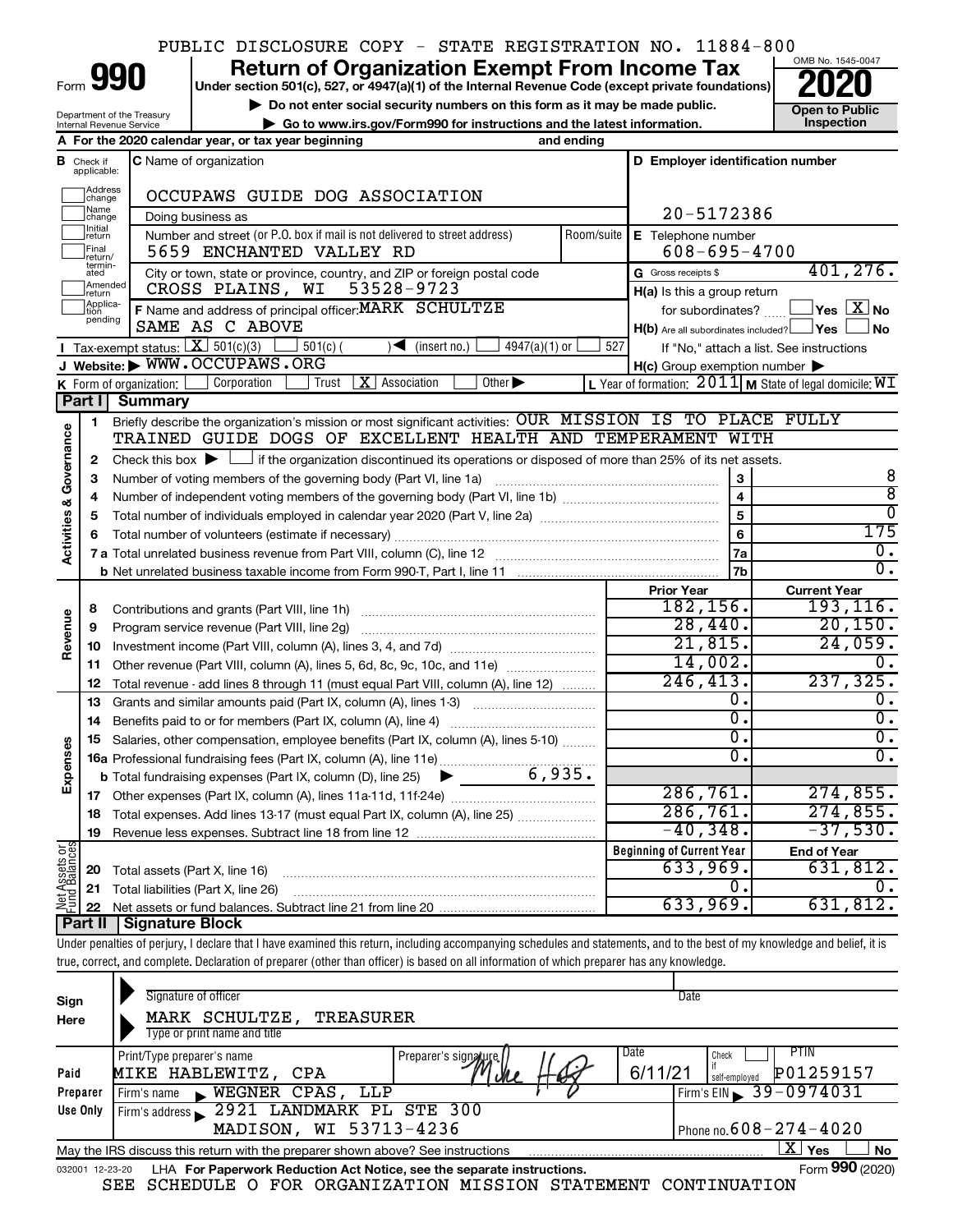|              | 20-5172386<br>OCCUPAWS GUIDE DOG ASSOCIATION<br>Page 2<br>Form 990 (2020)                                                                                                                                                                                                            |
|--------------|--------------------------------------------------------------------------------------------------------------------------------------------------------------------------------------------------------------------------------------------------------------------------------------|
|              | Part III   Statement of Program Service Accomplishments                                                                                                                                                                                                                              |
| 1            |                                                                                                                                                                                                                                                                                      |
|              | Briefly describe the organization's mission:<br>OCCUPAWS GUIDE DOG ASSOCIATION HAS 51 PUPPIES IN TRAINING, 5 BREEDING                                                                                                                                                                |
|              | FEMALES AND HAS PLACED 54 GUIDE DOGS AND 9 CHILDREN'S VISUAL COMPANION                                                                                                                                                                                                               |
|              | DOGS SINCE ITS INCEPTION.                                                                                                                                                                                                                                                            |
|              |                                                                                                                                                                                                                                                                                      |
| $\mathbf{2}$ | Did the organization undertake any significant program services during the year which were not listed on the                                                                                                                                                                         |
|              | $\overline{\ }$ Yes $\overline{\phantom{a}X}$ No<br>prior Form 990 or 990-EZ?                                                                                                                                                                                                        |
|              | If "Yes," describe these new services on Schedule O.                                                                                                                                                                                                                                 |
| 3            | $\overline{\ }$ Yes $\overline{\phantom{a}X}$ No<br>Did the organization cease conducting, or make significant changes in how it conducts, any program services?                                                                                                                     |
|              | If "Yes," describe these changes on Schedule O.                                                                                                                                                                                                                                      |
| 4            | Describe the organization's program service accomplishments for each of its three largest program services, as measured by expenses.<br>Section 501(c)(3) and 501(c)(4) organizations are required to report the amount of grants and allocations to others, the total expenses, and |
|              | revenue, if any, for each program service reported.                                                                                                                                                                                                                                  |
|              | 20, 150.<br>$256$ , $248$ $\cdot$ including grants of \$<br>) (Revenue \$<br>(Expenses \$<br>4a (Code:                                                                                                                                                                               |
|              | OCCUPAWS GUIDE DOG ASSOCIATION ACQUIRES, RAISES, TRAINS, AND PLACES                                                                                                                                                                                                                  |
|              | GUIDE DOGS WITH VISUALLY IMPAIRED ADULTS IN WISCONSIN AND CONTIGUOUS                                                                                                                                                                                                                 |
|              | IN 2020, WE PLACED 6 ADULT GUIDE DOGS AND PROVIDED REVIEW<br>STATE.                                                                                                                                                                                                                  |
|              | TRAINING TO 38 TEAMS THAT RECEIVED DOGS IN PREVIOUS YEARS.<br>WITH                                                                                                                                                                                                                   |
|              | COVID-19, WE DID LITTLE PUBLIC SPEAKING IN 2020.<br>WE HAVE AN ONGOING                                                                                                                                                                                                               |
|              | PROGRAM AT THE OXFORD FEDERAL CORRECTIONAL INSTITUTION (A LOW SECURITY                                                                                                                                                                                                               |
|              | MEN'S PRISON) WHERE WE HAVE INMATES RAISE AND TRAIN PUPPIES, MUCH LIKE<br>REGULAR PUPPY RAISERS.<br>WE CONDUCT WEEKLY CLASSES FOR THE 10<br>INMATES                                                                                                                                  |
|              | CURRENTLY RAISING PUPPIES FOR US.<br>IN ADDITION, A SECOND PRISON                                                                                                                                                                                                                    |
|              | TRAINING PROGRAM WAS ESTABLISHED AT THE NEW LISBON STATE CORRECTIONAL                                                                                                                                                                                                                |
|              | WE CURRENTLY HAVE 10 DOGS AND 20 INMATES IN THIS PROGRAM.<br>FACILITY.                                                                                                                                                                                                               |
|              | BOTH PROGRAMS ARE CALLED "PAWSFORWARD."                                                                                                                                                                                                                                              |
| 4b           | (Revenue \$<br>(Code:<br>(Expenses \$<br>including grants of \$                                                                                                                                                                                                                      |
|              |                                                                                                                                                                                                                                                                                      |
|              |                                                                                                                                                                                                                                                                                      |
|              |                                                                                                                                                                                                                                                                                      |
|              |                                                                                                                                                                                                                                                                                      |
|              |                                                                                                                                                                                                                                                                                      |
|              |                                                                                                                                                                                                                                                                                      |
|              |                                                                                                                                                                                                                                                                                      |
|              |                                                                                                                                                                                                                                                                                      |
|              |                                                                                                                                                                                                                                                                                      |
|              |                                                                                                                                                                                                                                                                                      |
|              |                                                                                                                                                                                                                                                                                      |
|              |                                                                                                                                                                                                                                                                                      |
|              | including grants of \$<br>(Code:<br>) (Expenses \$<br>(Revenue \$                                                                                                                                                                                                                    |
|              |                                                                                                                                                                                                                                                                                      |
|              |                                                                                                                                                                                                                                                                                      |
|              |                                                                                                                                                                                                                                                                                      |
|              |                                                                                                                                                                                                                                                                                      |
|              |                                                                                                                                                                                                                                                                                      |
|              |                                                                                                                                                                                                                                                                                      |
|              |                                                                                                                                                                                                                                                                                      |
|              |                                                                                                                                                                                                                                                                                      |
|              |                                                                                                                                                                                                                                                                                      |
|              |                                                                                                                                                                                                                                                                                      |
| 4с           |                                                                                                                                                                                                                                                                                      |
|              | Other program services (Describe on Schedule O.)                                                                                                                                                                                                                                     |
| 4d<br>4е     | (Expenses \$<br>(Revenue \$<br>including grants of \$<br>256, 248.<br>Total program service expenses                                                                                                                                                                                 |
|              | Form 990 (2020)                                                                                                                                                                                                                                                                      |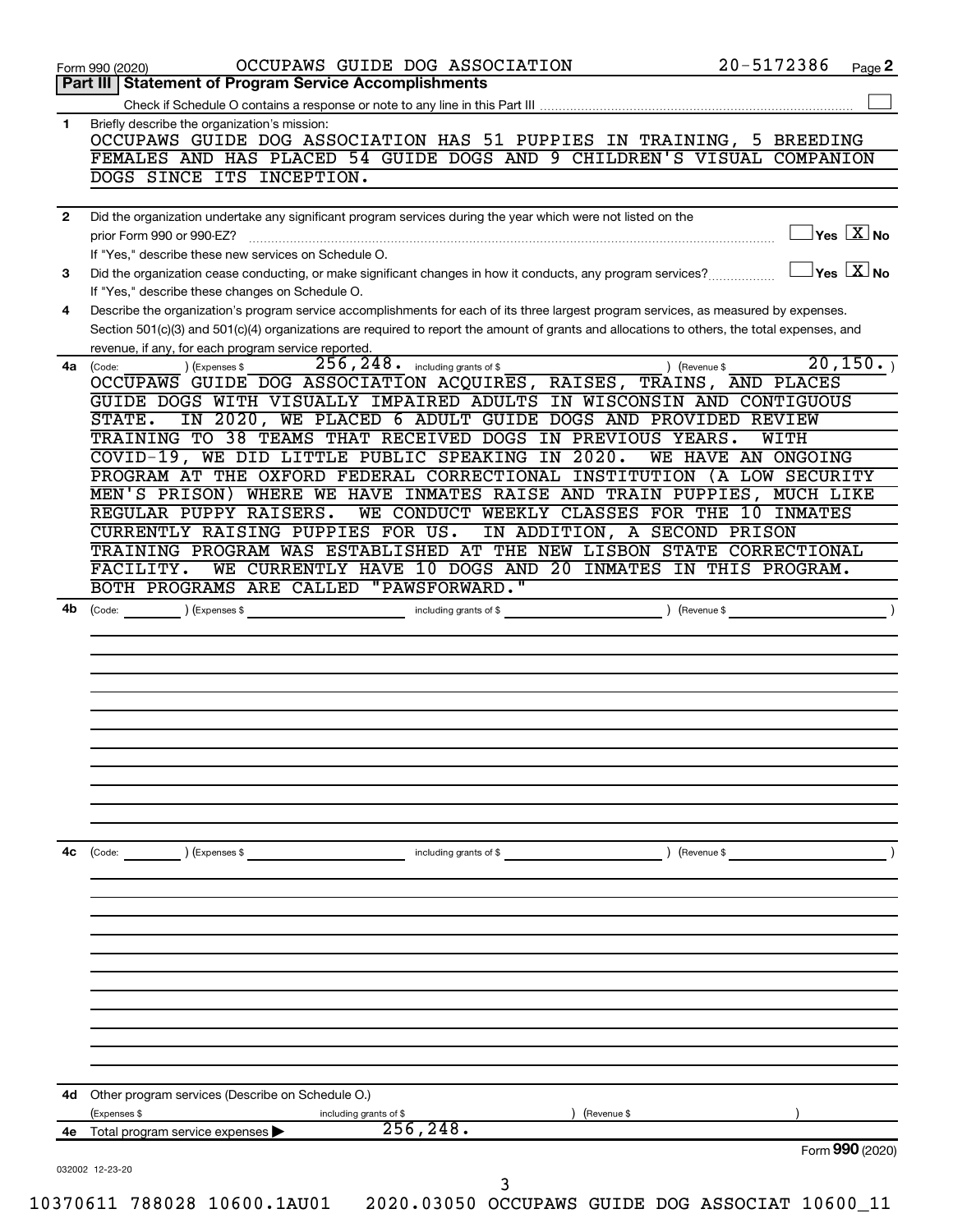|  | Form 990 (2020) |
|--|-----------------|

**Part IV Checklist of Required Schedules**

Form 990 (2020)  $OCCUPANS$   $GUIDE$   $DOG$   $ASSOCIATION$   $20-5172386$   $Page$ 

|     |                                                                                                                                                                                                                                     |                 | Yes                     | No                           |
|-----|-------------------------------------------------------------------------------------------------------------------------------------------------------------------------------------------------------------------------------------|-----------------|-------------------------|------------------------------|
| 1   | Is the organization described in section $501(c)(3)$ or $4947(a)(1)$ (other than a private foundation)?<br>If "Yes," complete Schedule A                                                                                            | 1               | x                       |                              |
| 2   |                                                                                                                                                                                                                                     | $\overline{2}$  | $\overline{\textbf{x}}$ |                              |
| 3   | Did the organization engage in direct or indirect political campaign activities on behalf of or in opposition to candidates for                                                                                                     |                 |                         |                              |
|     | public office? If "Yes," complete Schedule C, Part I                                                                                                                                                                                | З               |                         | x.                           |
| 4   | Section 501(c)(3) organizations. Did the organization engage in lobbying activities, or have a section 501(h) election in effect                                                                                                    |                 |                         |                              |
|     |                                                                                                                                                                                                                                     | 4               |                         | х                            |
| 5   | Is the organization a section 501(c)(4), 501(c)(5), or 501(c)(6) organization that receives membership dues, assessments, or                                                                                                        |                 |                         |                              |
|     |                                                                                                                                                                                                                                     | 5               |                         | x                            |
| 6   | Did the organization maintain any donor advised funds or any similar funds or accounts for which donors have the right to                                                                                                           |                 |                         |                              |
|     | provide advice on the distribution or investment of amounts in such funds or accounts? If "Yes," complete Schedule D, Part I                                                                                                        | 6               |                         | х                            |
| 7   | Did the organization receive or hold a conservation easement, including easements to preserve open space,                                                                                                                           |                 |                         |                              |
|     | the environment, historic land areas, or historic structures? If "Yes," complete Schedule D, Part II                                                                                                                                | $\overline{7}$  |                         | x.                           |
| 8   | Did the organization maintain collections of works of art, historical treasures, or other similar assets? If "Yes," complete                                                                                                        |                 |                         |                              |
|     |                                                                                                                                                                                                                                     | 8               |                         | x                            |
| 9   | Did the organization report an amount in Part X, line 21, for escrow or custodial account liability, serve as a custodian for                                                                                                       |                 |                         |                              |
|     | amounts not listed in Part X; or provide credit counseling, debt management, credit repair, or debt negotiation services?                                                                                                           |                 |                         |                              |
|     |                                                                                                                                                                                                                                     | 9               |                         | х                            |
| 10  | Did the organization, directly or through a related organization, hold assets in donor-restricted endowments                                                                                                                        |                 |                         |                              |
|     |                                                                                                                                                                                                                                     | 10              |                         | x.                           |
| 11  | If the organization's answer to any of the following questions is "Yes," then complete Schedule D, Parts VI, VII, VIII, IX, or X                                                                                                    |                 |                         |                              |
|     | as applicable.                                                                                                                                                                                                                      |                 |                         |                              |
|     | a Did the organization report an amount for land, buildings, and equipment in Part X, line 10? If "Yes," complete Schedule D,                                                                                                       |                 | х                       |                              |
|     | Part VI<br><b>b</b> Did the organization report an amount for investments - other securities in Part X, line 12, that is 5% or more of its total                                                                                    | 11a             |                         |                              |
|     |                                                                                                                                                                                                                                     | 11b             |                         | x                            |
|     | c Did the organization report an amount for investments - program related in Part X, line 13, that is 5% or more of its total                                                                                                       |                 |                         |                              |
|     |                                                                                                                                                                                                                                     | 11c             |                         | x.                           |
|     | d Did the organization report an amount for other assets in Part X, line 15, that is 5% or more of its total assets reported in                                                                                                     |                 |                         |                              |
|     |                                                                                                                                                                                                                                     | 11d             |                         | X                            |
|     |                                                                                                                                                                                                                                     | 11e             |                         | X                            |
| f.  | Did the organization's separate or consolidated financial statements for the tax year include a footnote that addresses                                                                                                             |                 |                         |                              |
|     | the organization's liability for uncertain tax positions under FIN 48 (ASC 740)? If "Yes," complete Schedule D, Part X                                                                                                              | 11f             |                         | x.                           |
|     | 12a Did the organization obtain separate, independent audited financial statements for the tax year? If "Yes," complete                                                                                                             |                 |                         |                              |
|     | Schedule D, Parts XI and XII                                                                                                                                                                                                        | 12a             | х                       |                              |
|     | <b>b</b> Was the organization included in consolidated, independent audited financial statements for the tax year?                                                                                                                  |                 |                         |                              |
|     | If "Yes," and if the organization answered "No" to line 12a, then completing Schedule D, Parts XI and XII is optional                                                                                                               | 12 <sub>b</sub> |                         | х<br>$\overline{\texttt{x}}$ |
| 13  | Is the organization a school described in section 170(b)(1)(A)(ii)? If "Yes," complete Schedule E                                                                                                                                   | 13              |                         | x                            |
|     | 14a Did the organization maintain an office, employees, or agents outside of the United States?<br><b>b</b> Did the organization have aggregate revenues or expenses of more than \$10,000 from grantmaking, fundraising, business, | 14a             |                         |                              |
|     | investment, and program service activities outside the United States, or aggregate foreign investments valued at \$100,000                                                                                                          |                 |                         |                              |
|     |                                                                                                                                                                                                                                     | 14b             |                         | x                            |
| 15  | Did the organization report on Part IX, column (A), line 3, more than \$5,000 of grants or other assistance to or for any                                                                                                           |                 |                         |                              |
|     |                                                                                                                                                                                                                                     | 15              |                         | х                            |
| 16  | Did the organization report on Part IX, column (A), line 3, more than \$5,000 of aggregate grants or other assistance to                                                                                                            |                 |                         |                              |
|     |                                                                                                                                                                                                                                     | 16              |                         | х                            |
| 17  | Did the organization report a total of more than \$15,000 of expenses for professional fundraising services on Part IX,                                                                                                             |                 |                         |                              |
|     |                                                                                                                                                                                                                                     | 17              |                         | х                            |
| 18  | Did the organization report more than \$15,000 total of fundraising event gross income and contributions on Part VIII, lines                                                                                                        |                 |                         |                              |
|     |                                                                                                                                                                                                                                     | 18              |                         | х                            |
| 19  | Did the organization report more than \$15,000 of gross income from gaming activities on Part VIII, line 9a? If "Yes,"                                                                                                              |                 |                         |                              |
|     |                                                                                                                                                                                                                                     | 19              |                         | х                            |
| 20a |                                                                                                                                                                                                                                     | 20a             |                         | х                            |
|     |                                                                                                                                                                                                                                     | 20 <sub>b</sub> |                         |                              |
| 21  | Did the organization report more than \$5,000 of grants or other assistance to any domestic organization or                                                                                                                         |                 |                         |                              |
|     |                                                                                                                                                                                                                                     | 21              |                         | x                            |

032003 12-23-20

Form (2020) **990**

4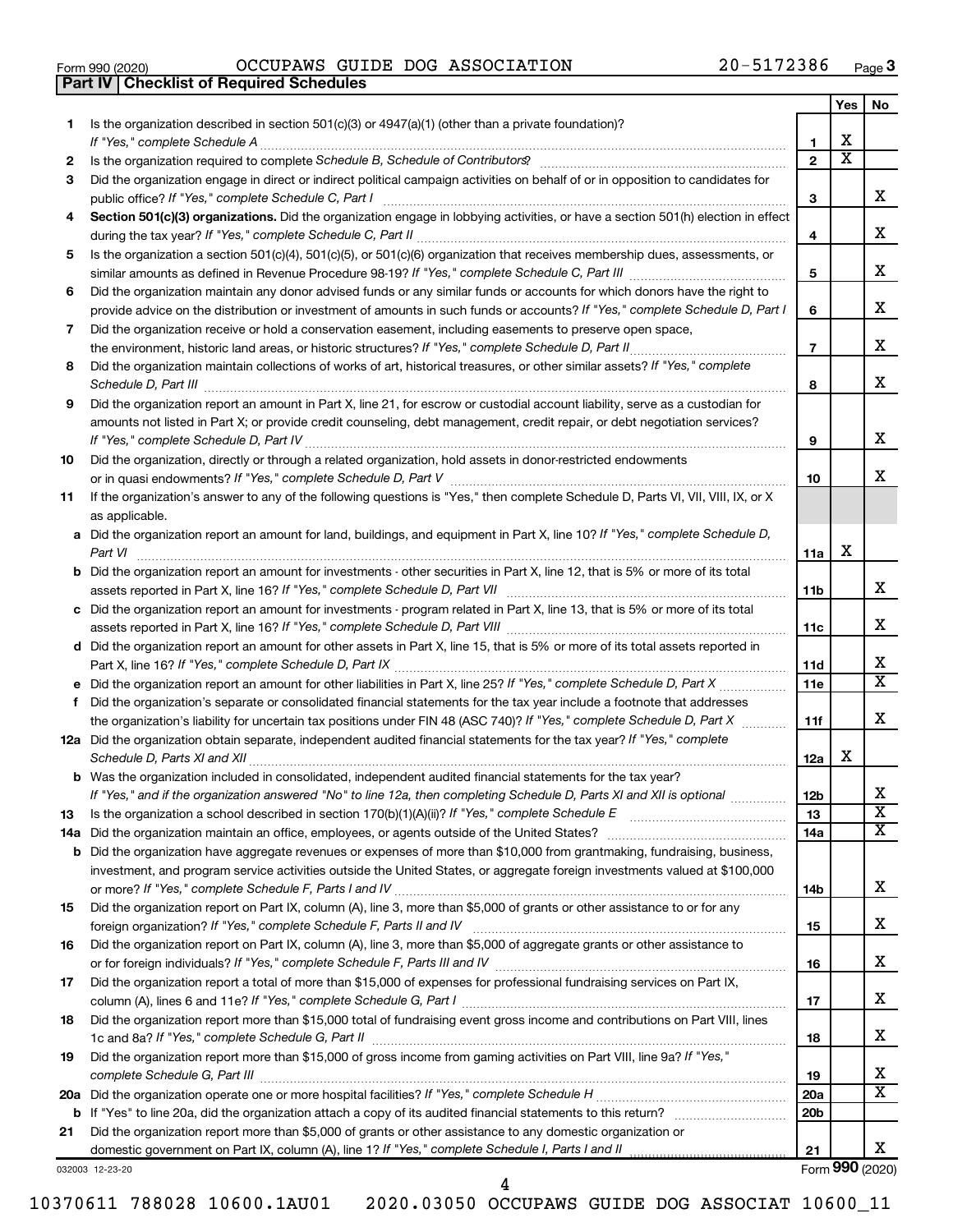|  | Form 990 (2020) |
|--|-----------------|
|  |                 |

*(continued)* **Part IV Checklist of Required Schedules**

Form 990 (2020)  $OCCUPANS$   $GUIDE$   $DOG$   $ASSOCIATION$   $20-5172386$   $Page$ 

| 22<br>23        | Did the organization report more than \$5,000 of grants or other assistance to or for domestic individuals on<br>Did the organization answer "Yes" to Part VII, Section A, line 3, 4, or 5 about compensation of the organization's current<br>and former officers, directors, trustees, key employees, and highest compensated employees? If "Yes," complete<br>Schedule J <b>Execute Schedule Schedule Schedule Schedule</b> J <b>Execute Schedule J Execute Schedule J</b><br>24a Did the organization have a tax-exempt bond issue with an outstanding principal amount of more than \$100,000 as of the<br>last day of the year, that was issued after December 31, 2002? If "Yes," answer lines 24b through 24d and complete<br>c Did the organization maintain an escrow account other than a refunding escrow at any time during the year to defease | 22<br>23<br>24a<br>24 <sub>b</sub> | Yes | No<br>х<br>х               |
|-----------------|--------------------------------------------------------------------------------------------------------------------------------------------------------------------------------------------------------------------------------------------------------------------------------------------------------------------------------------------------------------------------------------------------------------------------------------------------------------------------------------------------------------------------------------------------------------------------------------------------------------------------------------------------------------------------------------------------------------------------------------------------------------------------------------------------------------------------------------------------------------|------------------------------------|-----|----------------------------|
|                 |                                                                                                                                                                                                                                                                                                                                                                                                                                                                                                                                                                                                                                                                                                                                                                                                                                                              |                                    |     |                            |
|                 |                                                                                                                                                                                                                                                                                                                                                                                                                                                                                                                                                                                                                                                                                                                                                                                                                                                              |                                    |     |                            |
|                 |                                                                                                                                                                                                                                                                                                                                                                                                                                                                                                                                                                                                                                                                                                                                                                                                                                                              |                                    |     |                            |
|                 |                                                                                                                                                                                                                                                                                                                                                                                                                                                                                                                                                                                                                                                                                                                                                                                                                                                              |                                    |     |                            |
|                 |                                                                                                                                                                                                                                                                                                                                                                                                                                                                                                                                                                                                                                                                                                                                                                                                                                                              |                                    |     |                            |
|                 |                                                                                                                                                                                                                                                                                                                                                                                                                                                                                                                                                                                                                                                                                                                                                                                                                                                              |                                    |     |                            |
|                 |                                                                                                                                                                                                                                                                                                                                                                                                                                                                                                                                                                                                                                                                                                                                                                                                                                                              |                                    |     |                            |
|                 |                                                                                                                                                                                                                                                                                                                                                                                                                                                                                                                                                                                                                                                                                                                                                                                                                                                              |                                    |     | х                          |
|                 |                                                                                                                                                                                                                                                                                                                                                                                                                                                                                                                                                                                                                                                                                                                                                                                                                                                              |                                    |     |                            |
|                 |                                                                                                                                                                                                                                                                                                                                                                                                                                                                                                                                                                                                                                                                                                                                                                                                                                                              |                                    |     |                            |
|                 |                                                                                                                                                                                                                                                                                                                                                                                                                                                                                                                                                                                                                                                                                                                                                                                                                                                              | 24c                                |     |                            |
|                 |                                                                                                                                                                                                                                                                                                                                                                                                                                                                                                                                                                                                                                                                                                                                                                                                                                                              | 24d                                |     |                            |
|                 | 25a Section 501(c)(3), 501(c)(4), and 501(c)(29) organizations. Did the organization engage in an excess benefit                                                                                                                                                                                                                                                                                                                                                                                                                                                                                                                                                                                                                                                                                                                                             |                                    |     |                            |
|                 |                                                                                                                                                                                                                                                                                                                                                                                                                                                                                                                                                                                                                                                                                                                                                                                                                                                              | 25a                                |     | х                          |
|                 | <b>b</b> Is the organization aware that it engaged in an excess benefit transaction with a disqualified person in a prior year, and                                                                                                                                                                                                                                                                                                                                                                                                                                                                                                                                                                                                                                                                                                                          |                                    |     |                            |
|                 | that the transaction has not been reported on any of the organization's prior Forms 990 or 990-EZ? If "Yes," complete                                                                                                                                                                                                                                                                                                                                                                                                                                                                                                                                                                                                                                                                                                                                        |                                    |     |                            |
|                 | Schedule L, Part I                                                                                                                                                                                                                                                                                                                                                                                                                                                                                                                                                                                                                                                                                                                                                                                                                                           | 25b                                |     | x                          |
| 26              | Did the organization report any amount on Part X, line 5 or 22, for receivables from or payables to any current                                                                                                                                                                                                                                                                                                                                                                                                                                                                                                                                                                                                                                                                                                                                              |                                    |     |                            |
|                 | or former officer, director, trustee, key employee, creator or founder, substantial contributor, or 35%                                                                                                                                                                                                                                                                                                                                                                                                                                                                                                                                                                                                                                                                                                                                                      |                                    |     |                            |
|                 |                                                                                                                                                                                                                                                                                                                                                                                                                                                                                                                                                                                                                                                                                                                                                                                                                                                              | 26                                 |     | х                          |
| 27              | Did the organization provide a grant or other assistance to any current or former officer, director, trustee, key employee,                                                                                                                                                                                                                                                                                                                                                                                                                                                                                                                                                                                                                                                                                                                                  |                                    |     |                            |
|                 | creator or founder, substantial contributor or employee thereof, a grant selection committee member, or to a 35% controlled                                                                                                                                                                                                                                                                                                                                                                                                                                                                                                                                                                                                                                                                                                                                  |                                    |     |                            |
|                 | entity (including an employee thereof) or family member of any of these persons? If "Yes," complete Schedule L, Part III                                                                                                                                                                                                                                                                                                                                                                                                                                                                                                                                                                                                                                                                                                                                     | 27                                 |     | x                          |
| 28              | Was the organization a party to a business transaction with one of the following parties (see Schedule L, Part IV                                                                                                                                                                                                                                                                                                                                                                                                                                                                                                                                                                                                                                                                                                                                            |                                    |     |                            |
|                 | instructions, for applicable filing thresholds, conditions, and exceptions):                                                                                                                                                                                                                                                                                                                                                                                                                                                                                                                                                                                                                                                                                                                                                                                 |                                    |     |                            |
|                 | a A current or former officer, director, trustee, key employee, creator or founder, or substantial contributor? If                                                                                                                                                                                                                                                                                                                                                                                                                                                                                                                                                                                                                                                                                                                                           |                                    |     |                            |
|                 |                                                                                                                                                                                                                                                                                                                                                                                                                                                                                                                                                                                                                                                                                                                                                                                                                                                              | 28a                                |     | х<br>$\overline{\text{X}}$ |
|                 |                                                                                                                                                                                                                                                                                                                                                                                                                                                                                                                                                                                                                                                                                                                                                                                                                                                              | 28 <sub>b</sub>                    |     |                            |
|                 | c A 35% controlled entity of one or more individuals and/or organizations described in lines 28a or 28b?If                                                                                                                                                                                                                                                                                                                                                                                                                                                                                                                                                                                                                                                                                                                                                   |                                    |     | х                          |
|                 |                                                                                                                                                                                                                                                                                                                                                                                                                                                                                                                                                                                                                                                                                                                                                                                                                                                              | 28c                                |     | $\overline{\text{x}}$      |
| 29              |                                                                                                                                                                                                                                                                                                                                                                                                                                                                                                                                                                                                                                                                                                                                                                                                                                                              | 29                                 |     |                            |
| 30              | Did the organization receive contributions of art, historical treasures, or other similar assets, or qualified conservation                                                                                                                                                                                                                                                                                                                                                                                                                                                                                                                                                                                                                                                                                                                                  | 30                                 |     | х                          |
| 31              | Did the organization liquidate, terminate, or dissolve and cease operations? If "Yes," complete Schedule N, Part I                                                                                                                                                                                                                                                                                                                                                                                                                                                                                                                                                                                                                                                                                                                                           | 31                                 |     | $\overline{\texttt{x}}$    |
| 32              | Did the organization sell, exchange, dispose of, or transfer more than 25% of its net assets? If "Yes," complete                                                                                                                                                                                                                                                                                                                                                                                                                                                                                                                                                                                                                                                                                                                                             |                                    |     |                            |
|                 |                                                                                                                                                                                                                                                                                                                                                                                                                                                                                                                                                                                                                                                                                                                                                                                                                                                              | 32                                 |     | х                          |
| 33              | Did the organization own 100% of an entity disregarded as separate from the organization under Regulations                                                                                                                                                                                                                                                                                                                                                                                                                                                                                                                                                                                                                                                                                                                                                   |                                    |     |                            |
|                 |                                                                                                                                                                                                                                                                                                                                                                                                                                                                                                                                                                                                                                                                                                                                                                                                                                                              | 33                                 |     | x                          |
| 34              | Was the organization related to any tax-exempt or taxable entity? If "Yes," complete Schedule R, Part II, III, or IV, and                                                                                                                                                                                                                                                                                                                                                                                                                                                                                                                                                                                                                                                                                                                                    |                                    |     |                            |
|                 | Part V, line 1                                                                                                                                                                                                                                                                                                                                                                                                                                                                                                                                                                                                                                                                                                                                                                                                                                               | 34                                 |     | х                          |
|                 |                                                                                                                                                                                                                                                                                                                                                                                                                                                                                                                                                                                                                                                                                                                                                                                                                                                              | 35a                                |     | $\overline{\textbf{X}}$    |
|                 | b If "Yes" to line 35a, did the organization receive any payment from or engage in any transaction with a controlled entity                                                                                                                                                                                                                                                                                                                                                                                                                                                                                                                                                                                                                                                                                                                                  |                                    |     |                            |
|                 |                                                                                                                                                                                                                                                                                                                                                                                                                                                                                                                                                                                                                                                                                                                                                                                                                                                              | 35 <sub>b</sub>                    |     |                            |
|                 |                                                                                                                                                                                                                                                                                                                                                                                                                                                                                                                                                                                                                                                                                                                                                                                                                                                              |                                    |     |                            |
| 36              | Section 501(c)(3) organizations. Did the organization make any transfers to an exempt non-charitable related organization?                                                                                                                                                                                                                                                                                                                                                                                                                                                                                                                                                                                                                                                                                                                                   |                                    |     |                            |
|                 |                                                                                                                                                                                                                                                                                                                                                                                                                                                                                                                                                                                                                                                                                                                                                                                                                                                              | 36                                 |     | х                          |
| 37              | Did the organization conduct more than 5% of its activities through an entity that is not a related organization                                                                                                                                                                                                                                                                                                                                                                                                                                                                                                                                                                                                                                                                                                                                             |                                    |     |                            |
|                 |                                                                                                                                                                                                                                                                                                                                                                                                                                                                                                                                                                                                                                                                                                                                                                                                                                                              | 37                                 |     | x                          |
| 38              | Did the organization complete Schedule O and provide explanations in Schedule O for Part VI, lines 11b and 19?                                                                                                                                                                                                                                                                                                                                                                                                                                                                                                                                                                                                                                                                                                                                               |                                    |     |                            |
|                 |                                                                                                                                                                                                                                                                                                                                                                                                                                                                                                                                                                                                                                                                                                                                                                                                                                                              | 38                                 | х   |                            |
| Part V          |                                                                                                                                                                                                                                                                                                                                                                                                                                                                                                                                                                                                                                                                                                                                                                                                                                                              |                                    |     |                            |
|                 |                                                                                                                                                                                                                                                                                                                                                                                                                                                                                                                                                                                                                                                                                                                                                                                                                                                              |                                    |     |                            |
|                 |                                                                                                                                                                                                                                                                                                                                                                                                                                                                                                                                                                                                                                                                                                                                                                                                                                                              |                                    | Yes | No                         |
|                 | 1a                                                                                                                                                                                                                                                                                                                                                                                                                                                                                                                                                                                                                                                                                                                                                                                                                                                           |                                    |     |                            |
|                 | 1b                                                                                                                                                                                                                                                                                                                                                                                                                                                                                                                                                                                                                                                                                                                                                                                                                                                           |                                    |     |                            |
|                 | c Did the organization comply with backup withholding rules for reportable payments to vendors and reportable gaming                                                                                                                                                                                                                                                                                                                                                                                                                                                                                                                                                                                                                                                                                                                                         |                                    |     |                            |
| 032004 12-23-20 |                                                                                                                                                                                                                                                                                                                                                                                                                                                                                                                                                                                                                                                                                                                                                                                                                                                              | 1c                                 |     | Form 990 (2020)            |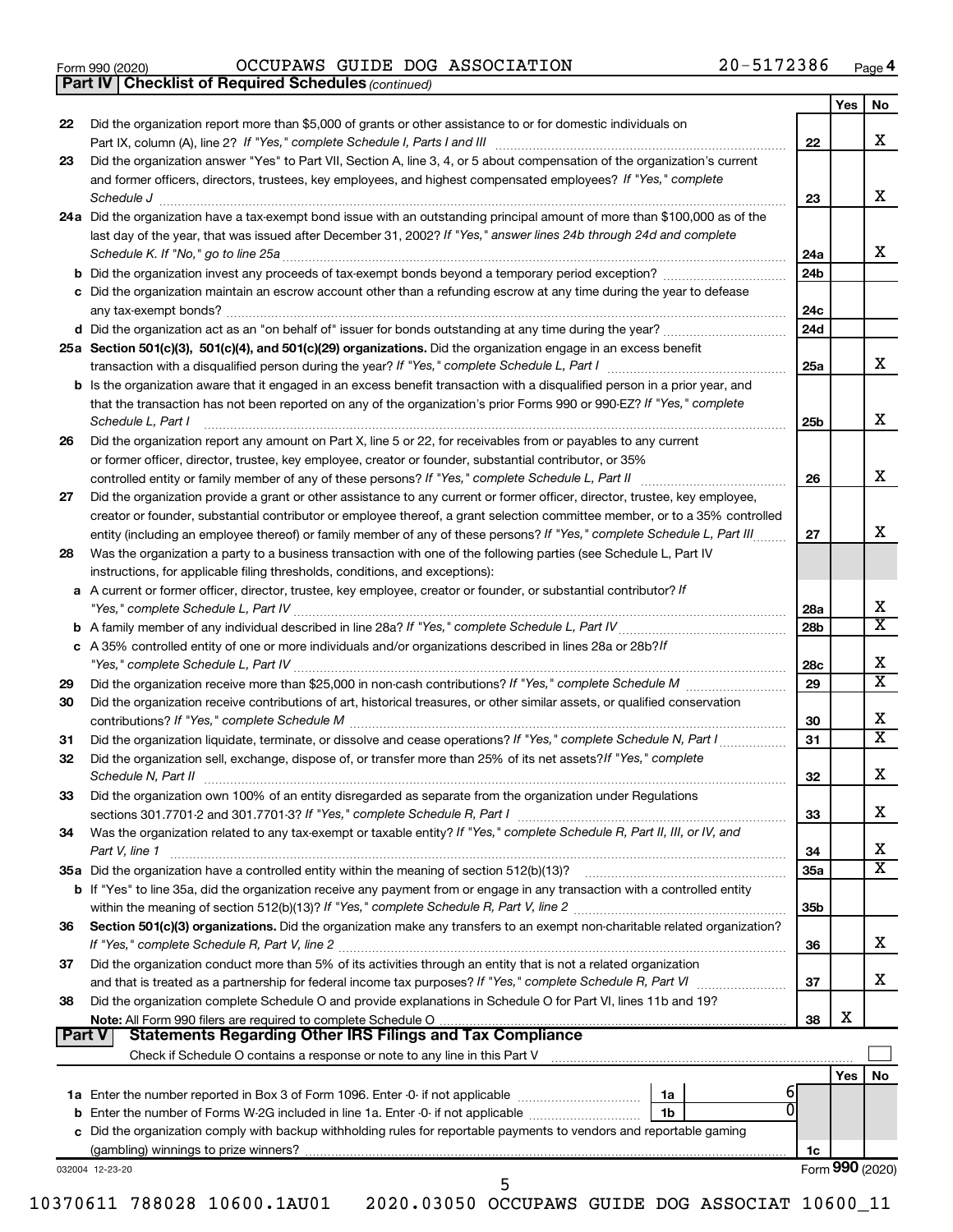|  | Form 990 (2020) |
|--|-----------------|
|  |                 |

**Part V Statements Regarding Other IRS Filings and Tax Compliance**

*(continued)*

|    |                                                                                                                                                 |                | Yes | No |  |  |
|----|-------------------------------------------------------------------------------------------------------------------------------------------------|----------------|-----|----|--|--|
|    | 2a Enter the number of employees reported on Form W-3, Transmittal of Wage and Tax Statements,                                                  |                |     |    |  |  |
|    | 0<br>filed for the calendar year ending with or within the year covered by this return<br>2a                                                    |                |     |    |  |  |
|    | b If at least one is reported on line 2a, did the organization file all required federal employment tax returns?                                | 2 <sub>b</sub> |     |    |  |  |
|    |                                                                                                                                                 |                |     |    |  |  |
|    | 3a Did the organization have unrelated business gross income of \$1,000 or more during the year?                                                |                |     |    |  |  |
|    | <b>b</b> If "Yes," has it filed a Form 990-T for this year? If "No" to line 3b, provide an explanation on Schedule O                            |                |     |    |  |  |
|    | 4a At any time during the calendar year, did the organization have an interest in, or a signature or other authority over, a                    |                |     |    |  |  |
|    | financial account in a foreign country (such as a bank account, securities account, or other financial account)?                                |                |     |    |  |  |
|    | <b>b</b> If "Yes," enter the name of the foreign country $\blacktriangleright$                                                                  |                |     |    |  |  |
|    | See instructions for filing requirements for FinCEN Form 114, Report of Foreign Bank and Financial Accounts (FBAR).                             |                |     | х  |  |  |
| 5а |                                                                                                                                                 |                |     |    |  |  |
| b  |                                                                                                                                                 | 5b             |     | X  |  |  |
|    |                                                                                                                                                 | 5c             |     |    |  |  |
|    | 6a Does the organization have annual gross receipts that are normally greater than \$100,000, and did the organization solicit                  |                |     |    |  |  |
|    | any contributions that were not tax deductible as charitable contributions?                                                                     | 6a             |     | x  |  |  |
|    | b If "Yes," did the organization include with every solicitation an express statement that such contributions or gifts                          |                |     |    |  |  |
|    | were not tax deductible?                                                                                                                        | 6b             |     |    |  |  |
| 7  | Organizations that may receive deductible contributions under section 170(c).                                                                   |                |     |    |  |  |
|    | Did the organization receive a payment in excess of \$75 made partly as a contribution and partly for goods and services provided to the payor? | 7a             |     | х  |  |  |
|    |                                                                                                                                                 | 7b             |     |    |  |  |
|    | Did the organization sell, exchange, or otherwise dispose of tangible personal property for which it was required                               |                |     | x  |  |  |
|    | to file Form 8282?<br>7d                                                                                                                        | 7c             |     |    |  |  |
|    | Did the organization receive any funds, directly or indirectly, to pay premiums on a personal benefit contract?                                 | 7е             |     |    |  |  |
| t  |                                                                                                                                                 |                |     |    |  |  |
|    | If the organization received a contribution of qualified intellectual property, did the organization file Form 8899 as required?                | 7f<br>7g       |     |    |  |  |
| h  | If the organization received a contribution of cars, boats, airplanes, or other vehicles, did the organization file a Form 1098-C?              | 7h             |     |    |  |  |
| 8  | Sponsoring organizations maintaining donor advised funds. Did a donor advised fund maintained by the                                            |                |     |    |  |  |
|    | sponsoring organization have excess business holdings at any time during the year?                                                              | 8              |     |    |  |  |
| 9  | Sponsoring organizations maintaining donor advised funds.                                                                                       |                |     |    |  |  |
| а  | Did the sponsoring organization make any taxable distributions under section 4966?                                                              | 9а             |     |    |  |  |
| b  | Did the sponsoring organization make a distribution to a donor, donor advisor, or related person?                                               | 9b             |     |    |  |  |
| 10 | Section 501(c)(7) organizations. Enter:                                                                                                         |                |     |    |  |  |
| а  | 10a                                                                                                                                             |                |     |    |  |  |
| b  | 10 <sub>b</sub><br>Gross receipts, included on Form 990, Part VIII, line 12, for public use of club facilities                                  |                |     |    |  |  |
| 11 | Section 501(c)(12) organizations. Enter:                                                                                                        |                |     |    |  |  |
|    | 11a                                                                                                                                             |                |     |    |  |  |
|    | <b>b</b> Gross income from other sources (Do not net amounts due or paid to other sources against                                               |                |     |    |  |  |
|    | 11b                                                                                                                                             |                |     |    |  |  |
|    | 12a Section 4947(a)(1) non-exempt charitable trusts. Is the organization filing Form 990 in lieu of Form 1041?                                  | 12a            |     |    |  |  |
|    | b If "Yes," enter the amount of tax-exempt interest received or accrued during the year<br>12b                                                  |                |     |    |  |  |
| 13 | Section 501(c)(29) qualified nonprofit health insurance issuers.                                                                                |                |     |    |  |  |
|    | a Is the organization licensed to issue qualified health plans in more than one state?                                                          | 13a            |     |    |  |  |
|    | Note: See the instructions for additional information the organization must report on Schedule O.                                               |                |     |    |  |  |
|    | <b>b</b> Enter the amount of reserves the organization is required to maintain by the states in which the                                       |                |     |    |  |  |
|    | 13b                                                                                                                                             |                |     |    |  |  |
|    | 13c                                                                                                                                             |                |     | X. |  |  |
|    | 14a Did the organization receive any payments for indoor tanning services during the tax year?                                                  | 14a            |     |    |  |  |
|    | <b>b</b> If "Yes," has it filed a Form 720 to report these payments? If "No," provide an explanation on Schedule O                              | 14b            |     |    |  |  |
| 15 | Is the organization subject to the section 4960 tax on payment(s) of more than \$1,000,000 in remuneration or                                   |                |     | x  |  |  |
|    | If "Yes," see instructions and file Form 4720, Schedule N.                                                                                      | 15             |     |    |  |  |
| 16 | Is the organization an educational institution subject to the section 4968 excise tax on net investment income?                                 | 16             |     | x  |  |  |
|    | If "Yes," complete Form 4720, Schedule O.                                                                                                       |                |     |    |  |  |
|    |                                                                                                                                                 |                |     |    |  |  |

Form (2020) **990**

032005 12-23-20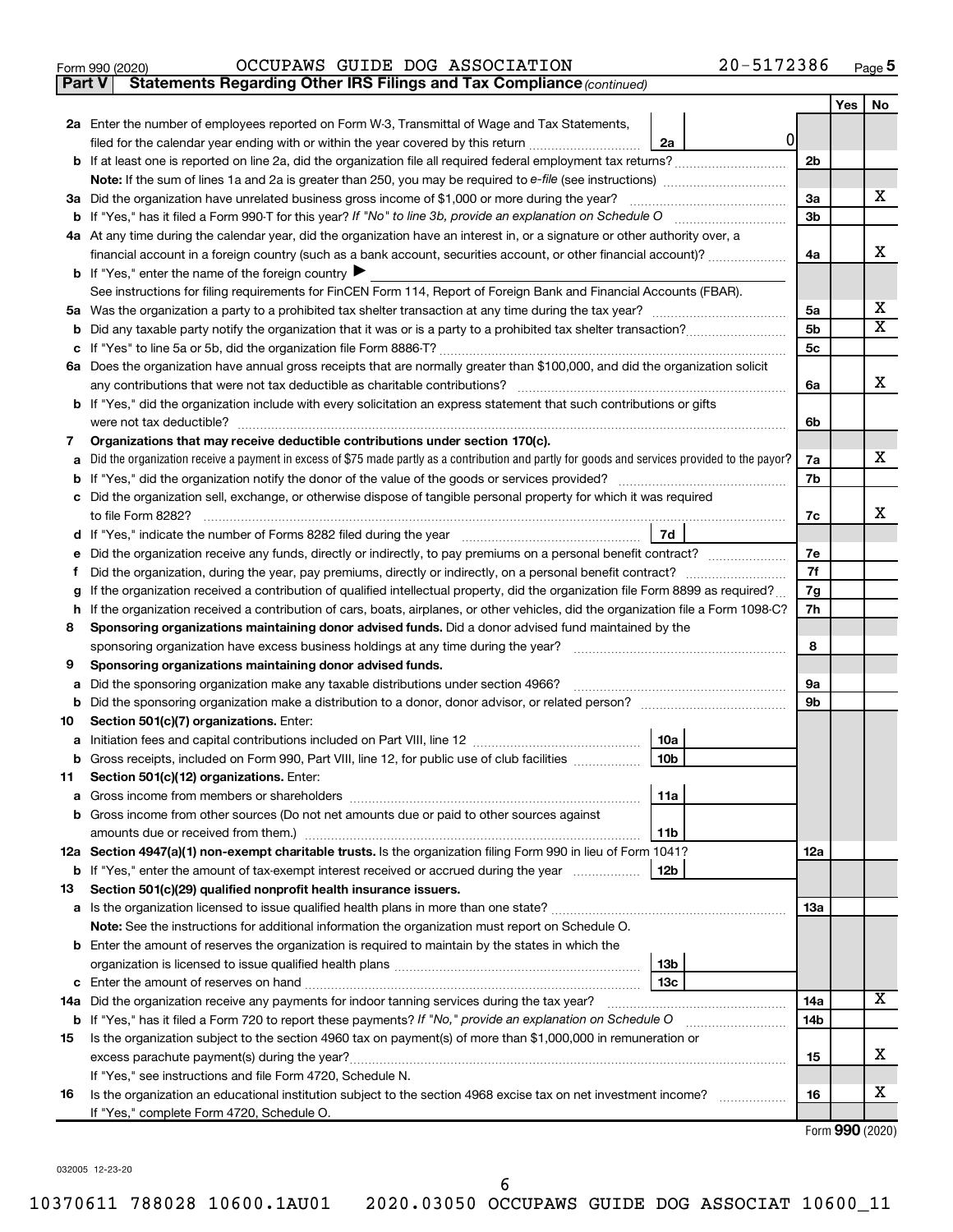| Form 990 (2020) |  |
|-----------------|--|
|-----------------|--|

### Form 990 (2020)  $OCCUPANS$   $GUIDE$   $DOG$   $ASSOCIATION$   $20-5172386$   $Page$

**Part VI** Governance, Management, and Disclosure For each "Yes" response to lines 2 through 7b below, and for a "No" response *to line 8a, 8b, or 10b below, describe the circumstances, processes, or changes on Schedule O. See instructions.*

|     | <b>Section A. Governing Body and Management</b>                                                                                                                                                                  |    |  |    |                 |                         |    |
|-----|------------------------------------------------------------------------------------------------------------------------------------------------------------------------------------------------------------------|----|--|----|-----------------|-------------------------|----|
|     |                                                                                                                                                                                                                  |    |  |    |                 |                         |    |
|     |                                                                                                                                                                                                                  |    |  |    |                 | Yes                     | No |
|     | 1a Enter the number of voting members of the governing body at the end of the tax year                                                                                                                           | 1a |  | 81 |                 |                         |    |
|     | If there are material differences in voting rights among members of the governing body, or if the governing                                                                                                      |    |  |    |                 |                         |    |
|     | body delegated broad authority to an executive committee or similar committee, explain on Schedule O.                                                                                                            |    |  |    |                 |                         |    |
| b   | Enter the number of voting members included on line 1a, above, who are independent                                                                                                                               | 1b |  | 8  |                 |                         |    |
| 2   | Did any officer, director, trustee, or key employee have a family relationship or a business relationship with any other                                                                                         |    |  |    |                 |                         |    |
|     | officer, director, trustee, or key employee?                                                                                                                                                                     |    |  |    | $\mathbf{2}$    | X                       |    |
| 3   | Did the organization delegate control over management duties customarily performed by or under the direct supervision                                                                                            |    |  |    |                 |                         |    |
|     |                                                                                                                                                                                                                  |    |  |    | 3               |                         |    |
| 4   | Did the organization make any significant changes to its governing documents since the prior Form 990 was filed?                                                                                                 |    |  |    | 4               |                         |    |
| 5   |                                                                                                                                                                                                                  |    |  |    | 5               |                         |    |
| 6   |                                                                                                                                                                                                                  |    |  |    | 6               |                         |    |
| 7a  | Did the organization have members, stockholders, or other persons who had the power to elect or appoint one or                                                                                                   |    |  |    |                 |                         |    |
|     |                                                                                                                                                                                                                  |    |  |    | 7a              |                         |    |
| b   | Are any governance decisions of the organization reserved to (or subject to approval by) members, stockholders, or                                                                                               |    |  |    |                 |                         |    |
|     |                                                                                                                                                                                                                  |    |  |    | 7b              |                         |    |
| 8   | Did the organization contemporaneously document the meetings held or written actions undertaken during the year by the following:                                                                                |    |  |    |                 |                         |    |
| а   |                                                                                                                                                                                                                  |    |  |    | 8а              | х                       |    |
| b   |                                                                                                                                                                                                                  |    |  |    | 8b              |                         |    |
| 9   | Is there any officer, director, trustee, or key employee listed in Part VII, Section A, who cannot be reached at the                                                                                             |    |  |    |                 |                         |    |
|     |                                                                                                                                                                                                                  |    |  |    | 9               |                         |    |
|     | <b>Section B. Policies</b> (This Section B requests information about policies not required by the Internal Revenue Code.)                                                                                       |    |  |    |                 |                         |    |
|     |                                                                                                                                                                                                                  |    |  |    |                 | Yes                     |    |
|     |                                                                                                                                                                                                                  |    |  |    | 10a             |                         |    |
|     | <b>b</b> If "Yes," did the organization have written policies and procedures governing the activities of such chapters, affiliates,                                                                              |    |  |    |                 |                         |    |
|     |                                                                                                                                                                                                                  |    |  |    | 10 <sub>b</sub> |                         |    |
|     | 11a Has the organization provided a complete copy of this Form 990 to all members of its governing body before filing the form?                                                                                  |    |  |    | 11a             |                         |    |
|     | <b>b</b> Describe in Schedule O the process, if any, used by the organization to review this Form 990.                                                                                                           |    |  |    |                 |                         |    |
| 12a |                                                                                                                                                                                                                  |    |  |    | 12a             | х                       |    |
| b   | Were officers, directors, or trustees, and key employees required to disclose annually interests that could give rise to conflicts?                                                                              |    |  |    | 12 <sub>b</sub> | $\overline{\textbf{X}}$ |    |
|     | Did the organization regularly and consistently monitor and enforce compliance with the policy? If "Yes," describe                                                                                               |    |  |    |                 |                         |    |
| с   |                                                                                                                                                                                                                  |    |  |    |                 | Х                       |    |
|     |                                                                                                                                                                                                                  |    |  |    | 12c<br>13       | $\overline{\mathbf{X}}$ |    |
| 13  |                                                                                                                                                                                                                  |    |  |    |                 | $\overline{\mathbf{X}}$ |    |
| 14  | Did the organization have a written document retention and destruction policy? [11] manufaction manufaction in                                                                                                   |    |  |    | 14              |                         |    |
| 15  | Did the process for determining compensation of the following persons include a review and approval by independent                                                                                               |    |  |    |                 |                         |    |
|     | persons, comparability data, and contemporaneous substantiation of the deliberation and decision?                                                                                                                |    |  |    |                 |                         |    |
| а   | The organization's CEO, Executive Director, or top management official manufactured content of the organization's CEO, Executive Director, or top management official manufactured content of the organization's |    |  |    | 15a             |                         |    |
|     |                                                                                                                                                                                                                  |    |  |    | 15b             |                         |    |
|     | If "Yes" to line 15a or 15b, describe the process in Schedule O (see instructions).                                                                                                                              |    |  |    |                 |                         |    |
|     | 16a Did the organization invest in, contribute assets to, or participate in a joint venture or similar arrangement with a                                                                                        |    |  |    |                 |                         |    |
|     | taxable entity during the year?                                                                                                                                                                                  |    |  |    | 16a             |                         |    |
|     | b If "Yes," did the organization follow a written policy or procedure requiring the organization to evaluate its participation                                                                                   |    |  |    |                 |                         |    |
|     | in joint venture arrangements under applicable federal tax law, and take steps to safeguard the organization's                                                                                                   |    |  |    |                 |                         |    |
|     | exempt status with respect to such arrangements?                                                                                                                                                                 |    |  |    | 16b             |                         |    |
|     | <b>Section C. Disclosure</b>                                                                                                                                                                                     |    |  |    |                 |                         |    |
| 17  | List the states with which a copy of this Form 990 is required to be filed $\blacktriangleright\texttt{WI}$                                                                                                      |    |  |    |                 |                         |    |
| 18  | Section 6104 requires an organization to make its Forms 1023 (1024 or 1024-A, if applicable), 990, and 990-T (Section 501(c)(3)s only) available                                                                 |    |  |    |                 |                         |    |
|     | for public inspection. Indicate how you made these available. Check all that apply.                                                                                                                              |    |  |    |                 |                         |    |
|     | $\lfloor x \rfloor$ Upon request<br>Another's website<br>Other (explain on Schedule O)<br>Own website                                                                                                            |    |  |    |                 |                         |    |
|     | Describe on Schedule O whether (and if so, how) the organization made its governing documents, conflict of interest policy, and financial                                                                        |    |  |    |                 |                         |    |
| 19  |                                                                                                                                                                                                                  |    |  |    |                 |                         |    |
|     | statements available to the public during the tax year.                                                                                                                                                          |    |  |    |                 |                         |    |
| 20  |                                                                                                                                                                                                                  |    |  |    |                 |                         |    |
|     | State the name, address, and telephone number of the person who possesses the organization's books and records                                                                                                   |    |  |    |                 |                         |    |
|     | MARK SCHULTZE - 608-695-4700<br>53528-9723                                                                                                                                                                       |    |  |    |                 |                         |    |
|     | 5659 ENCHANTED VALLEY RD, CROSS PLAINS, WI<br>032006 12-23-20                                                                                                                                                    |    |  |    |                 | Form 990 (2020)         |    |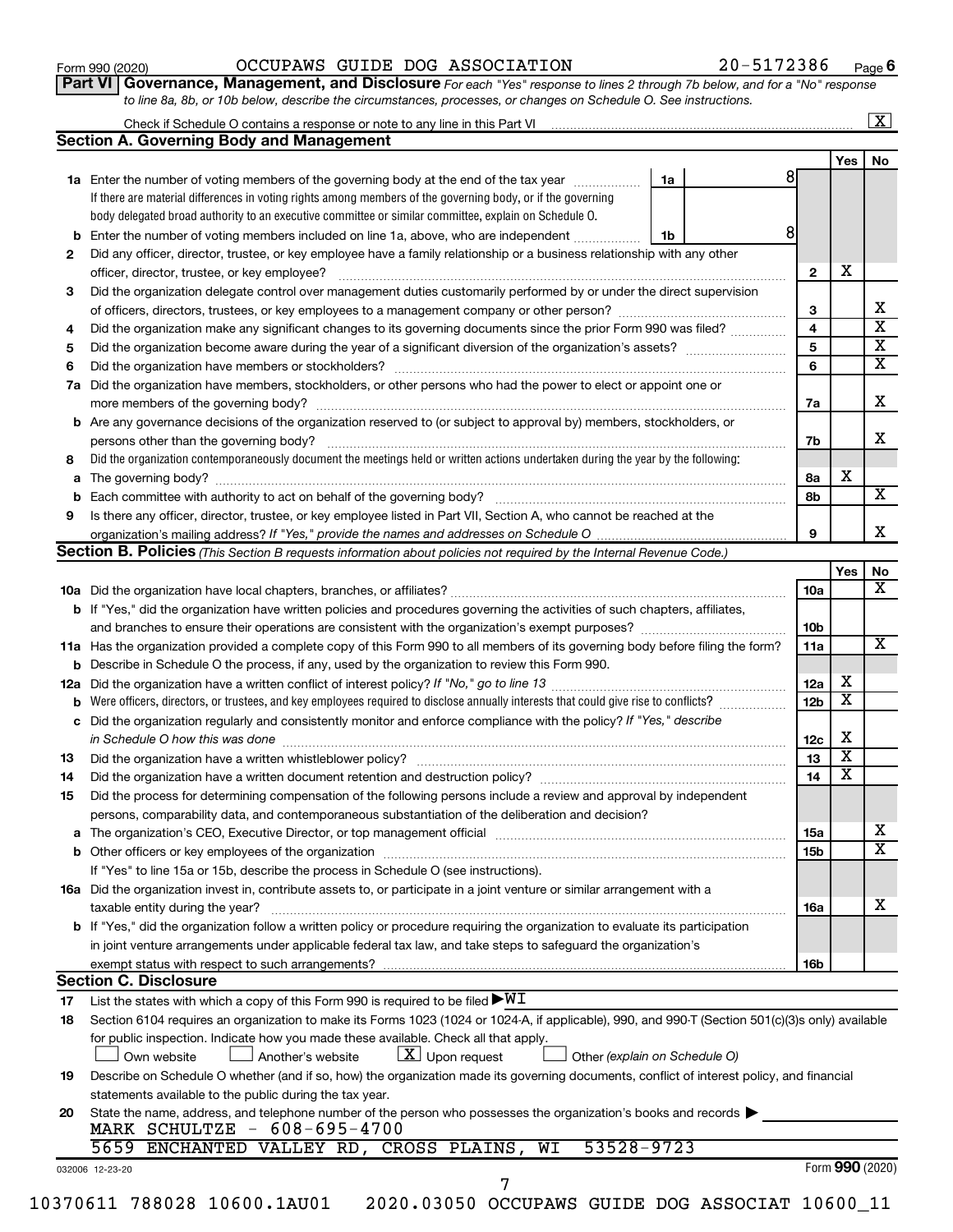$\Box$ 

| Part VII Compensation of Officers, Directors, Trustees, Key Employees, Highest Compensated |  |  |
|--------------------------------------------------------------------------------------------|--|--|
| <b>Employees, and Independent Contractors</b>                                              |  |  |

Check if Schedule O contains a response or note to any line in this Part VII

**Section A. Officers, Directors, Trustees, Key Employees, and Highest Compensated Employees**

**1a**  Complete this table for all persons required to be listed. Report compensation for the calendar year ending with or within the organization's tax year.  $\bullet$  List all of the organization's current officers, directors, trustees (whether individuals or organizations), regardless of amount of compensation.

Enter -0- in columns (D), (E), and (F) if no compensation was paid.

**•** List all of the organization's current key employees, if any. See instructions for definition of "key employee."

• List the organization's five *current* highest compensated employees (other than an officer, director, trustee, or key employee) who received reportable compensation (Box 5 of Form W-2 and/or Box 7 of Form 1099-MISC) of more than \$100,000 from the organization and any related organizations.

 $\bullet$  List all of the organization's former officers, key employees, and highest compensated employees who received more than \$100,000 of reportable compensation from the organization and any related organizations.

**•** List all of the organization's former directors or trustees that received, in the capacity as a former director or trustee of the organization, more than \$10,000 of reportable compensation from the organization and any related organizations.

See instructions for the order in which to list the persons above.

 $\boxed{\textbf{X}}$  Check this box if neither the organization nor any related organization compensated any current officer, director, or trustee.

| (A)                   | (B)                    |                                |                       | (C)         |              |                                                                  |        | (D)             | (E)                              | (F)                      |
|-----------------------|------------------------|--------------------------------|-----------------------|-------------|--------------|------------------------------------------------------------------|--------|-----------------|----------------------------------|--------------------------|
| Name and title        | Average                |                                |                       | Position    |              | (do not check more than one                                      |        | Reportable      | Reportable                       | Estimated                |
|                       | hours per              |                                |                       |             |              | box, unless person is both an<br>officer and a director/trustee) |        | compensation    | compensation                     | amount of                |
|                       | week                   |                                |                       |             |              |                                                                  |        | from<br>the     | from related                     | other                    |
|                       | (list any<br>hours for |                                |                       |             |              |                                                                  |        | organization    | organizations<br>(W-2/1099-MISC) | compensation<br>from the |
|                       | related                |                                |                       |             |              |                                                                  |        | (W-2/1099-MISC) |                                  | organization             |
|                       | organizations          |                                |                       |             |              |                                                                  |        |                 |                                  | and related              |
|                       | below                  | Individual trustee or director | Institutional trustee |             | Key employee | Highest compensated<br>employee                                  |        |                 |                                  | organizations            |
|                       | line)                  |                                |                       | Officer     |              |                                                                  | Former |                 |                                  |                          |
| (1) BARBARA SCHULTZE  | 40.00                  |                                |                       |             |              |                                                                  |        |                 |                                  |                          |
| PRESIDENT             |                        | $\mathbf X$                    |                       | $\rm X$     |              |                                                                  |        | 0.              | 0.                               | $0$ .                    |
| (2) KRISTEN SCHOVILLE | 25.00                  |                                |                       |             |              |                                                                  |        |                 |                                  |                          |
| VICE PRESIDENT        |                        | $\mathbf X$                    |                       | $\mathbf X$ |              |                                                                  |        | $\mathbf 0$ .   | 0.                               | $\mathbf 0$ .            |
| (3) KATHY DUCAT       | 15.00                  |                                |                       |             |              |                                                                  |        |                 |                                  |                          |
| <b>SECRETARY</b>      |                        | $\mathbf X$                    |                       | $\rm X$     |              |                                                                  |        | $\mathbf 0$ .   | $\mathbf 0$ .                    | $\mathbf 0$ .            |
| (4) MARK SCHULTZE     | 35.00                  |                                |                       |             |              |                                                                  |        |                 |                                  |                          |
| <b>TREASURER</b>      |                        | $\mathbf X$                    |                       | $\rm X$     |              |                                                                  |        | $\mathbf 0$ .   | 0.                               | $\mathbf 0$ .            |
| (5) JOHN FETTERS      | 5.00                   |                                |                       |             |              |                                                                  |        |                 |                                  |                          |
| <b>DIRECTOR</b>       |                        | $\mathbf X$                    |                       |             |              |                                                                  |        | $\mathbf 0$ .   | $\mathbf 0$ .                    | $\boldsymbol{0}$ .       |
| (6) JIM SCHOVILLE     | 5.00                   |                                |                       |             |              |                                                                  |        |                 |                                  |                          |
| <b>DIRECTOR</b>       |                        | $\mathbf X$                    |                       |             |              |                                                                  |        | $\mathbf 0$ .   | 0.                               | $\mathbf 0$ .            |
| (7) LINDSEY MARTIN    | 5.00                   |                                |                       |             |              |                                                                  |        |                 |                                  |                          |
| <b>DIRECTOR</b>       |                        | $\mathbf X$                    |                       |             |              |                                                                  |        | $\mathbf 0$ .   | $\mathbf 0$ .                    | $\mathbf 0$ .            |
| (8) PAUL TURINSKE     | 5.00                   |                                |                       |             |              |                                                                  |        |                 |                                  |                          |
| <b>DIRECTOR</b>       |                        | $\mathbf X$                    |                       |             |              |                                                                  |        | 0.              | 0.                               | $\mathbf 0$ .            |
|                       |                        |                                |                       |             |              |                                                                  |        |                 |                                  |                          |
|                       |                        |                                |                       |             |              |                                                                  |        |                 |                                  |                          |
|                       |                        |                                |                       |             |              |                                                                  |        |                 |                                  |                          |
|                       |                        |                                |                       |             |              |                                                                  |        |                 |                                  |                          |
|                       |                        |                                |                       |             |              |                                                                  |        |                 |                                  |                          |
|                       |                        |                                |                       |             |              |                                                                  |        |                 |                                  |                          |
|                       |                        |                                |                       |             |              |                                                                  |        |                 |                                  |                          |
|                       |                        |                                |                       |             |              |                                                                  |        |                 |                                  |                          |
|                       |                        |                                |                       |             |              |                                                                  |        |                 |                                  |                          |
|                       |                        |                                |                       |             |              |                                                                  |        |                 |                                  |                          |
|                       |                        |                                |                       |             |              |                                                                  |        |                 |                                  |                          |
|                       |                        |                                |                       |             |              |                                                                  |        |                 |                                  |                          |
|                       |                        |                                |                       |             |              |                                                                  |        |                 |                                  |                          |
|                       |                        |                                |                       |             |              |                                                                  |        |                 |                                  |                          |
|                       |                        |                                |                       |             |              |                                                                  |        |                 |                                  |                          |
|                       |                        |                                |                       |             |              |                                                                  |        |                 |                                  |                          |
|                       |                        |                                |                       |             |              |                                                                  |        |                 |                                  |                          |

032007 12-23-20

8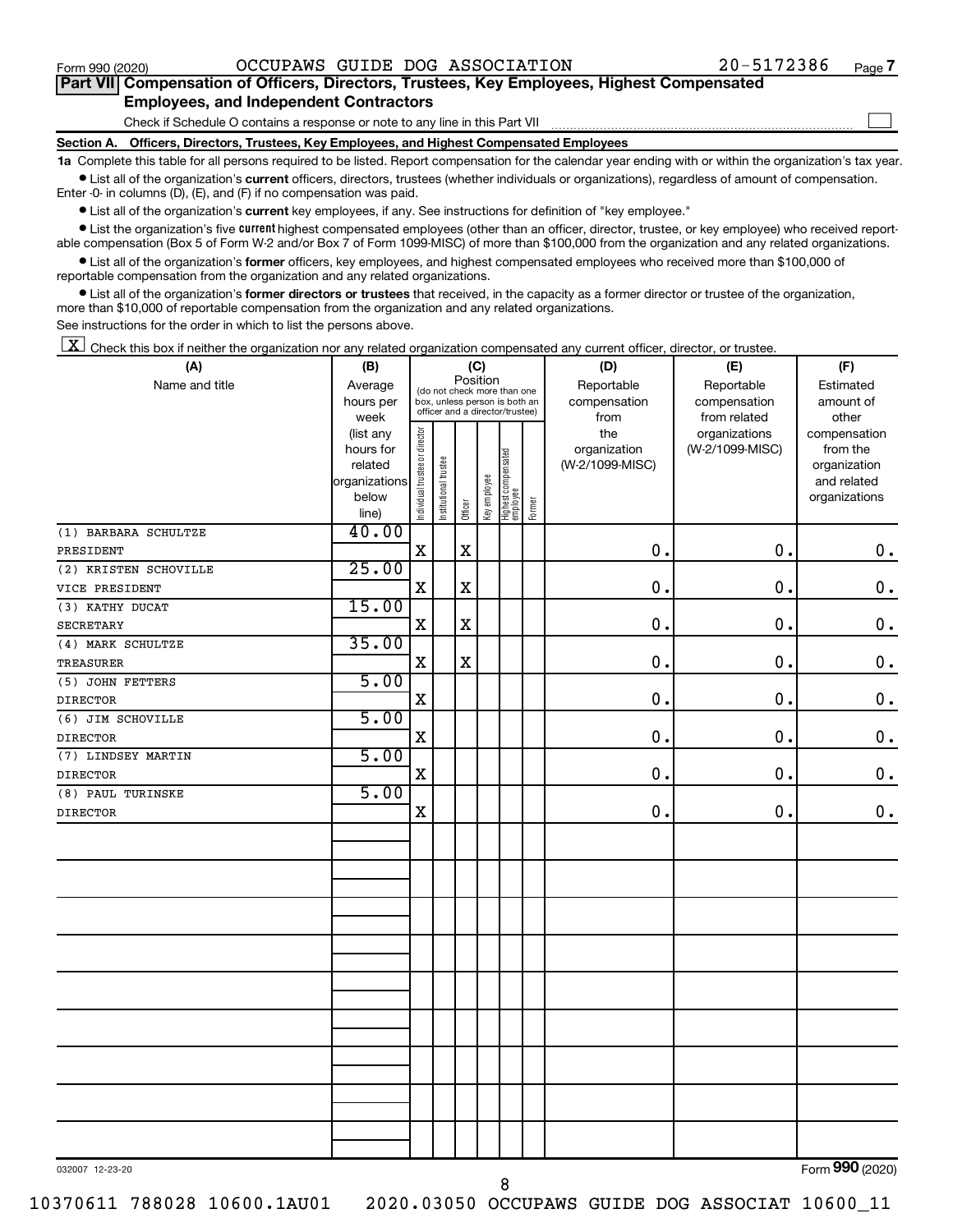|                 | OCCUPAWS GUIDE DOG ASSOCIATION<br>Form 990 (2020)                                                                                                                                                                                           |                          |                                |                       |          |              |                                   |        |                         | 20-5172386      |    |                 |               | Page 8           |
|-----------------|---------------------------------------------------------------------------------------------------------------------------------------------------------------------------------------------------------------------------------------------|--------------------------|--------------------------------|-----------------------|----------|--------------|-----------------------------------|--------|-------------------------|-----------------|----|-----------------|---------------|------------------|
| <b>Part VII</b> | Section A. Officers, Directors, Trustees, Key Employees, and Highest Compensated Employees (continued)                                                                                                                                      |                          |                                |                       |          |              |                                   |        |                         |                 |    |                 |               |                  |
|                 | (A)                                                                                                                                                                                                                                         | (B)                      |                                |                       |          | (C)          |                                   |        | (D)                     | (E)             |    |                 | (F)           |                  |
|                 | Name and title                                                                                                                                                                                                                              | Average                  |                                |                       | Position |              | (do not check more than one       |        | Reportable              | Reportable      |    |                 | Estimated     |                  |
|                 |                                                                                                                                                                                                                                             | hours per                |                                |                       |          |              | box, unless person is both an     |        | compensation            | compensation    |    |                 | amount of     |                  |
|                 |                                                                                                                                                                                                                                             | week                     |                                |                       |          |              | officer and a director/trustee)   |        | from                    | from related    |    |                 | other         |                  |
|                 |                                                                                                                                                                                                                                             | (list any                |                                |                       |          |              |                                   |        | the                     | organizations   |    | compensation    |               |                  |
|                 |                                                                                                                                                                                                                                             | hours for                |                                |                       |          |              |                                   |        | organization            | (W-2/1099-MISC) |    |                 | from the      |                  |
|                 |                                                                                                                                                                                                                                             | related<br>organizations |                                |                       |          |              |                                   |        | (W-2/1099-MISC)         |                 |    |                 | organization  |                  |
|                 |                                                                                                                                                                                                                                             | below                    |                                |                       |          |              |                                   |        |                         |                 |    |                 | and related   |                  |
|                 |                                                                                                                                                                                                                                             | line)                    | Individual trustee or director | Institutional trustee | Officer  | Key employee | Highest compensated<br>  employee | Former |                         |                 |    |                 | organizations |                  |
|                 |                                                                                                                                                                                                                                             |                          |                                |                       |          |              |                                   |        |                         |                 |    |                 |               |                  |
|                 |                                                                                                                                                                                                                                             |                          |                                |                       |          |              |                                   |        |                         |                 |    |                 |               |                  |
|                 |                                                                                                                                                                                                                                             |                          |                                |                       |          |              |                                   |        |                         |                 |    |                 |               |                  |
|                 |                                                                                                                                                                                                                                             |                          |                                |                       |          |              |                                   |        |                         |                 |    |                 |               |                  |
|                 |                                                                                                                                                                                                                                             |                          |                                |                       |          |              |                                   |        |                         |                 |    |                 |               |                  |
|                 |                                                                                                                                                                                                                                             |                          |                                |                       |          |              |                                   |        |                         |                 |    |                 |               |                  |
|                 |                                                                                                                                                                                                                                             |                          |                                |                       |          |              |                                   |        |                         |                 |    |                 |               |                  |
|                 |                                                                                                                                                                                                                                             |                          |                                |                       |          |              |                                   |        |                         |                 |    |                 |               |                  |
|                 |                                                                                                                                                                                                                                             |                          |                                |                       |          |              |                                   |        |                         |                 |    |                 |               |                  |
|                 |                                                                                                                                                                                                                                             |                          |                                |                       |          |              |                                   |        |                         |                 |    |                 |               |                  |
|                 |                                                                                                                                                                                                                                             |                          |                                |                       |          |              |                                   |        |                         |                 |    |                 |               |                  |
|                 |                                                                                                                                                                                                                                             |                          |                                |                       |          |              |                                   |        |                         |                 |    |                 |               |                  |
|                 |                                                                                                                                                                                                                                             |                          |                                |                       |          |              |                                   |        |                         |                 |    |                 |               |                  |
|                 |                                                                                                                                                                                                                                             |                          |                                |                       |          |              |                                   |        |                         |                 |    |                 |               |                  |
|                 |                                                                                                                                                                                                                                             |                          |                                |                       |          |              |                                   |        |                         |                 |    |                 |               |                  |
|                 |                                                                                                                                                                                                                                             |                          |                                |                       |          |              |                                   |        |                         |                 |    |                 |               |                  |
|                 |                                                                                                                                                                                                                                             |                          |                                |                       |          |              |                                   |        |                         |                 |    |                 |               |                  |
|                 |                                                                                                                                                                                                                                             |                          |                                |                       |          |              |                                   |        |                         |                 |    |                 |               |                  |
|                 |                                                                                                                                                                                                                                             |                          |                                |                       |          |              |                                   |        | $0$ .                   |                 | 0. |                 |               | $\overline{0}$ . |
|                 | 1b Subtotal                                                                                                                                                                                                                                 |                          |                                |                       |          |              |                                   |        | $\overline{0}$ .        |                 | σ. |                 |               | $\overline{0}$ . |
|                 | c Total from continuation sheets to Part VII, Section A manufactured by                                                                                                                                                                     |                          |                                |                       |          |              |                                   |        | 0.                      |                 | О. |                 |               | $\overline{0}$ . |
|                 | Total number of individuals (including but not limited to those listed above) who received more than \$100,000 of reportable                                                                                                                |                          |                                |                       |          |              |                                   |        |                         |                 |    |                 |               |                  |
| 2               | compensation from the organization $\blacktriangleright$                                                                                                                                                                                    |                          |                                |                       |          |              |                                   |        |                         |                 |    |                 |               | 0                |
|                 |                                                                                                                                                                                                                                             |                          |                                |                       |          |              |                                   |        |                         |                 |    |                 | Yes           | No               |
| 3               | Did the organization list any former officer, director, trustee, key employee, or highest compensated employee on                                                                                                                           |                          |                                |                       |          |              |                                   |        |                         |                 |    |                 |               |                  |
|                 |                                                                                                                                                                                                                                             |                          |                                |                       |          |              |                                   |        |                         |                 |    | 3               |               | х                |
|                 | line 1a? If "Yes," complete Schedule J for such individual [11] manufacture manufacture in the set of the set o<br>For any individual listed on line 1a, is the sum of reportable compensation and other compensation from the organization |                          |                                |                       |          |              |                                   |        |                         |                 |    |                 |               |                  |
|                 | and related organizations greater than \$150,000? If "Yes," complete Schedule J for such individual                                                                                                                                         |                          |                                |                       |          |              |                                   |        |                         |                 |    | 4               |               | х                |
| 5               | Did any person listed on line 1a receive or accrue compensation from any unrelated organization or individual for services                                                                                                                  |                          |                                |                       |          |              |                                   |        |                         |                 |    |                 |               |                  |
|                 |                                                                                                                                                                                                                                             |                          |                                |                       |          |              |                                   |        |                         |                 |    | 5               |               | х                |
|                 | <b>Section B. Independent Contractors</b>                                                                                                                                                                                                   |                          |                                |                       |          |              |                                   |        |                         |                 |    |                 |               |                  |
| 1.              | Complete this table for your five highest compensated independent contractors that received more than \$100,000 of compensation from                                                                                                        |                          |                                |                       |          |              |                                   |        |                         |                 |    |                 |               |                  |
|                 | the organization. Report compensation for the calendar year ending with or within the organization's tax year.                                                                                                                              |                          |                                |                       |          |              |                                   |        |                         |                 |    |                 |               |                  |
|                 | (A)                                                                                                                                                                                                                                         |                          |                                |                       |          |              |                                   |        | (B)                     |                 |    | (C)             |               |                  |
|                 | Name and business address                                                                                                                                                                                                                   |                          |                                | <b>NONE</b>           |          |              |                                   |        | Description of services |                 |    | Compensation    |               |                  |
|                 |                                                                                                                                                                                                                                             |                          |                                |                       |          |              |                                   |        |                         |                 |    |                 |               |                  |
|                 |                                                                                                                                                                                                                                             |                          |                                |                       |          |              |                                   |        |                         |                 |    |                 |               |                  |
|                 |                                                                                                                                                                                                                                             |                          |                                |                       |          |              |                                   |        |                         |                 |    |                 |               |                  |
|                 |                                                                                                                                                                                                                                             |                          |                                |                       |          |              |                                   |        |                         |                 |    |                 |               |                  |
|                 |                                                                                                                                                                                                                                             |                          |                                |                       |          |              |                                   |        |                         |                 |    |                 |               |                  |
|                 |                                                                                                                                                                                                                                             |                          |                                |                       |          |              |                                   |        |                         |                 |    |                 |               |                  |
|                 |                                                                                                                                                                                                                                             |                          |                                |                       |          |              |                                   |        |                         |                 |    |                 |               |                  |
|                 |                                                                                                                                                                                                                                             |                          |                                |                       |          |              |                                   |        |                         |                 |    |                 |               |                  |
|                 |                                                                                                                                                                                                                                             |                          |                                |                       |          |              |                                   |        |                         |                 |    |                 |               |                  |
|                 |                                                                                                                                                                                                                                             |                          |                                |                       |          |              |                                   |        |                         |                 |    |                 |               |                  |
| 2               | Total number of independent contractors (including but not limited to those listed above) who received more than                                                                                                                            |                          |                                |                       |          |              |                                   |        |                         |                 |    |                 |               |                  |
|                 | \$100,000 of compensation from the organization                                                                                                                                                                                             |                          |                                |                       |          |              | 0                                 |        |                         |                 |    |                 |               |                  |
|                 |                                                                                                                                                                                                                                             |                          |                                |                       |          |              |                                   |        |                         |                 |    | Form 990 (2020) |               |                  |

032008 12-23-20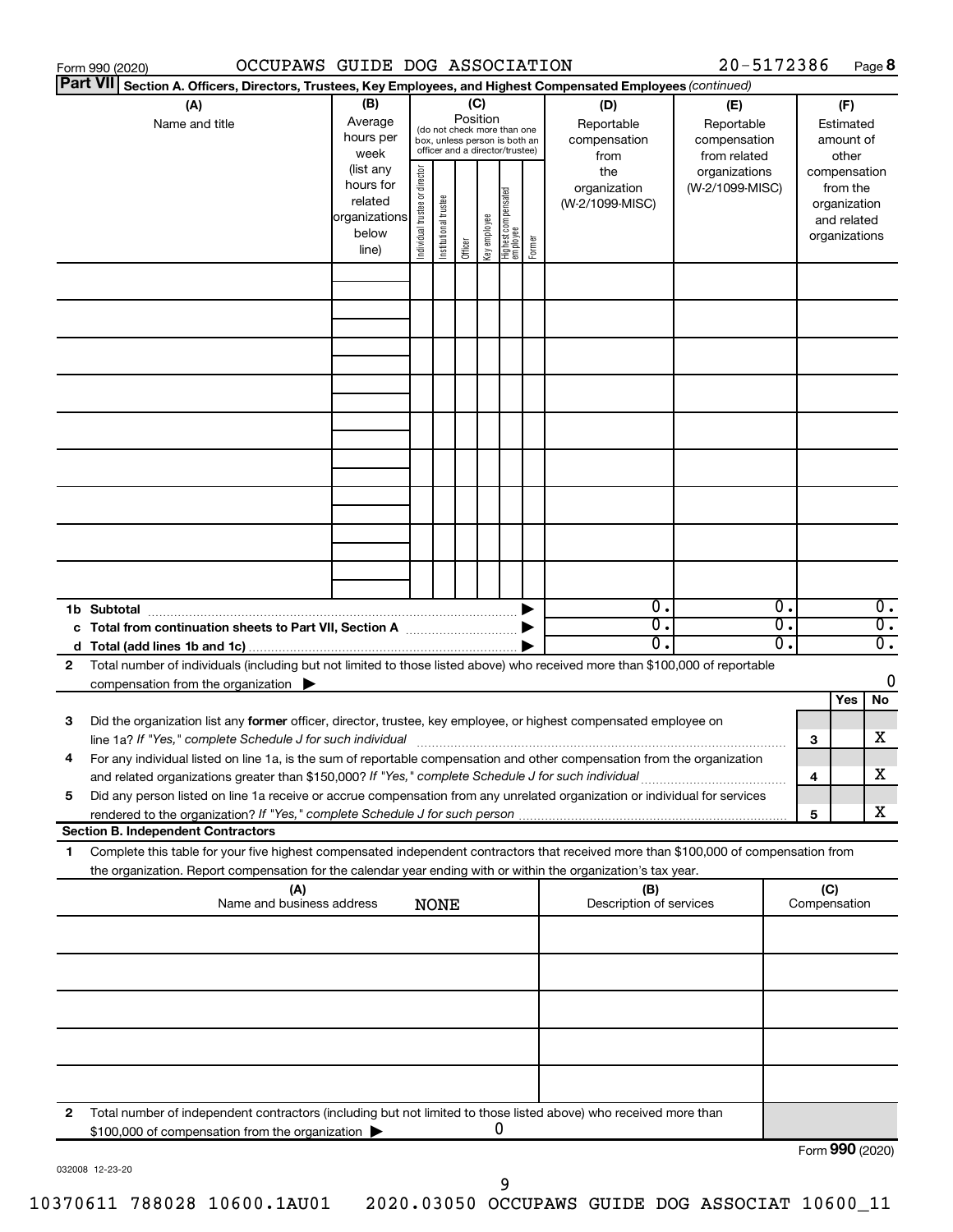|                                                           |      |    | OCCUPAWS GUIDE DOG ASSOCIATION<br>Form 990 (2020)                                                                      |                                |               |                                                        | 20-5172386       | Page 9                                                          |
|-----------------------------------------------------------|------|----|------------------------------------------------------------------------------------------------------------------------|--------------------------------|---------------|--------------------------------------------------------|------------------|-----------------------------------------------------------------|
| <b>Part VIII</b>                                          |      |    | <b>Statement of Revenue</b>                                                                                            |                                |               |                                                        |                  |                                                                 |
|                                                           |      |    |                                                                                                                        |                                |               |                                                        |                  |                                                                 |
|                                                           |      |    |                                                                                                                        |                                | Total revenue | Related or exempt<br>function revenue business revenue | Unrelated        | (D)<br>Revenue excluded<br>from tax under<br>sections 512 - 514 |
|                                                           |      |    | 1a<br>1 a Federated campaigns                                                                                          | 45.                            |               |                                                        |                  |                                                                 |
| Contributions, Gifts, Grants<br>and Other Similar Amounts |      | b  | 1 <sub>b</sub><br>Membership dues                                                                                      |                                |               |                                                        |                  |                                                                 |
|                                                           |      |    | 1 <sub>c</sub><br>c Fundraising events                                                                                 |                                |               |                                                        |                  |                                                                 |
|                                                           |      | d  | 1 <sub>d</sub><br>Related organizations <i>mimimimin</i>                                                               |                                |               |                                                        |                  |                                                                 |
|                                                           |      |    | Government grants (contributions)<br>1e                                                                                |                                |               |                                                        |                  |                                                                 |
|                                                           |      | f  | All other contributions, gifts, grants, and                                                                            |                                |               |                                                        |                  |                                                                 |
|                                                           |      |    | similar amounts not included above<br>1f                                                                               | 193,071.                       |               |                                                        |                  |                                                                 |
|                                                           |      |    | 1g   \$<br>Noncash contributions included in lines 1a-1f                                                               | 14,695.                        |               |                                                        |                  |                                                                 |
|                                                           |      |    |                                                                                                                        |                                | 193,116.      |                                                        |                  |                                                                 |
|                                                           |      |    |                                                                                                                        | <b>Business Code</b><br>812910 | 20,150.       |                                                        |                  |                                                                 |
| Program Service<br>Revenue                                |      | 2a | <b>ADOPTION FEES</b>                                                                                                   |                                |               | 20, 150.                                               |                  |                                                                 |
|                                                           |      | b  | the control of the control of the control of the control of                                                            |                                |               |                                                        |                  |                                                                 |
|                                                           |      | c  | <u> 1989 - Johann Barbara, martin amerikan basar da</u>                                                                |                                |               |                                                        |                  |                                                                 |
|                                                           |      | d  | the control of the control of the control of the control of the control of                                             |                                |               |                                                        |                  |                                                                 |
|                                                           |      | f  |                                                                                                                        |                                |               |                                                        |                  |                                                                 |
|                                                           |      |    |                                                                                                                        |                                | 20, 150.      |                                                        |                  |                                                                 |
|                                                           | 3    |    | Investment income (including dividends, interest, and                                                                  |                                |               |                                                        |                  |                                                                 |
|                                                           |      |    |                                                                                                                        |                                | 5,840.        |                                                        |                  | 5,840.                                                          |
|                                                           | 4    |    | Income from investment of tax-exempt bond proceeds                                                                     |                                |               |                                                        |                  |                                                                 |
|                                                           | 5    |    |                                                                                                                        |                                |               |                                                        |                  |                                                                 |
|                                                           |      |    | (i) Real                                                                                                               | (ii) Personal                  |               |                                                        |                  |                                                                 |
|                                                           |      | 6а | Gross rents<br>l 6a<br>.                                                                                               |                                |               |                                                        |                  |                                                                 |
|                                                           |      | b  | 6 <sub>b</sub><br>Less: rental expenses                                                                                |                                |               |                                                        |                  |                                                                 |
|                                                           |      |    | Rental income or (loss)<br>6c                                                                                          |                                |               |                                                        |                  |                                                                 |
|                                                           |      | d  | Net rental income or (loss)                                                                                            |                                |               |                                                        |                  |                                                                 |
|                                                           |      |    | (i) Securities<br>7 a Gross amount from sales of<br><sub>7a</sub> 182, 170.                                            | (ii) Other                     |               |                                                        |                  |                                                                 |
|                                                           |      |    | assets other than inventory                                                                                            |                                |               |                                                        |                  |                                                                 |
|                                                           |      |    | <b>b</b> Less: cost or other basis<br> 7b 163,951.<br>and sales expenses                                               |                                |               |                                                        |                  |                                                                 |
| evenue                                                    |      |    | $7c$ 18, 219.<br>c Gain or (loss)                                                                                      |                                |               |                                                        |                  |                                                                 |
|                                                           |      |    |                                                                                                                        |                                | 18,219.       |                                                        |                  | 18,219.                                                         |
| Œ                                                         |      |    | 8 a Gross income from fundraising events (not                                                                          |                                |               |                                                        |                  |                                                                 |
| Other                                                     |      |    | including \$<br><u> 1989 - Johann Stone, fransk politiker (</u><br>of                                                  |                                |               |                                                        |                  |                                                                 |
|                                                           |      |    | contributions reported on line 1c). See                                                                                |                                |               |                                                        |                  |                                                                 |
|                                                           |      |    |                                                                                                                        |                                |               |                                                        |                  |                                                                 |
|                                                           |      |    | 8b<br><b>b</b> Less: direct expenses                                                                                   |                                |               |                                                        |                  |                                                                 |
|                                                           |      |    | c Net income or (loss) from fundraising events                                                                         |                                |               |                                                        |                  |                                                                 |
|                                                           |      |    | 9 a Gross income from gaming activities. See                                                                           |                                |               |                                                        |                  |                                                                 |
|                                                           |      |    |                                                                                                                        |                                |               |                                                        |                  |                                                                 |
|                                                           |      |    | 9b                                                                                                                     |                                |               |                                                        |                  |                                                                 |
|                                                           |      |    | c Net income or (loss) from gaming activities                                                                          |                                |               |                                                        |                  |                                                                 |
|                                                           |      |    | 10 a Gross sales of inventory, less returns                                                                            |                                |               |                                                        |                  |                                                                 |
|                                                           |      |    |                                                                                                                        |                                |               |                                                        |                  |                                                                 |
|                                                           |      |    | 10 <sub>b</sub><br><b>b</b> Less: cost of goods sold                                                                   |                                |               |                                                        |                  |                                                                 |
|                                                           |      |    | c Net income or (loss) from sales of inventory                                                                         | <b>Business Code</b>           |               |                                                        |                  |                                                                 |
| Miscellaneous                                             | 11 a |    |                                                                                                                        |                                |               |                                                        |                  |                                                                 |
| Revenue                                                   |      | b  | <u> 1980 - Johann Stein, marwolaethau a bhann an t-Albann an t-Albann an t-Albann an t-Albann an t-Albann an t-Alb</u> |                                |               |                                                        |                  |                                                                 |
|                                                           |      | с  | the control of the control of the control of the control of                                                            |                                |               |                                                        |                  |                                                                 |
|                                                           |      |    |                                                                                                                        |                                |               |                                                        |                  |                                                                 |
|                                                           |      |    |                                                                                                                        |                                |               |                                                        |                  |                                                                 |
|                                                           | 12   |    | Total revenue. See instructions [1001] [1001] Total revenue. See instructions                                          |                                | 237, 325.     | 20, 150.                                               | $\overline{0}$ . | 24,059.                                                         |
| 032009 12-23-20                                           |      |    |                                                                                                                        |                                |               |                                                        |                  | Form 990 (2020)                                                 |

**9**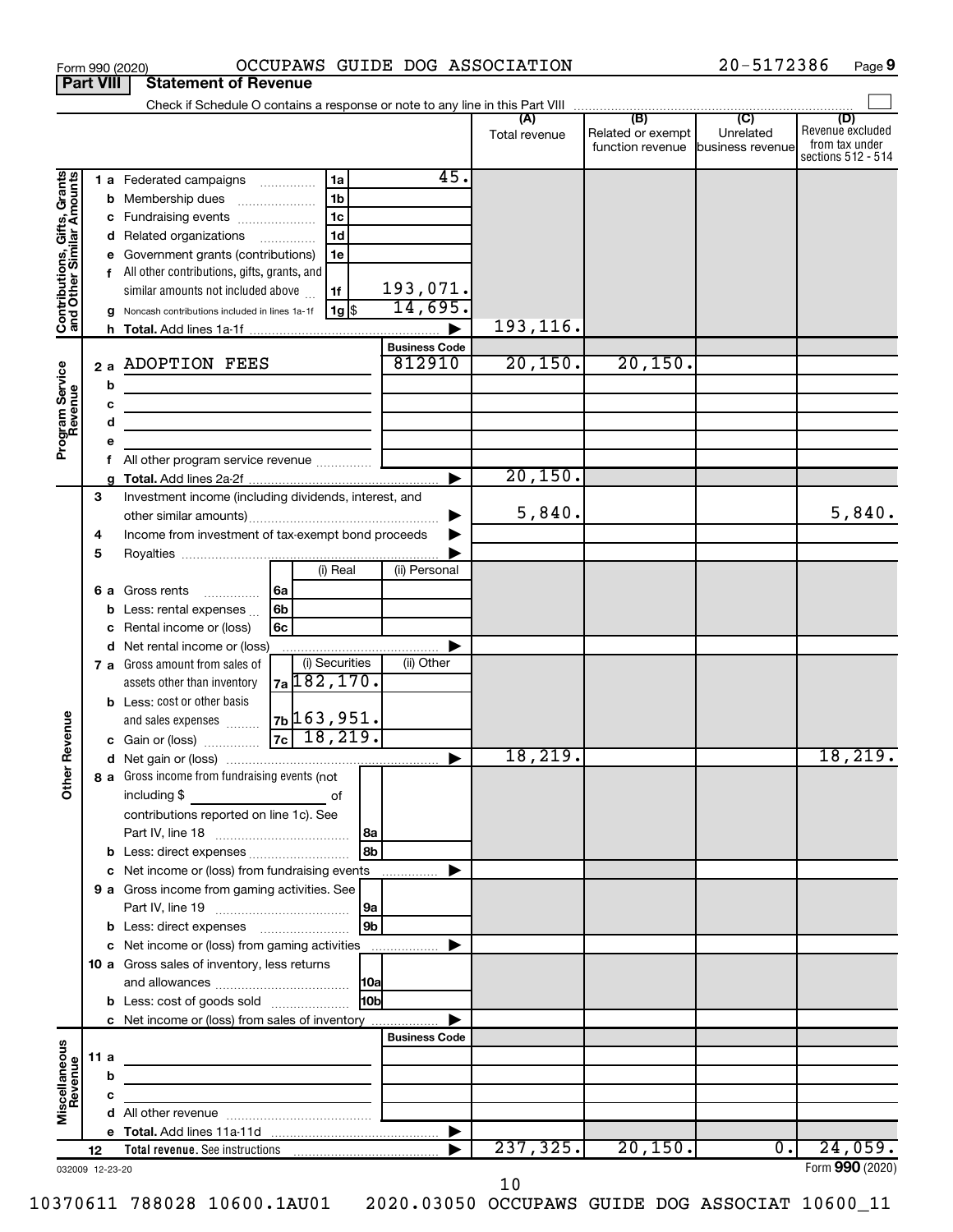**Part IX Statement of Functional Expenses**

Form 990 (2020)  $OCCUPANS$   $GUIDE$   $DOG$   $ASSOCIATION$   $20-5172386$   $Page$ 

|          | Section 501(c)(3) and 501(c)(4) organizations must complete all columns. All other organizations must complete column (A). |                |                                    |                                    |                                |
|----------|----------------------------------------------------------------------------------------------------------------------------|----------------|------------------------------------|------------------------------------|--------------------------------|
|          |                                                                                                                            |                |                                    |                                    | $\mathbf{X}$                   |
|          | Do not include amounts reported on lines 6b,<br>7b, 8b, 9b, and 10b of Part VIII.                                          | Total expenses | (B)<br>Program service<br>expenses | Management and<br>general expenses | (D)<br>Fundraising<br>expenses |
| 1        | Grants and other assistance to domestic organizations                                                                      |                |                                    |                                    |                                |
|          | and domestic governments. See Part IV, line 21                                                                             |                |                                    |                                    |                                |
| 2        | Grants and other assistance to domestic                                                                                    |                |                                    |                                    |                                |
|          | individuals. See Part IV, line 22                                                                                          |                |                                    |                                    |                                |
| 3        | Grants and other assistance to foreign                                                                                     |                |                                    |                                    |                                |
|          | organizations, foreign governments, and foreign                                                                            |                |                                    |                                    |                                |
|          | individuals. See Part IV, lines 15 and 16                                                                                  |                |                                    |                                    |                                |
| 4        | Benefits paid to or for members                                                                                            |                |                                    |                                    |                                |
| 5        | Compensation of current officers, directors,                                                                               |                |                                    |                                    |                                |
|          | trustees, and key employees                                                                                                |                |                                    |                                    |                                |
| 6        | Compensation not included above to disqualified                                                                            |                |                                    |                                    |                                |
|          | persons (as defined under section 4958(f)(1)) and                                                                          |                |                                    |                                    |                                |
|          | persons described in section 4958(c)(3)(B)                                                                                 |                |                                    |                                    |                                |
| 7        | Other salaries and wages                                                                                                   |                |                                    |                                    |                                |
| 8        | Pension plan accruals and contributions (include                                                                           |                |                                    |                                    |                                |
|          | section 401(k) and 403(b) employer contributions)                                                                          |                |                                    |                                    |                                |
| 9        |                                                                                                                            |                |                                    |                                    |                                |
| 10       |                                                                                                                            |                |                                    |                                    |                                |
| 11       | Fees for services (nonemployees):                                                                                          |                |                                    |                                    |                                |
|          |                                                                                                                            |                |                                    |                                    |                                |
|          |                                                                                                                            |                |                                    |                                    |                                |
|          |                                                                                                                            | 4,800.         |                                    | 4,800.                             |                                |
|          |                                                                                                                            |                |                                    |                                    |                                |
|          | Professional fundraising services. See Part IV, line 17                                                                    |                |                                    |                                    |                                |
|          | Investment management fees                                                                                                 |                |                                    |                                    |                                |
| g        | Other. (If line 11g amount exceeds 10% of line 25,                                                                         |                |                                    |                                    |                                |
|          | column (A) amount, list line 11g expenses on Sch O.)                                                                       | 125,861.       | 125,841.                           | 10.                                | 10.                            |
| 12       |                                                                                                                            | 3,049.         | 2,439.                             |                                    | 610.                           |
| 13       |                                                                                                                            | 10, 368.       | 7,855.<br>6,786.                   | 1,530.<br>848.                     | 983.<br>848.                   |
| 14       |                                                                                                                            | 8,482.         |                                    |                                    |                                |
| 15       |                                                                                                                            |                |                                    |                                    |                                |
| 16       |                                                                                                                            | 41,905.        | 33,931.                            | 3,987.                             | 3,987.                         |
| 17       |                                                                                                                            |                |                                    |                                    |                                |
| 18       | Payments of travel or entertainment expenses                                                                               |                |                                    |                                    |                                |
|          | for any federal, state, or local public officials                                                                          |                |                                    |                                    |                                |
| 19       | Conferences, conventions, and meetings                                                                                     |                |                                    |                                    |                                |
| 20       | Interest                                                                                                                   |                |                                    |                                    |                                |
| 21<br>22 | Depreciation, depletion, and amortization                                                                                  | 958.           | 958.                               |                                    |                                |
| 23       | Insurance                                                                                                                  | 2,087.         | 1,669.                             | 209.                               | 209.                           |
| 24       | Other expenses. Itemize expenses not covered                                                                               |                |                                    |                                    |                                |
|          | above (List miscellaneous expenses on line 24e. If                                                                         |                |                                    |                                    |                                |
|          | line 24e amount exceeds 10% of line 25, column (A)<br>amount, list line 24e expenses on Schedule O.)                       |                |                                    |                                    |                                |
| a        | DOG FOOD EXPENSE                                                                                                           | 33,014.        | 33,014.                            |                                    |                                |
|          | DOG EQUIPMENT                                                                                                              | 26,937.        | 26,937.                            |                                    |                                |
|          | PUPPIES                                                                                                                    | 14,515.        | 14,515.                            |                                    |                                |
| d        |                                                                                                                            |                |                                    |                                    |                                |
|          | e All other expenses                                                                                                       | 2,879.         | 2,303.                             | 288.                               | 288.                           |
| 25       | Total functional expenses. Add lines 1 through 24e                                                                         | 274,855.       | 256, 248.                          | 11,672.                            | 6,935.                         |
| 26       | Joint costs. Complete this line only if the organization                                                                   |                |                                    |                                    |                                |
|          | reported in column (B) joint costs from a combined                                                                         |                |                                    |                                    |                                |
|          | educational campaign and fundraising solicitation.                                                                         |                |                                    |                                    |                                |
|          | Check here $\blacktriangleright$<br>if following SOP 98-2 (ASC 958-720)                                                    |                |                                    |                                    |                                |

032010 12-23-20

Form (2020) **990**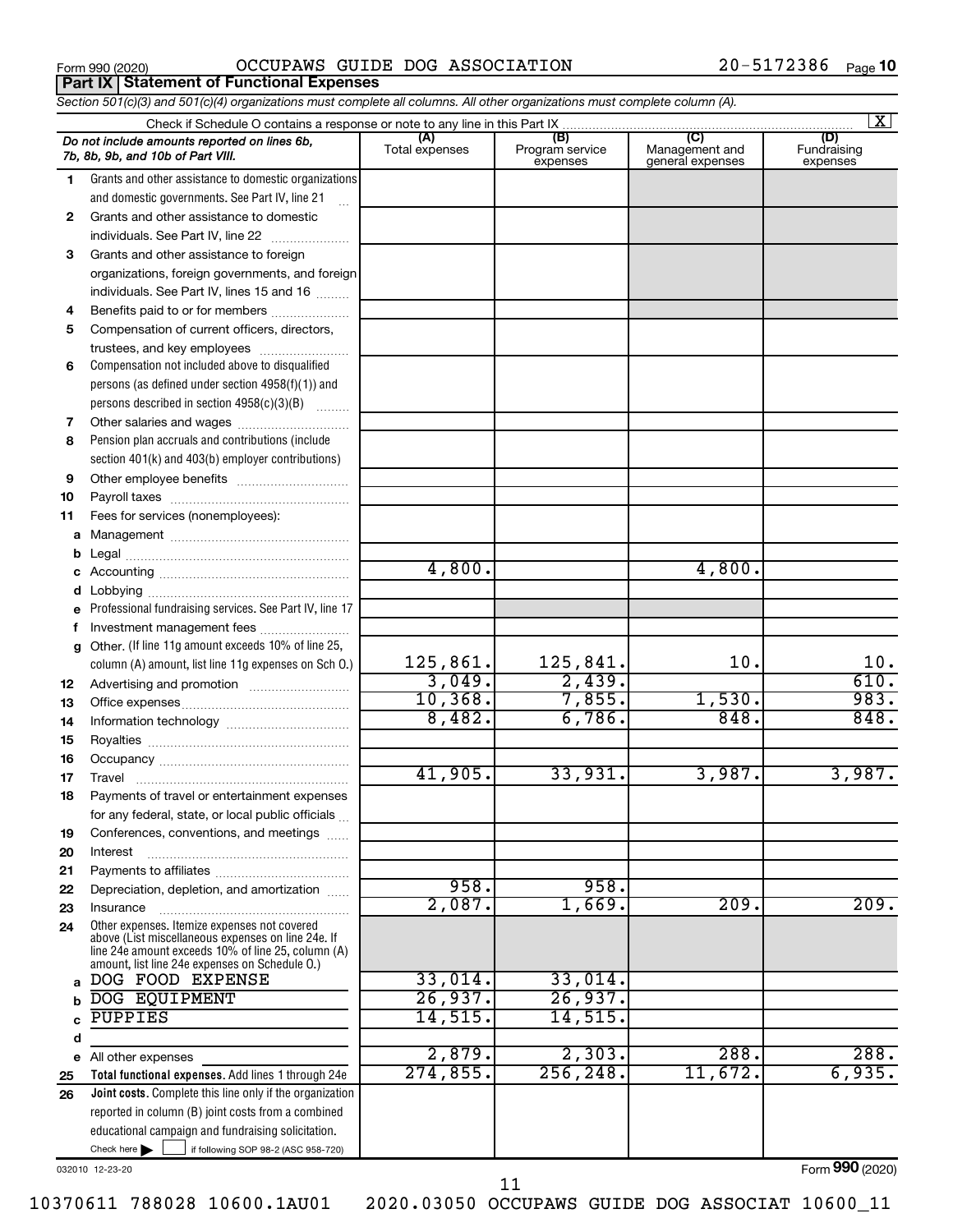### Form 990 (2020)  $OCCUPANS$   $GUIDE$   $DOG$   $ASSOCIATION$   $20-5172386$   $Page$

**Part X Balance Sheet**

20-5172386 Page 11

|                             |              |                                                                                                        |           |                  | (A)<br>Beginning of year |                | (B)<br>End of year          |
|-----------------------------|--------------|--------------------------------------------------------------------------------------------------------|-----------|------------------|--------------------------|----------------|-----------------------------|
|                             | 1            |                                                                                                        |           |                  | 177,755.                 | $\mathbf{1}$   | 117, 205.                   |
|                             | $\mathbf{2}$ |                                                                                                        |           |                  | 18, 238.                 | $\mathbf{2}$   | 18,498.                     |
|                             | З            |                                                                                                        |           |                  |                          | 3              |                             |
|                             | 4            |                                                                                                        |           |                  |                          | 4              |                             |
|                             | 5            | Loans and other receivables from any current or former officer, director,                              |           |                  |                          |                |                             |
|                             |              | trustee, key employee, creator or founder, substantial contributor, or 35%                             |           |                  |                          |                |                             |
|                             |              | controlled entity or family member of any of these persons                                             |           |                  |                          | 5              |                             |
|                             | 6            | Loans and other receivables from other disqualified persons (as defined                                |           |                  |                          |                |                             |
|                             |              | under section $4958(f)(1)$ , and persons described in section $4958(c)(3)(B)$                          |           | <b>Section</b>   |                          | 6              |                             |
|                             | 7            |                                                                                                        |           |                  |                          | $\overline{7}$ |                             |
| Assets                      | 8            |                                                                                                        |           |                  |                          | 8              |                             |
|                             | 9            | Prepaid expenses and deferred charges                                                                  |           |                  | 2,479.                   | 9              | 2,388.                      |
|                             |              | <b>10a</b> Land, buildings, and equipment: cost or other                                               |           |                  |                          |                |                             |
|                             |              | basis. Complete Part VI of Schedule D $\ldots$   10a                                                   |           | 9,578.<br>2,209. |                          |                |                             |
|                             |              |                                                                                                        | 8,327.    | 10 <sub>c</sub>  | 7,369.                   |                |                             |
|                             | 11           |                                                                                                        | 427, 170. | 11               | 486, 352.                |                |                             |
|                             | 12           |                                                                                                        |           | 12               |                          |                |                             |
|                             | 13           |                                                                                                        |           | 13               |                          |                |                             |
|                             | 14           |                                                                                                        |           | 14               |                          |                |                             |
|                             | 15           |                                                                                                        |           | 15               |                          |                |                             |
|                             | 16           |                                                                                                        |           |                  | 633,969.                 | 16             | 631,812.                    |
|                             | 17           |                                                                                                        |           |                  |                          | 17             |                             |
|                             | 18           |                                                                                                        |           |                  | 18                       |                |                             |
|                             | 19           |                                                                                                        |           | 19               |                          |                |                             |
|                             | 20           |                                                                                                        |           |                  |                          | 20             |                             |
|                             | 21           | Escrow or custodial account liability. Complete Part IV of Schedule D                                  |           |                  |                          | 21             |                             |
| Liabilities                 | 22           | Loans and other payables to any current or former officer, director,                                   |           |                  |                          |                |                             |
|                             |              | trustee, key employee, creator or founder, substantial contributor, or 35%                             |           |                  |                          | 22             |                             |
|                             | 23           | Secured mortgages and notes payable to unrelated third parties <i>manumum</i>                          |           |                  |                          | 23             |                             |
|                             | 24           | Unsecured notes and loans payable to unrelated third parties                                           |           |                  |                          | 24             |                             |
|                             | 25           | Other liabilities (including federal income tax, payables to related third                             |           |                  |                          |                |                             |
|                             |              | parties, and other liabilities not included on lines 17-24). Complete Part X                           |           |                  |                          |                |                             |
|                             |              |                                                                                                        |           |                  |                          | 25             |                             |
|                             | 26           |                                                                                                        |           |                  | $\overline{0}$ .         | 26             | 0.                          |
|                             |              | Organizations that follow FASB ASC 958, check here $\blacktriangleright \lfloor \underline{X} \rfloor$ |           |                  |                          |                |                             |
|                             |              | and complete lines 27, 28, 32, and 33.                                                                 |           |                  |                          |                |                             |
|                             | 27           |                                                                                                        |           |                  | 626,969.                 | 27             | 624,812.                    |
|                             | 28           |                                                                                                        |           |                  | 7,000.                   | 28             | 7,000.                      |
|                             |              | Organizations that do not follow FASB ASC 958, check here $\blacktriangleright$                        |           |                  |                          |                |                             |
|                             |              | and complete lines 29 through 33.                                                                      |           |                  |                          |                |                             |
|                             | 29           |                                                                                                        |           |                  |                          | 29             |                             |
|                             | 30           | Paid-in or capital surplus, or land, building, or equipment fund                                       |           |                  |                          | 30             |                             |
| Net Assets or Fund Balances | 31           | Retained earnings, endowment, accumulated income, or other funds                                       |           |                  |                          | 31             |                             |
|                             | 32           |                                                                                                        |           |                  | 633,969.                 | 32             | 631,812.                    |
|                             | 33           |                                                                                                        |           |                  | 633,969.                 | 33             | 631,812.                    |
|                             |              |                                                                                                        |           |                  |                          |                | $E_{\text{max}}$ 000 (0000) |

Form (2020) **990**

12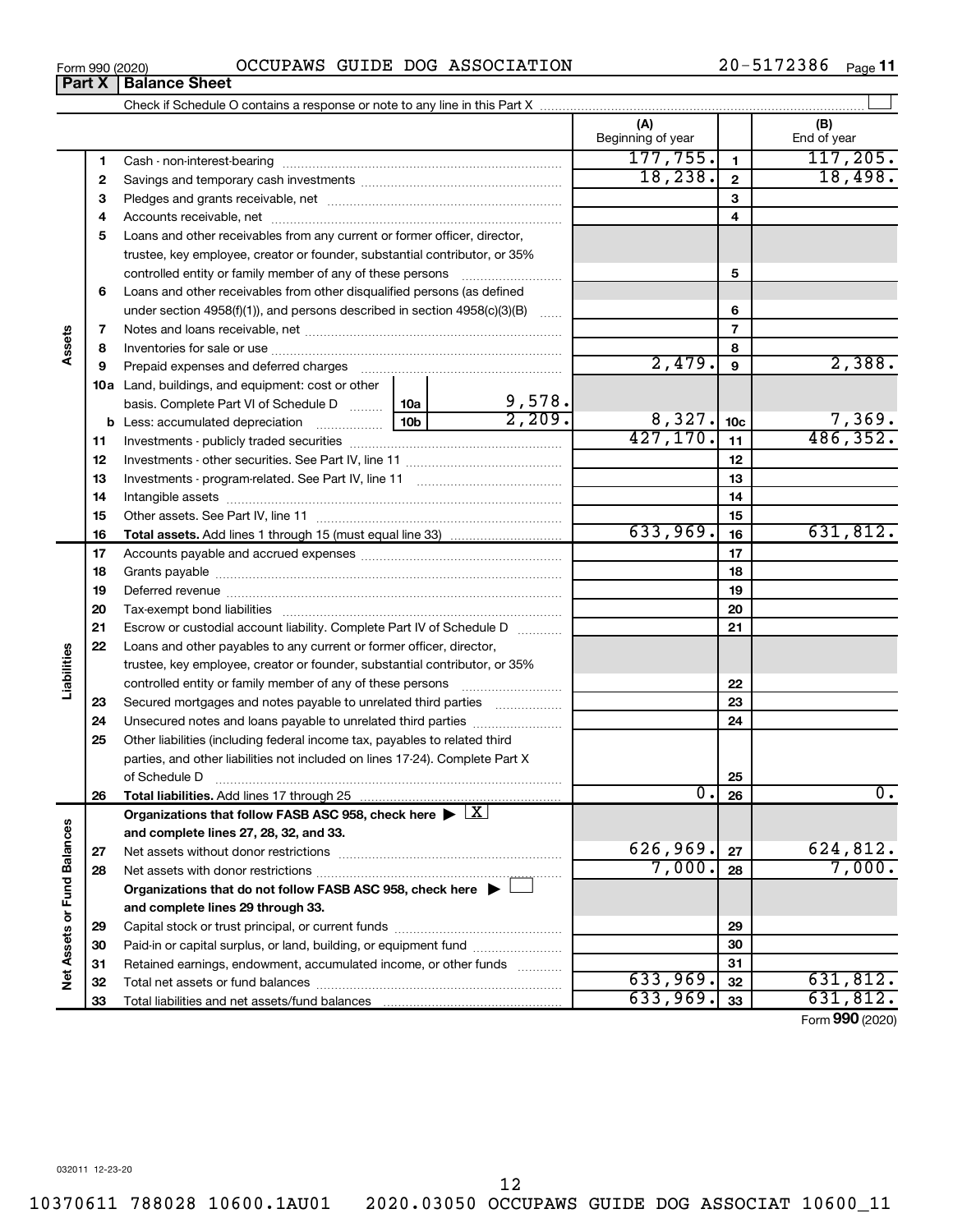|    | OCCUPAWS GUIDE DOG ASSOCIATION<br>Form 990 (2020)                                                                                    | 20-5172386              |                |     | Page 12                     |
|----|--------------------------------------------------------------------------------------------------------------------------------------|-------------------------|----------------|-----|-----------------------------|
|    | Part XI Reconciliation of Net Assets                                                                                                 |                         |                |     |                             |
|    |                                                                                                                                      |                         |                |     |                             |
|    |                                                                                                                                      |                         |                |     |                             |
| 1  |                                                                                                                                      | $\mathbf{1}$            |                |     | 237,325.                    |
| 2  |                                                                                                                                      | $\overline{2}$          |                |     | 274,855.                    |
| 3  |                                                                                                                                      | 3                       |                |     | $-37,530.$                  |
| 4  |                                                                                                                                      | $\overline{\mathbf{4}}$ |                |     | 633,969.                    |
| 5  |                                                                                                                                      | 5                       |                |     | 35,373.                     |
| 6  |                                                                                                                                      | 6                       |                |     |                             |
| 7  |                                                                                                                                      | $\overline{7}$          |                |     |                             |
| 8  |                                                                                                                                      | 8                       |                |     |                             |
| 9  | Other changes in net assets or fund balances (explain on Schedule O) manual content content of the content of                        | $\mathbf{9}$            |                |     | $\overline{0}$ .            |
| 10 | Net assets or fund balances at end of year. Combine lines 3 through 9 (must equal Part X, line 32,                                   |                         |                |     |                             |
|    |                                                                                                                                      | 10                      |                |     | 631,812.                    |
|    | Part XII Financial Statements and Reporting                                                                                          |                         |                |     |                             |
|    |                                                                                                                                      |                         |                |     |                             |
|    |                                                                                                                                      |                         |                | Yes | <b>No</b>                   |
| 1  | $\mathbf{X}$ Accrual<br>Accounting method used to prepare the Form 990: $\Box$ Cash<br>$\Box$ Other                                  |                         |                |     |                             |
|    | If the organization changed its method of accounting from a prior year or checked "Other," explain in Schedule O.                    |                         |                |     |                             |
|    |                                                                                                                                      |                         | 2a             |     | x                           |
|    | If "Yes," check a box below to indicate whether the financial statements for the year were compiled or reviewed on a                 |                         |                |     |                             |
|    | separate basis, consolidated basis, or both:                                                                                         |                         |                |     |                             |
|    | Separate basis<br>Consolidated basis<br>Both consolidated and separate basis                                                         |                         |                |     |                             |
|    |                                                                                                                                      |                         | 2 <sub>b</sub> | x   |                             |
|    | If "Yes," check a box below to indicate whether the financial statements for the year were audited on a separate basis,              |                         |                |     |                             |
|    | consolidated basis, or both:                                                                                                         |                         |                |     |                             |
|    | $\boxed{\mathbf{X}}$ Separate basis<br>Both consolidated and separate basis<br>Consolidated basis                                    |                         |                |     |                             |
|    | c If "Yes" to line 2a or 2b, does the organization have a committee that assumes responsibility for oversight of the audit,          |                         |                |     |                             |
|    | review, or compilation of its financial statements and selection of an independent accountant?                                       |                         | 2c             | X   |                             |
|    | If the organization changed either its oversight process or selection process during the tax year, explain on Schedule O.            |                         |                |     |                             |
|    | 3a As a result of a federal award, was the organization required to undergo an audit or audits as set forth in the Single Audit      |                         |                |     |                             |
|    |                                                                                                                                      |                         | 3a             |     | x                           |
|    | <b>b</b> If "Yes," did the organization undergo the required audit or audits? If the organization did not undergo the required audit |                         |                |     |                             |
|    |                                                                                                                                      |                         | 3 <sub>b</sub> |     |                             |
|    |                                                                                                                                      |                         |                |     | $F_{\text{orm}}$ 990 (2020) |

Form (2020) **990**

032012 12-23-20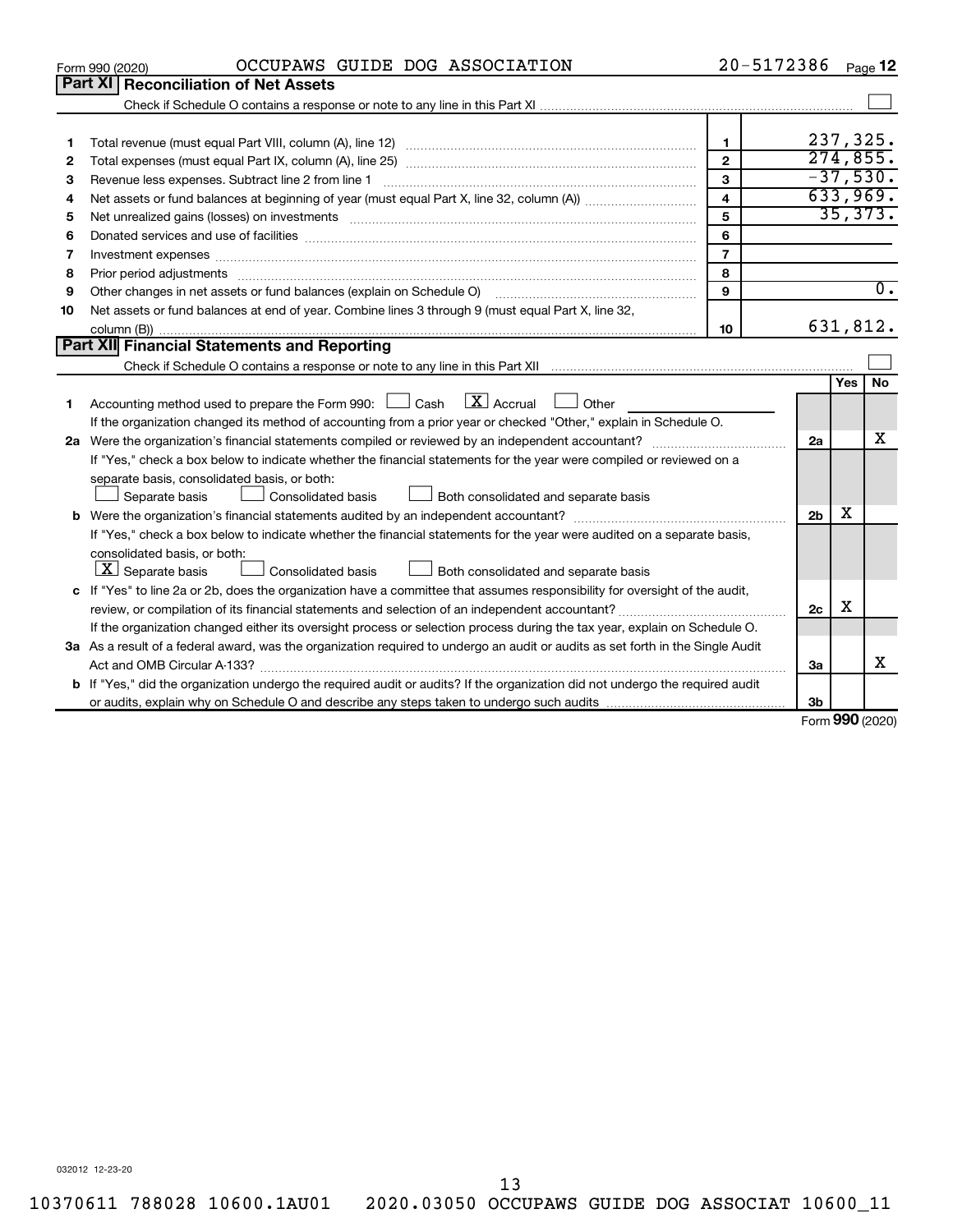| <b>SCHEDULE A</b> |  |
|-------------------|--|
|-------------------|--|

Department of the Treasury

| (Form 990 or 990-EZ) |  |  |  |
|----------------------|--|--|--|
|----------------------|--|--|--|

# Form 990 or 990-EZ) **Public Charity Status and Public Support**<br>
Complete if the organization is a section 501(c)(3) organization or a section<br> **2020**

**4947(a)(1) nonexempt charitable trust.**

**| Attach to Form 990 or Form 990-EZ.** 

| OMB No. 1545-0047                   |
|-------------------------------------|
| 2020                                |
| <b>Open to Public</b><br>Inspection |
|                                     |

|                   |                     | Internal Revenue Service                                                                                                                                                                   |  |                                                                        | Go to www.irs.gov/Form990 for instructions and the latest information.                                                                       |                                                                |     |                            |  | Inspection                                          |
|-------------------|---------------------|--------------------------------------------------------------------------------------------------------------------------------------------------------------------------------------------|--|------------------------------------------------------------------------|----------------------------------------------------------------------------------------------------------------------------------------------|----------------------------------------------------------------|-----|----------------------------|--|-----------------------------------------------------|
|                   |                     | Name of the organization                                                                                                                                                                   |  |                                                                        | OCCUPAWS GUIDE DOG ASSOCIATION                                                                                                               |                                                                |     |                            |  | <b>Employer identification number</b><br>20-5172386 |
|                   | Part I              |                                                                                                                                                                                            |  |                                                                        | Reason for Public Charity Status. (All organizations must complete this part.) See instructions.                                             |                                                                |     |                            |  |                                                     |
|                   |                     |                                                                                                                                                                                            |  |                                                                        |                                                                                                                                              |                                                                |     |                            |  |                                                     |
|                   |                     |                                                                                                                                                                                            |  |                                                                        | The organization is not a private foundation because it is: (For lines 1 through 12, check only one box.)                                    |                                                                |     |                            |  |                                                     |
| 1                 |                     |                                                                                                                                                                                            |  |                                                                        | A church, convention of churches, or association of churches described in section 170(b)(1)(A)(i).                                           |                                                                |     |                            |  |                                                     |
| 2                 |                     |                                                                                                                                                                                            |  |                                                                        | A school described in section 170(b)(1)(A)(ii). (Attach Schedule E (Form 990 or 990-EZ).)                                                    |                                                                |     |                            |  |                                                     |
| з                 |                     |                                                                                                                                                                                            |  |                                                                        | A hospital or a cooperative hospital service organization described in section 170(b)(1)(A)(iii).                                            |                                                                |     |                            |  |                                                     |
|                   |                     |                                                                                                                                                                                            |  |                                                                        | A medical research organization operated in conjunction with a hospital described in section 170(b)(1)(A)(iii). Enter the hospital's name,   |                                                                |     |                            |  |                                                     |
|                   |                     | city, and state:                                                                                                                                                                           |  |                                                                        | An organization operated for the benefit of a college or university owned or operated by a governmental unit described in                    |                                                                |     |                            |  |                                                     |
| 5                 |                     |                                                                                                                                                                                            |  |                                                                        |                                                                                                                                              |                                                                |     |                            |  |                                                     |
|                   |                     |                                                                                                                                                                                            |  | section 170(b)(1)(A)(iv). (Complete Part II.)                          |                                                                                                                                              |                                                                |     |                            |  |                                                     |
| 6<br>$\mathbf{7}$ | $\lfloor x \rfloor$ |                                                                                                                                                                                            |  |                                                                        | A federal, state, or local government or governmental unit described in section 170(b)(1)(A)(v).                                             |                                                                |     |                            |  |                                                     |
|                   |                     | An organization that normally receives a substantial part of its support from a governmental unit or from the general public described in<br>section 170(b)(1)(A)(vi). (Complete Part II.) |  |                                                                        |                                                                                                                                              |                                                                |     |                            |  |                                                     |
|                   |                     |                                                                                                                                                                                            |  |                                                                        |                                                                                                                                              |                                                                |     |                            |  |                                                     |
| 8                 |                     |                                                                                                                                                                                            |  |                                                                        | A community trust described in section 170(b)(1)(A)(vi). (Complete Part II.)                                                                 |                                                                |     |                            |  |                                                     |
| 9                 |                     |                                                                                                                                                                                            |  |                                                                        | An agricultural research organization described in section 170(b)(1)(A)(ix) operated in conjunction with a land-grant college                |                                                                |     |                            |  |                                                     |
|                   |                     |                                                                                                                                                                                            |  |                                                                        | or university or a non-land-grant college of agriculture (see instructions). Enter the name, city, and state of the college or               |                                                                |     |                            |  |                                                     |
| 10                |                     | university:                                                                                                                                                                                |  |                                                                        | An organization that normally receives (1) more than 33 1/3% of its support from contributions, membership fees, and gross receipts from     |                                                                |     |                            |  |                                                     |
|                   |                     |                                                                                                                                                                                            |  |                                                                        | activities related to its exempt functions, subject to certain exceptions; and (2) no more than 33 1/3% of its support from gross investment |                                                                |     |                            |  |                                                     |
|                   |                     |                                                                                                                                                                                            |  |                                                                        | income and unrelated business taxable income (less section 511 tax) from businesses acquired by the organization after June 30, 1975.        |                                                                |     |                            |  |                                                     |
|                   |                     |                                                                                                                                                                                            |  | See section 509(a)(2). (Complete Part III.)                            |                                                                                                                                              |                                                                |     |                            |  |                                                     |
| 11                |                     |                                                                                                                                                                                            |  |                                                                        | An organization organized and operated exclusively to test for public safety. See section 509(a)(4).                                         |                                                                |     |                            |  |                                                     |
| 12                |                     |                                                                                                                                                                                            |  |                                                                        | An organization organized and operated exclusively for the benefit of, to perform the functions of, or to carry out the purposes of one or   |                                                                |     |                            |  |                                                     |
|                   |                     |                                                                                                                                                                                            |  |                                                                        | more publicly supported organizations described in section 509(a)(1) or section 509(a)(2). See section 509(a)(3). Check the box in           |                                                                |     |                            |  |                                                     |
|                   |                     |                                                                                                                                                                                            |  |                                                                        | lines 12a through 12d that describes the type of supporting organization and complete lines 12e, 12f, and 12g.                               |                                                                |     |                            |  |                                                     |
| а                 |                     |                                                                                                                                                                                            |  |                                                                        | Type I. A supporting organization operated, supervised, or controlled by its supported organization(s), typically by giving                  |                                                                |     |                            |  |                                                     |
|                   |                     |                                                                                                                                                                                            |  |                                                                        | the supported organization(s) the power to regularly appoint or elect a majority of the directors or trustees of the supporting              |                                                                |     |                            |  |                                                     |
|                   |                     |                                                                                                                                                                                            |  | organization. You must complete Part IV, Sections A and B.             |                                                                                                                                              |                                                                |     |                            |  |                                                     |
| b                 |                     |                                                                                                                                                                                            |  |                                                                        | Type II. A supporting organization supervised or controlled in connection with its supported organization(s), by having                      |                                                                |     |                            |  |                                                     |
|                   |                     |                                                                                                                                                                                            |  |                                                                        | control or management of the supporting organization vested in the same persons that control or manage the supported                         |                                                                |     |                            |  |                                                     |
|                   |                     |                                                                                                                                                                                            |  | organization(s). You must complete Part IV, Sections A and C.          |                                                                                                                                              |                                                                |     |                            |  |                                                     |
| с                 |                     |                                                                                                                                                                                            |  |                                                                        | Type III functionally integrated. A supporting organization operated in connection with, and functionally integrated with,                   |                                                                |     |                            |  |                                                     |
|                   |                     |                                                                                                                                                                                            |  |                                                                        | its supported organization(s) (see instructions). You must complete Part IV, Sections A, D, and E.                                           |                                                                |     |                            |  |                                                     |
| d                 |                     |                                                                                                                                                                                            |  |                                                                        | Type III non-functionally integrated. A supporting organization operated in connection with its supported organization(s)                    |                                                                |     |                            |  |                                                     |
|                   |                     |                                                                                                                                                                                            |  |                                                                        | that is not functionally integrated. The organization generally must satisfy a distribution requirement and an attentiveness                 |                                                                |     |                            |  |                                                     |
|                   |                     |                                                                                                                                                                                            |  |                                                                        | requirement (see instructions). You must complete Part IV, Sections A and D, and Part V.                                                     |                                                                |     |                            |  |                                                     |
| е                 |                     |                                                                                                                                                                                            |  |                                                                        | Check this box if the organization received a written determination from the IRS that it is a Type I, Type II, Type III                      |                                                                |     |                            |  |                                                     |
|                   |                     |                                                                                                                                                                                            |  |                                                                        | functionally integrated, or Type III non-functionally integrated supporting organization.                                                    |                                                                |     |                            |  |                                                     |
|                   |                     | Enter the number of supported organizations                                                                                                                                                |  |                                                                        |                                                                                                                                              |                                                                |     |                            |  |                                                     |
|                   |                     |                                                                                                                                                                                            |  | Provide the following information about the supported organization(s). |                                                                                                                                              |                                                                |     |                            |  |                                                     |
|                   |                     | (i) Name of supported                                                                                                                                                                      |  | $(ii)$ $EIN$                                                           | (iii) Type of organization<br>(described on lines 1-10                                                                                       | (iv) Is the organization listed<br>in your governing document? |     | (v) Amount of monetary     |  | (vi) Amount of other                                |
|                   |                     | organization                                                                                                                                                                               |  |                                                                        | above (see instructions))                                                                                                                    | Yes                                                            | No. | support (see instructions) |  | support (see instructions)                          |
|                   |                     |                                                                                                                                                                                            |  |                                                                        |                                                                                                                                              |                                                                |     |                            |  |                                                     |
|                   |                     |                                                                                                                                                                                            |  |                                                                        |                                                                                                                                              |                                                                |     |                            |  |                                                     |
|                   |                     |                                                                                                                                                                                            |  |                                                                        |                                                                                                                                              |                                                                |     |                            |  |                                                     |
|                   |                     |                                                                                                                                                                                            |  |                                                                        |                                                                                                                                              |                                                                |     |                            |  |                                                     |
|                   |                     |                                                                                                                                                                                            |  |                                                                        |                                                                                                                                              |                                                                |     |                            |  |                                                     |
|                   |                     |                                                                                                                                                                                            |  |                                                                        |                                                                                                                                              |                                                                |     |                            |  |                                                     |
|                   |                     |                                                                                                                                                                                            |  |                                                                        |                                                                                                                                              |                                                                |     |                            |  |                                                     |
|                   |                     |                                                                                                                                                                                            |  |                                                                        |                                                                                                                                              |                                                                |     |                            |  |                                                     |
|                   |                     |                                                                                                                                                                                            |  |                                                                        |                                                                                                                                              |                                                                |     |                            |  |                                                     |
| Total             |                     |                                                                                                                                                                                            |  |                                                                        |                                                                                                                                              |                                                                |     |                            |  |                                                     |

LHA For Paperwork Reduction Act Notice, see the Instructions for Form 990 or 990-EZ. 032021 01-25-21 Schedule A (Form 990 or 990-EZ) 2020 14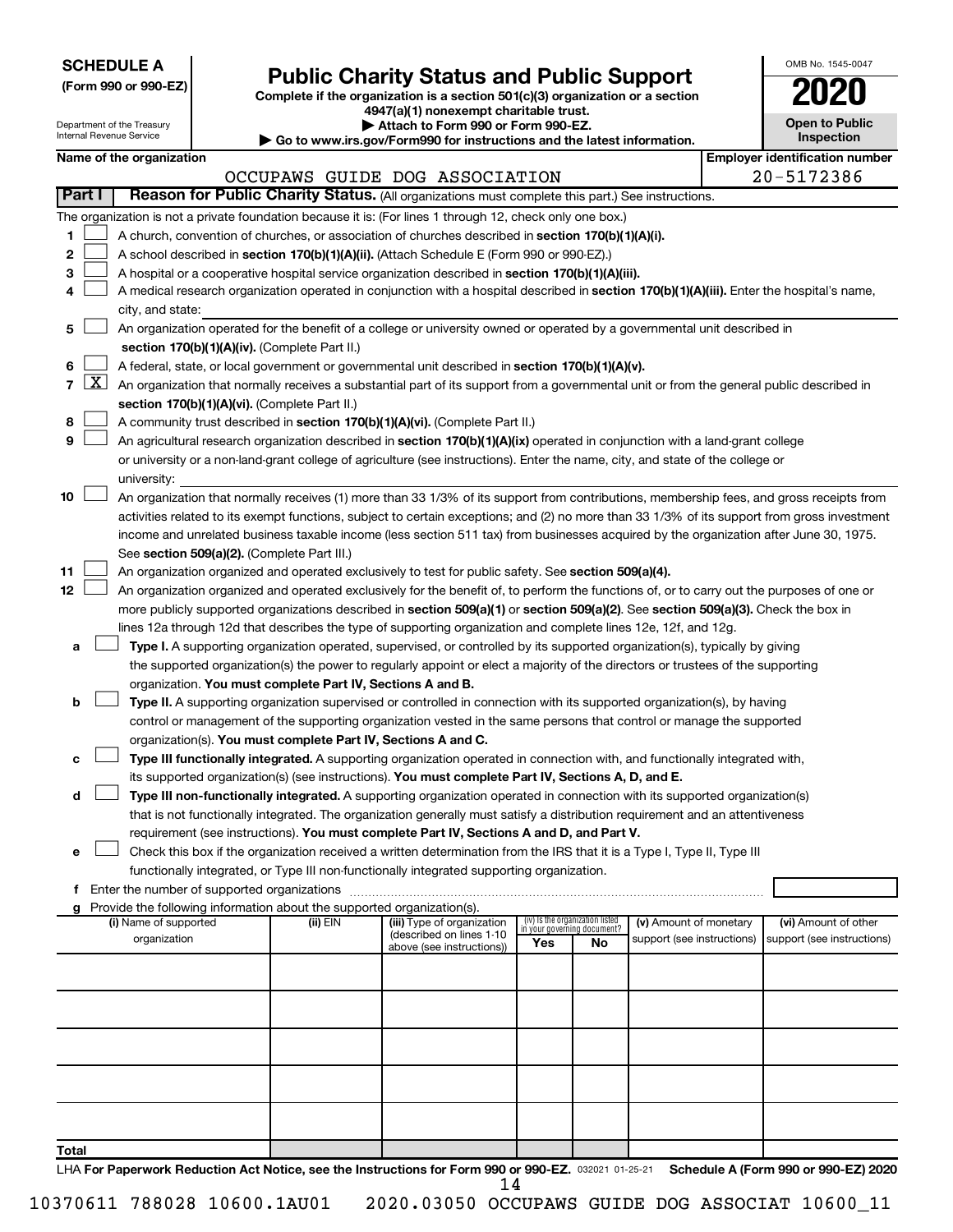### Schedule A (Form 990 or 990-EZ) 2020 Page OCCUPAWS GUIDE DOG ASSOCIATION 20-5172386

20-5172386 Page 2

(Complete only if you checked the box on line 5, 7, or 8 of Part I or if the organization failed to qualify under Part III. If the organization **Part II Support Schedule for Organizations Described in Sections 170(b)(1)(A)(iv) and 170(b)(1)(A)(vi)**

fails to qualify under the tests listed below, please complete Part III.)

|    | <b>Section A. Public Support</b>                                                                                                               |                              |                      |                        |                        |                                      |                                          |
|----|------------------------------------------------------------------------------------------------------------------------------------------------|------------------------------|----------------------|------------------------|------------------------|--------------------------------------|------------------------------------------|
|    | Calendar year (or fiscal year beginning in)                                                                                                    | (a) 2016                     | (b) 2017             | $(c)$ 2018             | $(d)$ 2019             | (e) 2020                             | (f) Total                                |
|    | 1 Gifts, grants, contributions, and                                                                                                            |                              |                      |                        |                        |                                      |                                          |
|    | membership fees received. (Do not                                                                                                              |                              |                      |                        |                        |                                      |                                          |
|    | include any "unusual grants.")                                                                                                                 | 117,492.                     | 148,058.             | 632,623.               | 182,156.               | 193,116.                             | 1273445.                                 |
|    | 2 Tax revenues levied for the organ-                                                                                                           |                              |                      |                        |                        |                                      |                                          |
|    | ization's benefit and either paid to                                                                                                           |                              |                      |                        |                        |                                      |                                          |
|    | or expended on its behalf                                                                                                                      |                              |                      |                        |                        |                                      |                                          |
|    | 3 The value of services or facilities                                                                                                          |                              |                      |                        |                        |                                      |                                          |
|    | furnished by a governmental unit to                                                                                                            |                              |                      |                        |                        |                                      |                                          |
|    | the organization without charge                                                                                                                |                              |                      |                        |                        |                                      |                                          |
|    | 4 Total. Add lines 1 through 3                                                                                                                 | 117,492.                     | 148,058.             | 632,623.               | 182, 156.              | 193, 116.                            | 1273445.                                 |
| 5. | The portion of total contributions                                                                                                             |                              |                      |                        |                        |                                      |                                          |
|    | by each person (other than a                                                                                                                   |                              |                      |                        |                        |                                      |                                          |
|    | governmental unit or publicly                                                                                                                  |                              |                      |                        |                        |                                      |                                          |
|    | supported organization) included                                                                                                               |                              |                      |                        |                        |                                      |                                          |
|    | on line 1 that exceeds 2% of the                                                                                                               |                              |                      |                        |                        |                                      |                                          |
|    | amount shown on line 11,                                                                                                                       |                              |                      |                        |                        |                                      |                                          |
|    | column (f)                                                                                                                                     |                              |                      |                        |                        |                                      | 446,110.                                 |
|    | 6 Public support. Subtract line 5 from line 4.                                                                                                 |                              |                      |                        |                        |                                      | 827, 335.                                |
|    | <b>Section B. Total Support</b>                                                                                                                |                              |                      |                        |                        |                                      |                                          |
|    | Calendar year (or fiscal year beginning in)                                                                                                    | (a) 2016<br>117,492 <b>.</b> | (b) 2017<br>148,058. | $(c)$ 2018<br>632,623. | $(d)$ 2019<br>182,156. | (e) 2020<br>$\overline{193,116}$ .   | (f) Total<br>1273445.                    |
|    | <b>7</b> Amounts from line 4                                                                                                                   |                              |                      |                        |                        |                                      |                                          |
| 8  | Gross income from interest,                                                                                                                    |                              |                      |                        |                        |                                      |                                          |
|    | dividends, payments received on                                                                                                                |                              |                      |                        |                        |                                      |                                          |
|    | securities loans, rents, royalties,                                                                                                            |                              | 521.                 | 5,275.                 | 8,042.                 | 5,840.                               | 20,761.                                  |
|    | and income from similar sources                                                                                                                | 1,083.                       |                      |                        |                        |                                      |                                          |
| 9  | Net income from unrelated business                                                                                                             |                              |                      |                        |                        |                                      |                                          |
|    | activities, whether or not the                                                                                                                 |                              |                      |                        |                        |                                      |                                          |
|    | business is regularly carried on                                                                                                               |                              |                      |                        |                        |                                      |                                          |
|    | 10 Other income. Do not include gain                                                                                                           |                              |                      |                        |                        |                                      |                                          |
|    | or loss from the sale of capital                                                                                                               |                              |                      |                        |                        |                                      |                                          |
|    | assets (Explain in Part VI.)                                                                                                                   |                              |                      |                        |                        |                                      | 1294206.                                 |
|    | <b>11 Total support.</b> Add lines 7 through 10                                                                                                |                              |                      |                        |                        | 12                                   | 219,792.                                 |
|    | <b>12</b> Gross receipts from related activities, etc. (see instructions)                                                                      |                              |                      |                        |                        |                                      |                                          |
|    | 13 First 5 years. If the Form 990 is for the organization's first, second, third, fourth, or fifth tax year as a section 501(c)(3)             |                              |                      |                        |                        |                                      |                                          |
|    | organization, check this box and stop here<br><b>Section C. Computation of Public Support Percentage</b>                                       |                              |                      |                        |                        |                                      |                                          |
|    |                                                                                                                                                |                              |                      |                        |                        | 14                                   | 63.93<br>%                               |
|    |                                                                                                                                                |                              |                      |                        |                        | 15                                   | 65.02<br>%                               |
|    | 16a 33 1/3% support test - 2020. If the organization did not check the box on line 13, and line 14 is 33 1/3% or more, check this box and      |                              |                      |                        |                        |                                      |                                          |
|    |                                                                                                                                                |                              |                      |                        |                        |                                      | $\blacktriangleright$ $\boxed{\text{X}}$ |
|    | b 33 1/3% support test - 2019. If the organization did not check a box on line 13 or 16a, and line 15 is 33 1/3% or more, check this box       |                              |                      |                        |                        |                                      |                                          |
|    |                                                                                                                                                |                              |                      |                        |                        |                                      |                                          |
|    | 17a 10% -facts-and-circumstances test - 2020. If the organization did not check a box on line 13, 16a, or 16b, and line 14 is 10% or more,     |                              |                      |                        |                        |                                      |                                          |
|    | and if the organization meets the facts-and-circumstances test, check this box and stop here. Explain in Part VI how the organization          |                              |                      |                        |                        |                                      |                                          |
|    | meets the facts-and-circumstances test. The organization qualifies as a publicly supported organization                                        |                              |                      |                        |                        |                                      |                                          |
|    | <b>b 10% -facts-and-circumstances test - 2019.</b> If the organization did not check a box on line 13, 16a, 16b, or 17a, and line 15 is 10% or |                              |                      |                        |                        |                                      |                                          |
|    | more, and if the organization meets the facts-and-circumstances test, check this box and stop here. Explain in Part VI how the                 |                              |                      |                        |                        |                                      |                                          |
|    | organization meets the facts-and-circumstances test. The organization qualifies as a publicly supported organization                           |                              |                      |                        |                        |                                      |                                          |
|    | 18 Private foundation. If the organization did not check a box on line 13, 16a, 16b, 17a, or 17b, check this box and see instructions          |                              |                      |                        |                        |                                      |                                          |
|    |                                                                                                                                                |                              |                      |                        |                        | Schedule A (Form 990 or 990-EZ) 2020 |                                          |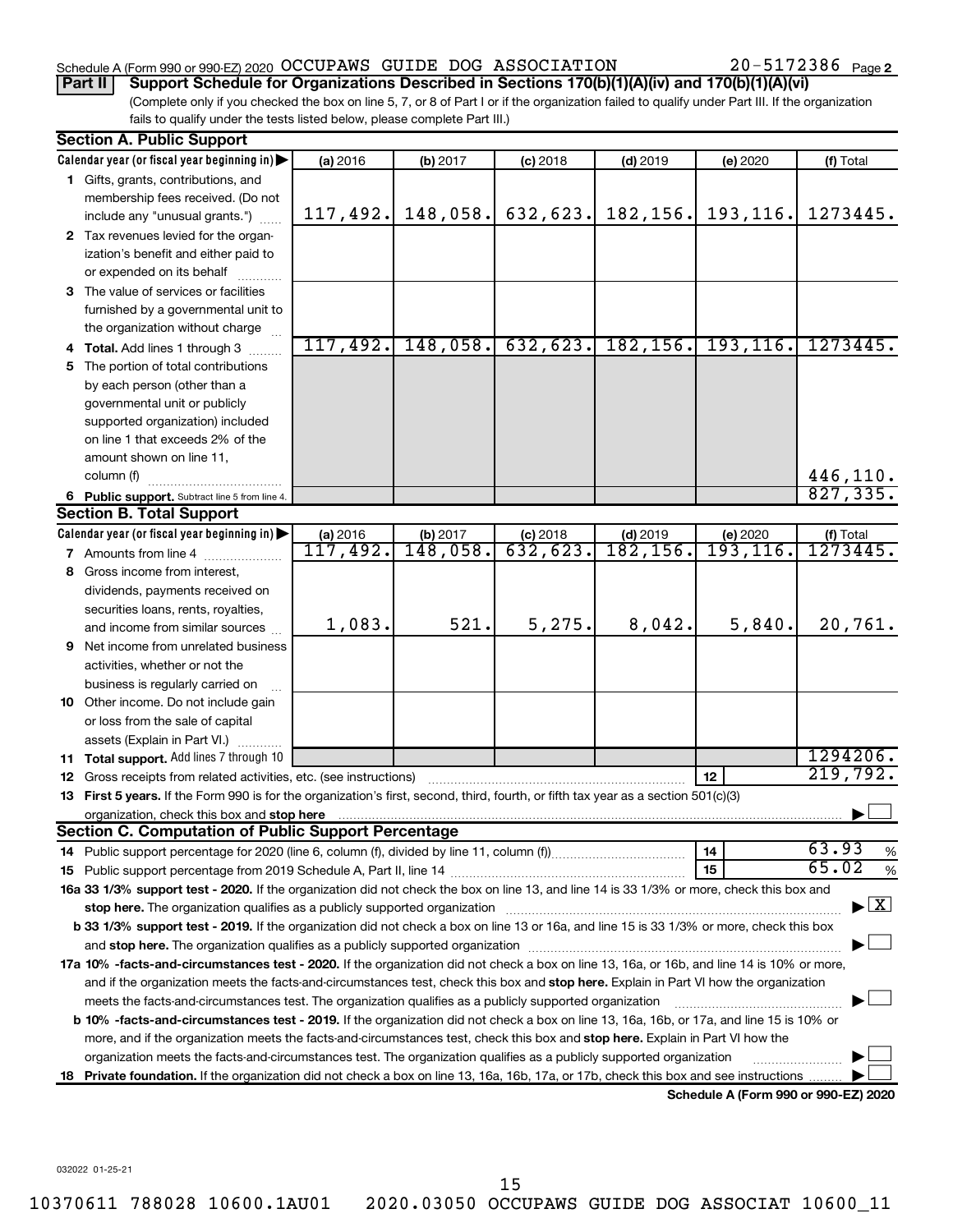### Schedule A (Form 990 or 990-EZ) 2020 Page OCCUPAWS GUIDE DOG ASSOCIATION 20-5172386 **Part III Support Schedule for Organizations Described in Section 509(a)(2)**

(Complete only if you checked the box on line 10 of Part I or if the organization failed to qualify under Part II. If the organization fails to qualify under the tests listed below, please complete Part II.)

| <b>Section A. Public Support</b>                                                                                                                                                                                               |          |          |            |            |          |                                      |
|--------------------------------------------------------------------------------------------------------------------------------------------------------------------------------------------------------------------------------|----------|----------|------------|------------|----------|--------------------------------------|
| Calendar year (or fiscal year beginning in)                                                                                                                                                                                    | (a) 2016 | (b) 2017 | $(c)$ 2018 | $(d)$ 2019 | (e) 2020 | (f) Total                            |
| 1 Gifts, grants, contributions, and                                                                                                                                                                                            |          |          |            |            |          |                                      |
| membership fees received. (Do not                                                                                                                                                                                              |          |          |            |            |          |                                      |
| include any "unusual grants.")                                                                                                                                                                                                 |          |          |            |            |          |                                      |
| 2 Gross receipts from admissions,<br>merchandise sold or services per-<br>formed, or facilities furnished in<br>any activity that is related to the<br>organization's tax-exempt purpose                                       |          |          |            |            |          |                                      |
| 3 Gross receipts from activities that                                                                                                                                                                                          |          |          |            |            |          |                                      |
| are not an unrelated trade or bus-                                                                                                                                                                                             |          |          |            |            |          |                                      |
| iness under section 513                                                                                                                                                                                                        |          |          |            |            |          |                                      |
| 4 Tax revenues levied for the organ-                                                                                                                                                                                           |          |          |            |            |          |                                      |
| ization's benefit and either paid to                                                                                                                                                                                           |          |          |            |            |          |                                      |
| or expended on its behalf                                                                                                                                                                                                      |          |          |            |            |          |                                      |
| 5 The value of services or facilities                                                                                                                                                                                          |          |          |            |            |          |                                      |
| furnished by a governmental unit to                                                                                                                                                                                            |          |          |            |            |          |                                      |
| the organization without charge                                                                                                                                                                                                |          |          |            |            |          |                                      |
| 6 Total. Add lines 1 through 5                                                                                                                                                                                                 |          |          |            |            |          |                                      |
| 7a Amounts included on lines 1, 2, and                                                                                                                                                                                         |          |          |            |            |          |                                      |
| 3 received from disqualified persons                                                                                                                                                                                           |          |          |            |            |          |                                      |
| <b>b</b> Amounts included on lines 2 and 3 received<br>from other than disqualified persons that<br>exceed the greater of \$5,000 or 1% of the<br>amount on line 13 for the year                                               |          |          |            |            |          |                                      |
| c Add lines 7a and 7b                                                                                                                                                                                                          |          |          |            |            |          |                                      |
| 8 Public support. (Subtract line 7c from line 6.)                                                                                                                                                                              |          |          |            |            |          |                                      |
| <b>Section B. Total Support</b>                                                                                                                                                                                                |          |          |            |            |          |                                      |
| Calendar year (or fiscal year beginning in)                                                                                                                                                                                    | (a) 2016 | (b) 2017 | $(c)$ 2018 | $(d)$ 2019 | (e) 2020 | (f) Total                            |
| <b>9</b> Amounts from line 6                                                                                                                                                                                                   |          |          |            |            |          |                                      |
| <b>10a</b> Gross income from interest,<br>dividends, payments received on<br>securities loans, rents, royalties,<br>and income from similar sources                                                                            |          |          |            |            |          |                                      |
| <b>b</b> Unrelated business taxable income                                                                                                                                                                                     |          |          |            |            |          |                                      |
| (less section 511 taxes) from businesses                                                                                                                                                                                       |          |          |            |            |          |                                      |
| acquired after June 30, 1975<br>$\overline{\phantom{a}}$                                                                                                                                                                       |          |          |            |            |          |                                      |
| c Add lines 10a and 10b                                                                                                                                                                                                        |          |          |            |            |          |                                      |
| 11 Net income from unrelated business<br>activities not included in line 10b.<br>whether or not the business is<br>regularly carried on                                                                                        |          |          |            |            |          |                                      |
| <b>12</b> Other income. Do not include gain<br>or loss from the sale of capital<br>assets (Explain in Part VI.)                                                                                                                |          |          |            |            |          |                                      |
| <b>13</b> Total support. (Add lines 9, 10c, 11, and 12.)                                                                                                                                                                       |          |          |            |            |          |                                      |
| 14 First 5 years. If the Form 990 is for the organization's first, second, third, fourth, or fifth tax year as a section 501(c)(3) organization,                                                                               |          |          |            |            |          |                                      |
| check this box and stop here manufactured and stop here and stop here are manufactured and stop here and stop here and stop here and stop here and stop here and stop here and stop here are all the stop of the stop of the s |          |          |            |            |          |                                      |
| <b>Section C. Computation of Public Support Percentage</b>                                                                                                                                                                     |          |          |            |            |          |                                      |
|                                                                                                                                                                                                                                |          |          |            |            | 15       | ℅                                    |
| 16 Public support percentage from 2019 Schedule A, Part III, line 15                                                                                                                                                           |          |          |            |            | 16       | %                                    |
| Section D. Computation of Investment Income Percentage                                                                                                                                                                         |          |          |            |            |          |                                      |
|                                                                                                                                                                                                                                |          |          |            |            | 17       | %                                    |
| 18 Investment income percentage from 2019 Schedule A, Part III, line 17                                                                                                                                                        |          |          |            |            | 18       | %                                    |
| 19a 33 1/3% support tests - 2020. If the organization did not check the box on line 14, and line 15 is more than 33 1/3%, and line 17 is not                                                                                   |          |          |            |            |          |                                      |
| more than 33 1/3%, check this box and stop here. The organization qualifies as a publicly supported organization                                                                                                               |          |          |            |            |          |                                      |
| b 33 1/3% support tests - 2019. If the organization did not check a box on line 14 or line 19a, and line 16 is more than 33 1/3%, and                                                                                          |          |          |            |            |          |                                      |
| line 18 is not more than 33 1/3%, check this box and stop here. The organization qualifies as a publicly supported organization                                                                                                |          |          |            |            |          |                                      |
|                                                                                                                                                                                                                                |          |          |            |            |          |                                      |
| 032023 01-25-21                                                                                                                                                                                                                |          |          |            |            |          | Schedule A (Form 990 or 990-EZ) 2020 |
|                                                                                                                                                                                                                                |          |          | 16         |            |          |                                      |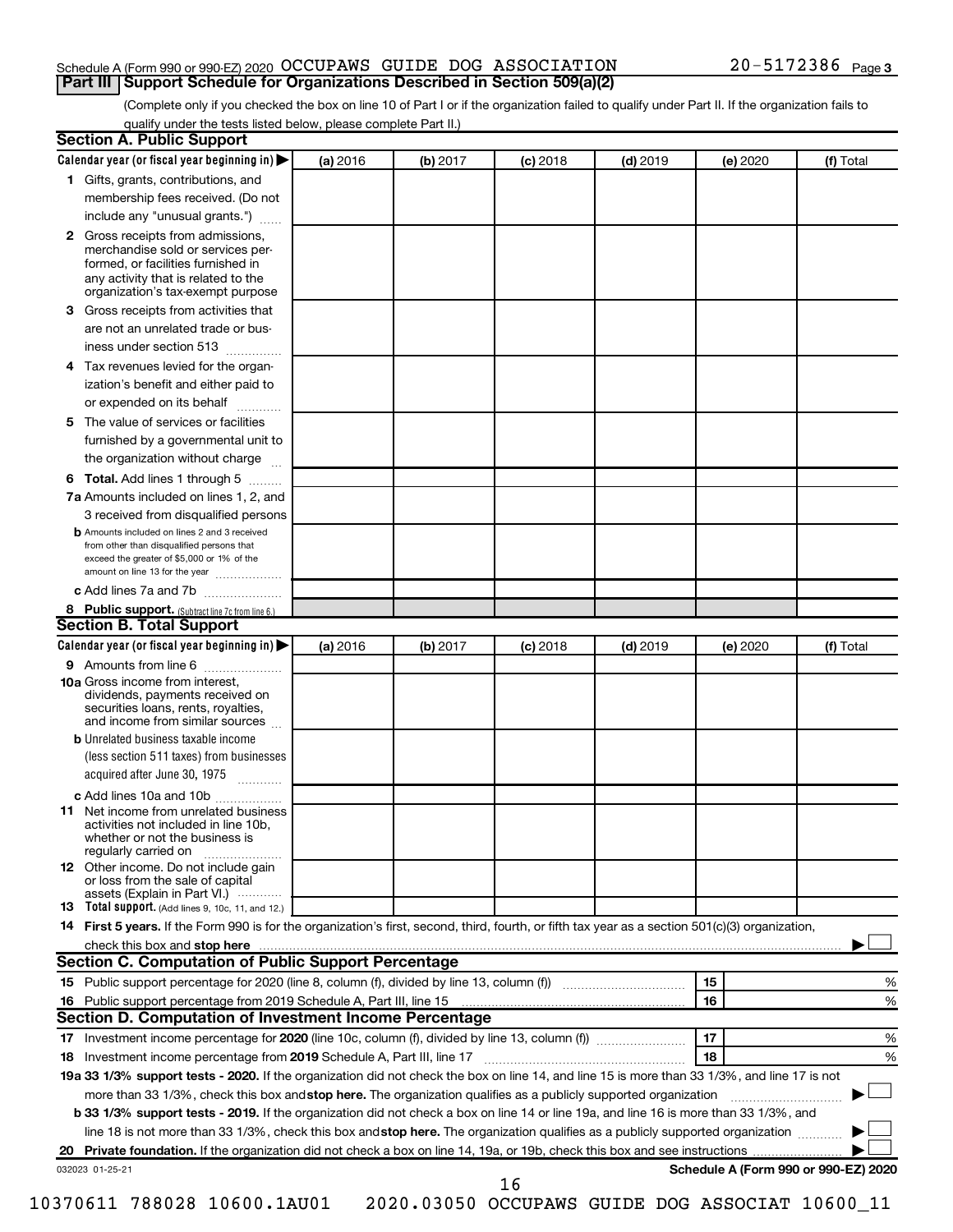### Schedule A (Form 990 or 990-EZ) 2020 Page OCCUPAWS GUIDE DOG ASSOCIATION 20-5172386

### 20-5172386 Page 4

**1**

**2**

**3a**

**3b**

**3c**

**4a**

**4b**

**4c**

**5a**

**5b 5c**

**6**

**7**

**8**

**9a**

**9b**

**9c**

**10a**

**10b**

**Yes No**

### **Part IV Supporting Organizations**

(Complete only if you checked a box in line 12 on Part I. If you checked box 12a, Part I, complete Sections A and B. If you checked box 12b, Part I, complete Sections A and C. If you checked box 12c, Part I, complete Sections A, D, and E. If you checked box 12d, Part I, complete Sections A and D, and complete Part V.)

### **Section A. All Supporting Organizations**

- **1** Are all of the organization's supported organizations listed by name in the organization's governing documents? If "No," describe in Part VI how the supported organizations are designated. If designated by *class or purpose, describe the designation. If historic and continuing relationship, explain.*
- **2** Did the organization have any supported organization that does not have an IRS determination of status under section 509(a)(1) or (2)? If "Yes," explain in Part **VI** how the organization determined that the supported *organization was described in section 509(a)(1) or (2).*
- **3a** Did the organization have a supported organization described in section 501(c)(4), (5), or (6)? If "Yes," answer *lines 3b and 3c below.*
- **b** Did the organization confirm that each supported organization qualified under section 501(c)(4), (5), or (6) and satisfied the public support tests under section 509(a)(2)? If "Yes," describe in Part VI when and how the *organization made the determination.*
- **c** Did the organization ensure that all support to such organizations was used exclusively for section 170(c)(2)(B) purposes? If "Yes," explain in Part VI what controls the organization put in place to ensure such use.
- **4 a** *If* Was any supported organization not organized in the United States ("foreign supported organization")? *"Yes," and if you checked box 12a or 12b in Part I, answer lines 4b and 4c below.*
- **b** Did the organization have ultimate control and discretion in deciding whether to make grants to the foreign supported organization? If "Yes," describe in Part VI how the organization had such control and discretion *despite being controlled or supervised by or in connection with its supported organizations.*
- **c** Did the organization support any foreign supported organization that does not have an IRS determination under sections 501(c)(3) and 509(a)(1) or (2)? If "Yes," explain in Part VI what controls the organization used *to ensure that all support to the foreign supported organization was used exclusively for section 170(c)(2)(B) purposes.*
- **5a** Did the organization add, substitute, or remove any supported organizations during the tax year? If "Yes," answer lines 5b and 5c below (if applicable). Also, provide detail in **Part VI,** including (i) the names and EIN *numbers of the supported organizations added, substituted, or removed; (ii) the reasons for each such action; (iii) the authority under the organization's organizing document authorizing such action; and (iv) how the action was accomplished (such as by amendment to the organizing document).*
- **b Type I or Type II only.** Was any added or substituted supported organization part of a class already designated in the organization's organizing document?
- **c Substitutions only.**  Was the substitution the result of an event beyond the organization's control?
- **6** Did the organization provide support (whether in the form of grants or the provision of services or facilities) to **Part VI.** support or benefit one or more of the filing organization's supported organizations? If "Yes," provide detail in anyone other than (i) its supported organizations, (ii) individuals that are part of the charitable class benefited by one or more of its supported organizations, or (iii) other supporting organizations that also
- **7** Did the organization provide a grant, loan, compensation, or other similar payment to a substantial contributor regard to a substantial contributor? If "Yes," complete Part I of Schedule L (Form 990 or 990-EZ). (as defined in section 4958(c)(3)(C)), a family member of a substantial contributor, or a 35% controlled entity with
- **8** Did the organization make a loan to a disqualified person (as defined in section 4958) not described in line 7? *If "Yes," complete Part I of Schedule L (Form 990 or 990-EZ).*
- **9 a** Was the organization controlled directly or indirectly at any time during the tax year by one or more in section 509(a)(1) or (2))? If "Yes," provide detail in **Part VI.** disqualified persons, as defined in section 4946 (other than foundation managers and organizations described
- **b** Did one or more disqualified persons (as defined in line 9a) hold a controlling interest in any entity in which the supporting organization had an interest? If "Yes," provide detail in Part VI.
- **c** Did a disqualified person (as defined in line 9a) have an ownership interest in, or derive any personal benefit from, assets in which the supporting organization also had an interest? If "Yes," provide detail in Part VI.
- **10 a** Was the organization subject to the excess business holdings rules of section 4943 because of section supporting organizations)? If "Yes," answer line 10b below. 4943(f) (regarding certain Type II supporting organizations, and all Type III non-functionally integrated
	- **b** Did the organization have any excess business holdings in the tax year? (Use Schedule C, Form 4720, to *determine whether the organization had excess business holdings.)*

032024 01-25-21

**Schedule A (Form 990 or 990-EZ) 2020**

17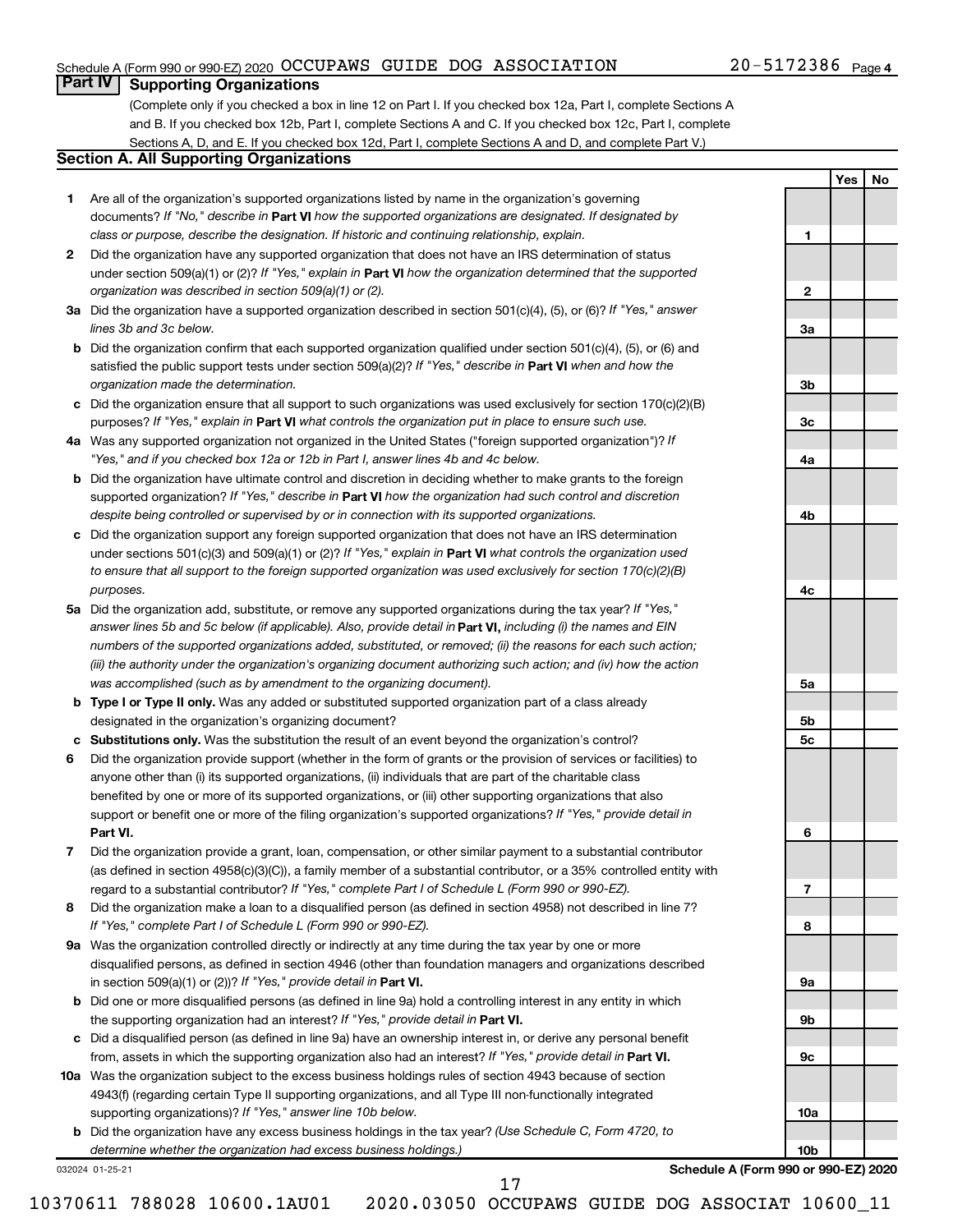### Schedule A (Form 990 or 990-EZ) 2020 Page OCCUPAWS GUIDE DOG ASSOCIATION 20-5172386 **Part IV Supporting Organizations** *(continued)*

|              | a A person who directly or indirectly controls, either alone or together with persons described in lines 11b and                                                                                                                                                                                                                                                                                                                                                                                                                                                                                                                                                                                                                                                         |              |     |    |
|--------------|--------------------------------------------------------------------------------------------------------------------------------------------------------------------------------------------------------------------------------------------------------------------------------------------------------------------------------------------------------------------------------------------------------------------------------------------------------------------------------------------------------------------------------------------------------------------------------------------------------------------------------------------------------------------------------------------------------------------------------------------------------------------------|--------------|-----|----|
|              | 11c below, the governing body of a supported organization?                                                                                                                                                                                                                                                                                                                                                                                                                                                                                                                                                                                                                                                                                                               | 11a          |     |    |
|              | <b>b</b> A family member of a person described in line 11a above?                                                                                                                                                                                                                                                                                                                                                                                                                                                                                                                                                                                                                                                                                                        | 11b          |     |    |
|              | c A 35% controlled entity of a person described in line 11a or 11b above? If "Yes" to line 11a, 11b, or 11c, provide                                                                                                                                                                                                                                                                                                                                                                                                                                                                                                                                                                                                                                                     |              |     |    |
|              | detail in Part VI.                                                                                                                                                                                                                                                                                                                                                                                                                                                                                                                                                                                                                                                                                                                                                       | 11c          |     |    |
|              | <b>Section B. Type I Supporting Organizations</b>                                                                                                                                                                                                                                                                                                                                                                                                                                                                                                                                                                                                                                                                                                                        |              |     |    |
|              |                                                                                                                                                                                                                                                                                                                                                                                                                                                                                                                                                                                                                                                                                                                                                                          |              | Yes | No |
| 1            | Did the governing body, members of the governing body, officers acting in their official capacity, or membership of one or<br>more supported organizations have the power to regularly appoint or elect at least a majority of the organization's officers,<br>directors, or trustees at all times during the tax year? If "No," describe in Part VI how the supported organization(s)<br>effectively operated, supervised, or controlled the organization's activities. If the organization had more than one supported<br>organization, describe how the powers to appoint and/or remove officers, directors, or trustees were allocated among the<br>supported organizations and what conditions or restrictions, if any, applied to such powers during the tax year. | 1            |     |    |
| $\mathbf{2}$ | Did the organization operate for the benefit of any supported organization other than the supported                                                                                                                                                                                                                                                                                                                                                                                                                                                                                                                                                                                                                                                                      |              |     |    |
|              | organization(s) that operated, supervised, or controlled the supporting organization? If "Yes," explain in                                                                                                                                                                                                                                                                                                                                                                                                                                                                                                                                                                                                                                                               |              |     |    |
|              | Part VI how providing such benefit carried out the purposes of the supported organization(s) that operated,                                                                                                                                                                                                                                                                                                                                                                                                                                                                                                                                                                                                                                                              |              |     |    |
|              | supervised, or controlled the supporting organization.                                                                                                                                                                                                                                                                                                                                                                                                                                                                                                                                                                                                                                                                                                                   | $\mathbf{2}$ |     |    |
|              | <b>Section C. Type II Supporting Organizations</b>                                                                                                                                                                                                                                                                                                                                                                                                                                                                                                                                                                                                                                                                                                                       |              |     |    |
|              |                                                                                                                                                                                                                                                                                                                                                                                                                                                                                                                                                                                                                                                                                                                                                                          |              | Yes | No |
| 1            | Were a majority of the organization's directors or trustees during the tax year also a majority of the directors                                                                                                                                                                                                                                                                                                                                                                                                                                                                                                                                                                                                                                                         |              |     |    |
|              | or trustees of each of the organization's supported organization(s)? If "No," describe in Part VI how control<br>or management of the supporting organization was vested in the same persons that controlled or managed                                                                                                                                                                                                                                                                                                                                                                                                                                                                                                                                                  |              |     |    |
|              | the supported organization(s).                                                                                                                                                                                                                                                                                                                                                                                                                                                                                                                                                                                                                                                                                                                                           | 1            |     |    |
|              | Section D. All Type III Supporting Organizations                                                                                                                                                                                                                                                                                                                                                                                                                                                                                                                                                                                                                                                                                                                         |              |     |    |
|              |                                                                                                                                                                                                                                                                                                                                                                                                                                                                                                                                                                                                                                                                                                                                                                          |              | Yes | No |
| 1            | Did the organization provide to each of its supported organizations, by the last day of the fifth month of the                                                                                                                                                                                                                                                                                                                                                                                                                                                                                                                                                                                                                                                           |              |     |    |
|              | organization's tax year, (i) a written notice describing the type and amount of support provided during the prior tax                                                                                                                                                                                                                                                                                                                                                                                                                                                                                                                                                                                                                                                    |              |     |    |
|              | year, (ii) a copy of the Form 990 that was most recently filed as of the date of notification, and (iii) copies of the                                                                                                                                                                                                                                                                                                                                                                                                                                                                                                                                                                                                                                                   |              |     |    |
|              | organization's governing documents in effect on the date of notification, to the extent not previously provided?                                                                                                                                                                                                                                                                                                                                                                                                                                                                                                                                                                                                                                                         | 1            |     |    |
| 2            | Were any of the organization's officers, directors, or trustees either (i) appointed or elected by the supported                                                                                                                                                                                                                                                                                                                                                                                                                                                                                                                                                                                                                                                         |              |     |    |
|              | organization(s) or (ii) serving on the governing body of a supported organization? If "No," explain in Part VI how                                                                                                                                                                                                                                                                                                                                                                                                                                                                                                                                                                                                                                                       |              |     |    |
|              | the organization maintained a close and continuous working relationship with the supported organization(s).                                                                                                                                                                                                                                                                                                                                                                                                                                                                                                                                                                                                                                                              | $\mathbf{2}$ |     |    |
| 3            | By reason of the relationship described in line 2, above, did the organization's supported organizations have a                                                                                                                                                                                                                                                                                                                                                                                                                                                                                                                                                                                                                                                          |              |     |    |
|              | significant voice in the organization's investment policies and in directing the use of the organization's                                                                                                                                                                                                                                                                                                                                                                                                                                                                                                                                                                                                                                                               |              |     |    |
|              | income or assets at all times during the tax year? If "Yes," describe in Part VI the role the organization's                                                                                                                                                                                                                                                                                                                                                                                                                                                                                                                                                                                                                                                             |              |     |    |
|              | supported organizations played in this regard.<br>Section E. Type III Functionally Integrated Supporting Organizations                                                                                                                                                                                                                                                                                                                                                                                                                                                                                                                                                                                                                                                   | 3            |     |    |
|              |                                                                                                                                                                                                                                                                                                                                                                                                                                                                                                                                                                                                                                                                                                                                                                          |              |     |    |
| 1<br>a       | Check the box next to the method that the organization used to satisfy the Integral Part Test during the yealsee instructions).<br>The organization satisfied the Activities Test. Complete line 2 below.<br>The organization is the parent of each of its supported organizations. Complete line 3 below.                                                                                                                                                                                                                                                                                                                                                                                                                                                               |              |     |    |
| b<br>с       | The organization supported a governmental entity. Describe in Part VI how you supported a governmental entity (see instructions).                                                                                                                                                                                                                                                                                                                                                                                                                                                                                                                                                                                                                                        |              |     |    |
| 2            | Activities Test. Answer lines 2a and 2b below.                                                                                                                                                                                                                                                                                                                                                                                                                                                                                                                                                                                                                                                                                                                           |              | Yes | No |
| а            | Did substantially all of the organization's activities during the tax year directly further the exempt purposes of                                                                                                                                                                                                                                                                                                                                                                                                                                                                                                                                                                                                                                                       |              |     |    |
|              | the supported organization(s) to which the organization was responsive? If "Yes," then in Part VI identify                                                                                                                                                                                                                                                                                                                                                                                                                                                                                                                                                                                                                                                               |              |     |    |
|              | those supported organizations and explain how these activities directly furthered their exempt purposes,                                                                                                                                                                                                                                                                                                                                                                                                                                                                                                                                                                                                                                                                 |              |     |    |
|              | how the organization was responsive to those supported organizations, and how the organization determined                                                                                                                                                                                                                                                                                                                                                                                                                                                                                                                                                                                                                                                                |              |     |    |
|              | that these activities constituted substantially all of its activities.                                                                                                                                                                                                                                                                                                                                                                                                                                                                                                                                                                                                                                                                                                   | 2a           |     |    |
| b            | Did the activities described in line 2a, above, constitute activities that, but for the organization's involvement,                                                                                                                                                                                                                                                                                                                                                                                                                                                                                                                                                                                                                                                      |              |     |    |
|              | one or more of the organization's supported organization(s) would have been engaged in? If "Yes," explain in                                                                                                                                                                                                                                                                                                                                                                                                                                                                                                                                                                                                                                                             |              |     |    |
|              | <b>Part VI</b> the reasons for the organization's position that its supported organization(s) would have engaged in                                                                                                                                                                                                                                                                                                                                                                                                                                                                                                                                                                                                                                                      |              |     |    |
|              | these activities but for the organization's involvement.                                                                                                                                                                                                                                                                                                                                                                                                                                                                                                                                                                                                                                                                                                                 | 2b           |     |    |
| з            | Parent of Supported Organizations. Answer lines 3a and 3b below.                                                                                                                                                                                                                                                                                                                                                                                                                                                                                                                                                                                                                                                                                                         |              |     |    |
| а            | Did the organization have the power to regularly appoint or elect a majority of the officers, directors, or                                                                                                                                                                                                                                                                                                                                                                                                                                                                                                                                                                                                                                                              |              |     |    |
|              | trustees of each of the supported organizations? If "Yes" or "No" provide details in Part VI.                                                                                                                                                                                                                                                                                                                                                                                                                                                                                                                                                                                                                                                                            | За           |     |    |
| b            | Did the organization exercise a substantial degree of direction over the policies, programs, and activities of each                                                                                                                                                                                                                                                                                                                                                                                                                                                                                                                                                                                                                                                      |              |     |    |
|              | of its supported organizations? If "Yes," describe in Part VI the role played by the organization in this regard.                                                                                                                                                                                                                                                                                                                                                                                                                                                                                                                                                                                                                                                        | 3b           |     |    |
|              | Schedule A (Form 990 or 990-EZ) 2020<br>032025 01-25-21<br>18                                                                                                                                                                                                                                                                                                                                                                                                                                                                                                                                                                                                                                                                                                            |              |     |    |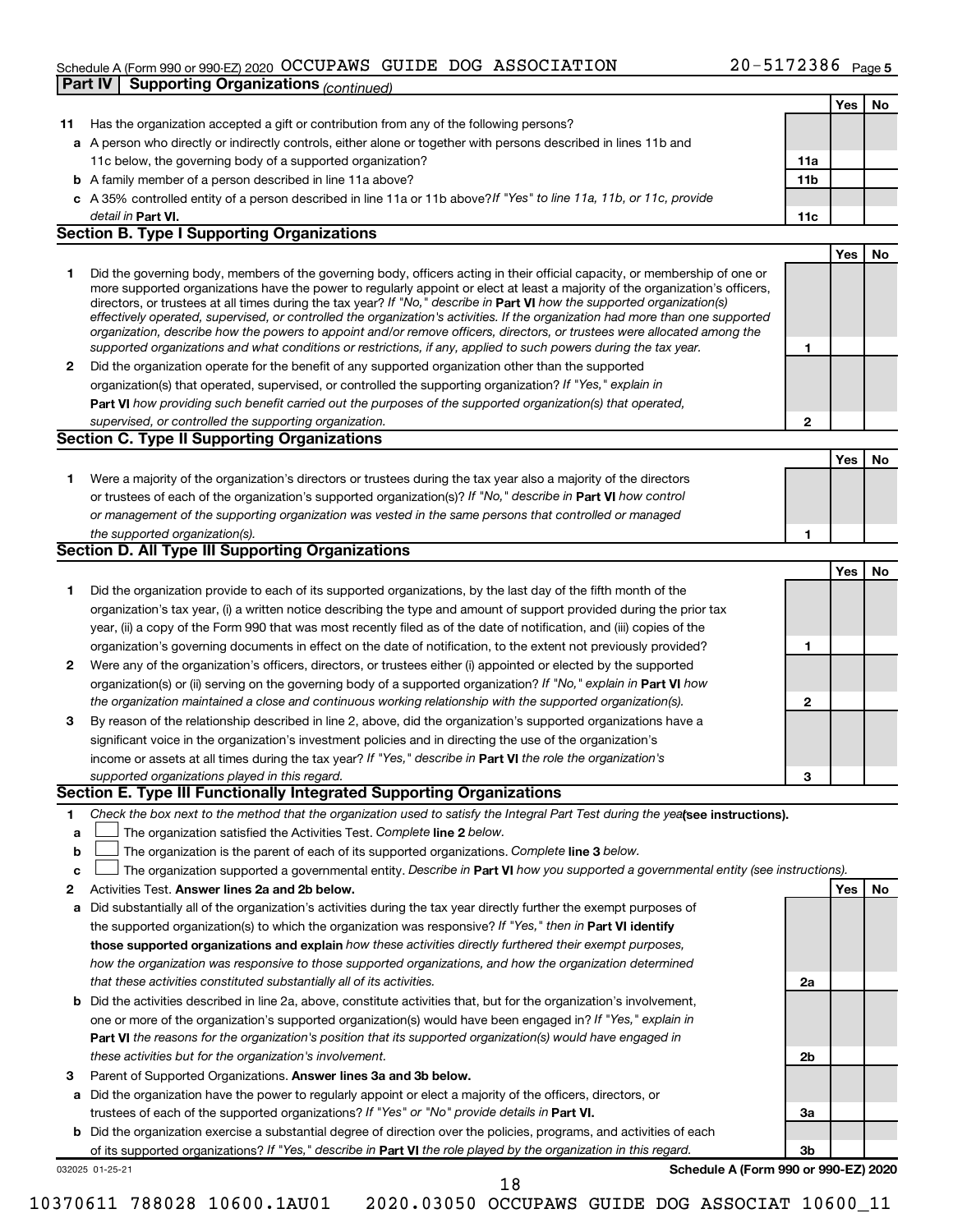### Schedule A (Form 990 or 990-EZ) 2020 Page OCCUPAWS GUIDE DOG ASSOCIATION 20-5172386 **Part V Type III Non-Functionally Integrated 509(a)(3) Supporting Organizations**

## 1 **Letter See instructions.** Check here if the organization satisfied the Integral Part Test as a qualifying trust on Nov. 20, 1970 (*explain in* Part **VI**). See instructions.

All other Type III non-functionally integrated supporting organizations must complete Sections A through E.

| Section A - Adjusted Net Income |                                                                                                                                   | (A) Prior Year | (B) Current Year<br>(optional) |                                |
|---------------------------------|-----------------------------------------------------------------------------------------------------------------------------------|----------------|--------------------------------|--------------------------------|
| 1                               | Net short-term capital gain                                                                                                       | 1              |                                |                                |
| 2                               | Recoveries of prior-year distributions                                                                                            | $\mathbf{2}$   |                                |                                |
| З                               | Other gross income (see instructions)                                                                                             | 3              |                                |                                |
| 4                               | Add lines 1 through 3.                                                                                                            | 4              |                                |                                |
| 5                               | Depreciation and depletion                                                                                                        | 5              |                                |                                |
| 6                               | Portion of operating expenses paid or incurred for production or                                                                  |                |                                |                                |
|                                 | collection of gross income or for management, conservation, or                                                                    |                |                                |                                |
|                                 | maintenance of property held for production of income (see instructions)                                                          | 6              |                                |                                |
| 7                               | Other expenses (see instructions)                                                                                                 | $\overline{7}$ |                                |                                |
| 8                               | Adjusted Net Income (subtract lines 5, 6, and 7 from line 4)                                                                      | 8              |                                |                                |
|                                 | <b>Section B - Minimum Asset Amount</b>                                                                                           |                | (A) Prior Year                 | (B) Current Year<br>(optional) |
| 1.                              | Aggregate fair market value of all non-exempt-use assets (see                                                                     |                |                                |                                |
|                                 | instructions for short tax year or assets held for part of year):                                                                 |                |                                |                                |
|                                 | a Average monthly value of securities                                                                                             | 1a             |                                |                                |
|                                 | <b>b</b> Average monthly cash balances                                                                                            | 1 <sub>b</sub> |                                |                                |
|                                 | c Fair market value of other non-exempt-use assets                                                                                | 1c             |                                |                                |
|                                 | <b>d</b> Total (add lines 1a, 1b, and 1c)                                                                                         | 1d             |                                |                                |
|                                 | <b>e</b> Discount claimed for blockage or other factors                                                                           |                |                                |                                |
|                                 | (explain in detail in <b>Part VI</b> ):                                                                                           |                |                                |                                |
| $\mathbf{2}$                    | Acquisition indebtedness applicable to non-exempt-use assets                                                                      | $\mathbf{2}$   |                                |                                |
| З                               | Subtract line 2 from line 1d.                                                                                                     | 3              |                                |                                |
| 4                               | Cash deemed held for exempt use. Enter 0.015 of line 3 (for greater amount,                                                       |                |                                |                                |
|                                 | see instructions)                                                                                                                 | 4              |                                |                                |
| 5                               | Net value of non-exempt-use assets (subtract line 4 from line 3)                                                                  | 5              |                                |                                |
| 6                               | Multiply line 5 by 0.035.                                                                                                         | 6              |                                |                                |
| 7                               | Recoveries of prior-year distributions                                                                                            | $\overline{7}$ |                                |                                |
| 8                               | <b>Minimum Asset Amount (add line 7 to line 6)</b>                                                                                | 8              |                                |                                |
|                                 | <b>Section C - Distributable Amount</b>                                                                                           |                |                                | <b>Current Year</b>            |
| 1                               | Adjusted net income for prior year (from Section A, line 8, column A)                                                             | 1              |                                |                                |
| $\mathbf{2}$                    | Enter 0.85 of line 1.                                                                                                             | $\overline{2}$ |                                |                                |
| 3                               | Minimum asset amount for prior year (from Section B, line 8, column A)                                                            | 3              |                                |                                |
| 4                               | Enter greater of line 2 or line 3.                                                                                                | 4              |                                |                                |
| 5                               | Income tax imposed in prior year                                                                                                  | 5              |                                |                                |
| 6                               | <b>Distributable Amount.</b> Subtract line 5 from line 4, unless subject to                                                       |                |                                |                                |
|                                 | emergency temporary reduction (see instructions).                                                                                 | 6              |                                |                                |
| $\overline{7}$                  | Check here if the current year is the organization's first as a non-functionally integrated Type III supporting organization (see |                |                                |                                |

instructions).

**Schedule A (Form 990 or 990-EZ) 2020**

032026 01-25-21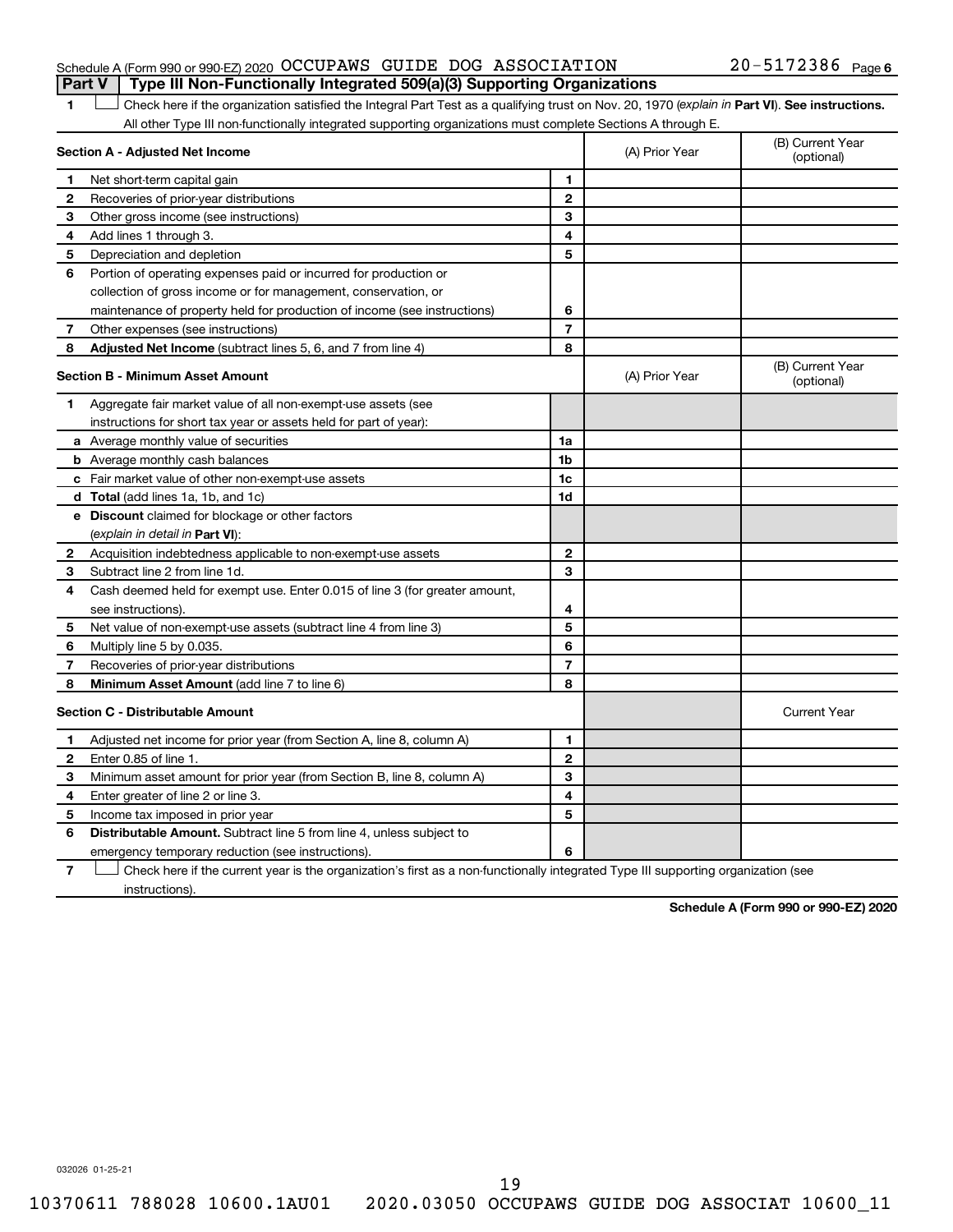### Schedule A (Form 990 or 990-EZ) 2020 Page OCCUPAWS GUIDE DOG ASSOCIATION 20-5172386

|    | Type III Non-Functionally Integrated 509(a)(3) Supporting Organizations (continued)<br><b>Part V</b> |                             |                                       |    |                                         |
|----|------------------------------------------------------------------------------------------------------|-----------------------------|---------------------------------------|----|-----------------------------------------|
|    | <b>Section D - Distributions</b>                                                                     |                             |                                       |    | <b>Current Year</b>                     |
| 1  | Amounts paid to supported organizations to accomplish exempt purposes                                |                             |                                       | 1  |                                         |
| 2  | Amounts paid to perform activity that directly furthers exempt purposes of supported                 |                             |                                       |    |                                         |
|    | organizations, in excess of income from activity                                                     |                             |                                       | 2  |                                         |
| 3  | Administrative expenses paid to accomplish exempt purposes of supported organizations                |                             |                                       | 3  |                                         |
| 4  | Amounts paid to acquire exempt-use assets                                                            |                             |                                       | 4  |                                         |
| 5  | Qualified set-aside amounts (prior IRS approval required - provide details in Part VI)               |                             |                                       | 5  |                                         |
| 6  | Other distributions ( <i>describe in Part VI</i> ). See instructions.                                |                             |                                       | 6  |                                         |
| 7  | Total annual distributions. Add lines 1 through 6.                                                   |                             |                                       | 7  |                                         |
| 8  | Distributions to attentive supported organizations to which the organization is responsive           |                             |                                       |    |                                         |
|    | (provide details in Part VI). See instructions.                                                      |                             |                                       | 8  |                                         |
| 9  | Distributable amount for 2020 from Section C, line 6                                                 |                             |                                       | 9  |                                         |
| 10 | Line 8 amount divided by line 9 amount                                                               |                             |                                       | 10 |                                         |
|    |                                                                                                      | (i)                         | (ii)                                  |    | (iii)                                   |
|    | <b>Section E - Distribution Allocations (see instructions)</b>                                       | <b>Excess Distributions</b> | <b>Underdistributions</b><br>Pre-2020 |    | <b>Distributable</b><br>Amount for 2020 |
| 1  | Distributable amount for 2020 from Section C, line 6                                                 |                             |                                       |    |                                         |
| 2  | Underdistributions, if any, for years prior to 2020 (reason-                                         |                             |                                       |    |                                         |
|    | able cause required - explain in Part VI). See instructions.                                         |                             |                                       |    |                                         |
| 3  | Excess distributions carryover, if any, to 2020                                                      |                             |                                       |    |                                         |
|    | a From 2015                                                                                          |                             |                                       |    |                                         |
|    | $b$ From 2016                                                                                        |                             |                                       |    |                                         |
|    | c From 2017                                                                                          |                             |                                       |    |                                         |
|    | <b>d</b> From 2018                                                                                   |                             |                                       |    |                                         |
|    | e From 2019                                                                                          |                             |                                       |    |                                         |
|    | f Total of lines 3a through 3e                                                                       |                             |                                       |    |                                         |
|    | g Applied to underdistributions of prior years                                                       |                             |                                       |    |                                         |
|    | <b>h</b> Applied to 2020 distributable amount                                                        |                             |                                       |    |                                         |
| Ť. | Carryover from 2015 not applied (see instructions)                                                   |                             |                                       |    |                                         |
|    | Remainder. Subtract lines 3g, 3h, and 3i from line 3f.                                               |                             |                                       |    |                                         |
| 4  | Distributions for 2020 from Section D,                                                               |                             |                                       |    |                                         |
|    | line 7:                                                                                              |                             |                                       |    |                                         |
|    | a Applied to underdistributions of prior years                                                       |                             |                                       |    |                                         |
|    | <b>b</b> Applied to 2020 distributable amount                                                        |                             |                                       |    |                                         |
|    | c Remainder. Subtract lines 4a and 4b from line 4.                                                   |                             |                                       |    |                                         |
| 5  | Remaining underdistributions for years prior to 2020, if                                             |                             |                                       |    |                                         |
|    | any. Subtract lines 3g and 4a from line 2. For result greater                                        |                             |                                       |    |                                         |
|    | than zero, explain in Part VI. See instructions.                                                     |                             |                                       |    |                                         |
| 6  | Remaining underdistributions for 2020. Subtract lines 3h                                             |                             |                                       |    |                                         |
|    | and 4b from line 1. For result greater than zero, explain in                                         |                             |                                       |    |                                         |
|    | <b>Part VI.</b> See instructions.                                                                    |                             |                                       |    |                                         |
| 7  | Excess distributions carryover to 2021. Add lines 3j                                                 |                             |                                       |    |                                         |
|    | and 4c.                                                                                              |                             |                                       |    |                                         |
| 8  | Breakdown of line 7:                                                                                 |                             |                                       |    |                                         |
|    | a Excess from 2016                                                                                   |                             |                                       |    |                                         |
|    | <b>b</b> Excess from 2017                                                                            |                             |                                       |    |                                         |
|    | c Excess from 2018                                                                                   |                             |                                       |    |                                         |
|    |                                                                                                      |                             |                                       |    |                                         |
|    | d Excess from 2019<br>e Excess from 2020                                                             |                             |                                       |    |                                         |
|    |                                                                                                      |                             |                                       |    |                                         |

**Schedule A (Form 990 or 990-EZ) 2020**

032027 01-25-21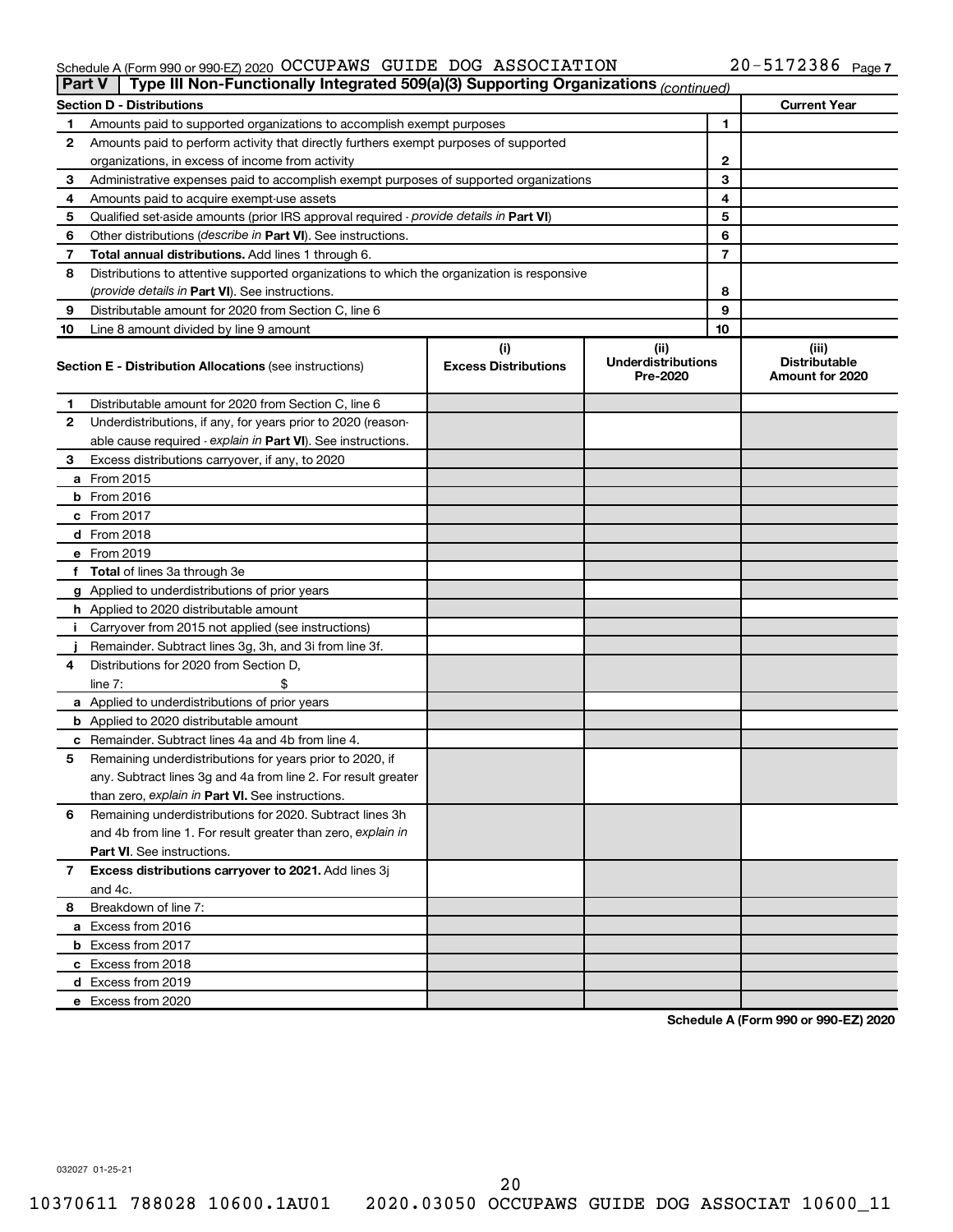| <b>Part VI</b>  | Schedule A (Form 990 or 990-EZ) 2020 OCCUPAWS GUIDE DOG ASSOCIATION<br>Supplemental Information. Provide the explanations required by Part II, line 10; Part II, line 17a or 17b; Part III, line 12; |    | 20-5172386 Page 8                               |
|-----------------|------------------------------------------------------------------------------------------------------------------------------------------------------------------------------------------------------|----|-------------------------------------------------|
|                 | Part IV, Section A, lines 1, 2, 3b, 3c, 4b, 4c, 5a, 6, 9a, 9b, 9c, 11a, 11b, and 11c; Part IV, Section B, lines 1 and 2; Part IV, Section C,                                                         |    |                                                 |
|                 | line 1; Part IV, Section D, lines 2 and 3; Part IV, Section E, lines 1c, 2a, 2b, 3a, and 3b; Part V, line 1; Part V, Section B, line 1e; Part V,                                                     |    |                                                 |
|                 | Section D, lines 5, 6, and 8; and Part V, Section E, lines 2, 5, and 6. Also complete this part for any additional information.<br>(See instructions.)                                               |    |                                                 |
|                 |                                                                                                                                                                                                      |    |                                                 |
|                 |                                                                                                                                                                                                      |    |                                                 |
|                 |                                                                                                                                                                                                      |    |                                                 |
|                 |                                                                                                                                                                                                      |    |                                                 |
|                 |                                                                                                                                                                                                      |    |                                                 |
|                 |                                                                                                                                                                                                      |    |                                                 |
|                 |                                                                                                                                                                                                      |    |                                                 |
|                 |                                                                                                                                                                                                      |    |                                                 |
|                 |                                                                                                                                                                                                      |    |                                                 |
|                 |                                                                                                                                                                                                      |    |                                                 |
|                 |                                                                                                                                                                                                      |    |                                                 |
|                 |                                                                                                                                                                                                      |    |                                                 |
|                 |                                                                                                                                                                                                      |    |                                                 |
|                 |                                                                                                                                                                                                      |    |                                                 |
|                 |                                                                                                                                                                                                      |    |                                                 |
|                 |                                                                                                                                                                                                      |    |                                                 |
|                 |                                                                                                                                                                                                      |    |                                                 |
|                 |                                                                                                                                                                                                      |    |                                                 |
|                 |                                                                                                                                                                                                      |    |                                                 |
|                 |                                                                                                                                                                                                      |    |                                                 |
|                 |                                                                                                                                                                                                      |    |                                                 |
|                 |                                                                                                                                                                                                      |    |                                                 |
|                 |                                                                                                                                                                                                      |    |                                                 |
|                 |                                                                                                                                                                                                      |    |                                                 |
|                 |                                                                                                                                                                                                      |    |                                                 |
|                 |                                                                                                                                                                                                      |    |                                                 |
|                 |                                                                                                                                                                                                      |    |                                                 |
|                 |                                                                                                                                                                                                      |    |                                                 |
|                 |                                                                                                                                                                                                      |    |                                                 |
|                 |                                                                                                                                                                                                      |    |                                                 |
|                 |                                                                                                                                                                                                      |    |                                                 |
|                 |                                                                                                                                                                                                      |    |                                                 |
|                 |                                                                                                                                                                                                      |    |                                                 |
|                 |                                                                                                                                                                                                      |    |                                                 |
|                 |                                                                                                                                                                                                      |    |                                                 |
|                 |                                                                                                                                                                                                      |    |                                                 |
|                 |                                                                                                                                                                                                      |    |                                                 |
|                 |                                                                                                                                                                                                      |    |                                                 |
|                 |                                                                                                                                                                                                      |    |                                                 |
|                 |                                                                                                                                                                                                      |    |                                                 |
|                 |                                                                                                                                                                                                      |    |                                                 |
|                 |                                                                                                                                                                                                      |    |                                                 |
|                 |                                                                                                                                                                                                      |    |                                                 |
|                 |                                                                                                                                                                                                      |    |                                                 |
|                 |                                                                                                                                                                                                      |    |                                                 |
|                 |                                                                                                                                                                                                      |    |                                                 |
|                 |                                                                                                                                                                                                      |    |                                                 |
|                 |                                                                                                                                                                                                      |    |                                                 |
|                 |                                                                                                                                                                                                      |    |                                                 |
|                 |                                                                                                                                                                                                      |    |                                                 |
|                 |                                                                                                                                                                                                      |    |                                                 |
|                 |                                                                                                                                                                                                      |    |                                                 |
|                 |                                                                                                                                                                                                      |    |                                                 |
|                 |                                                                                                                                                                                                      |    |                                                 |
| 032028 01-25-21 |                                                                                                                                                                                                      |    | Schedule A (Form 990 or 990-EZ) 2020            |
|                 | 10370611 788028 10600.1AU01                                                                                                                                                                          | 21 | 2020.03050 OCCUPAWS GUIDE DOG ASSOCIAT 10600_11 |
|                 |                                                                                                                                                                                                      |    |                                                 |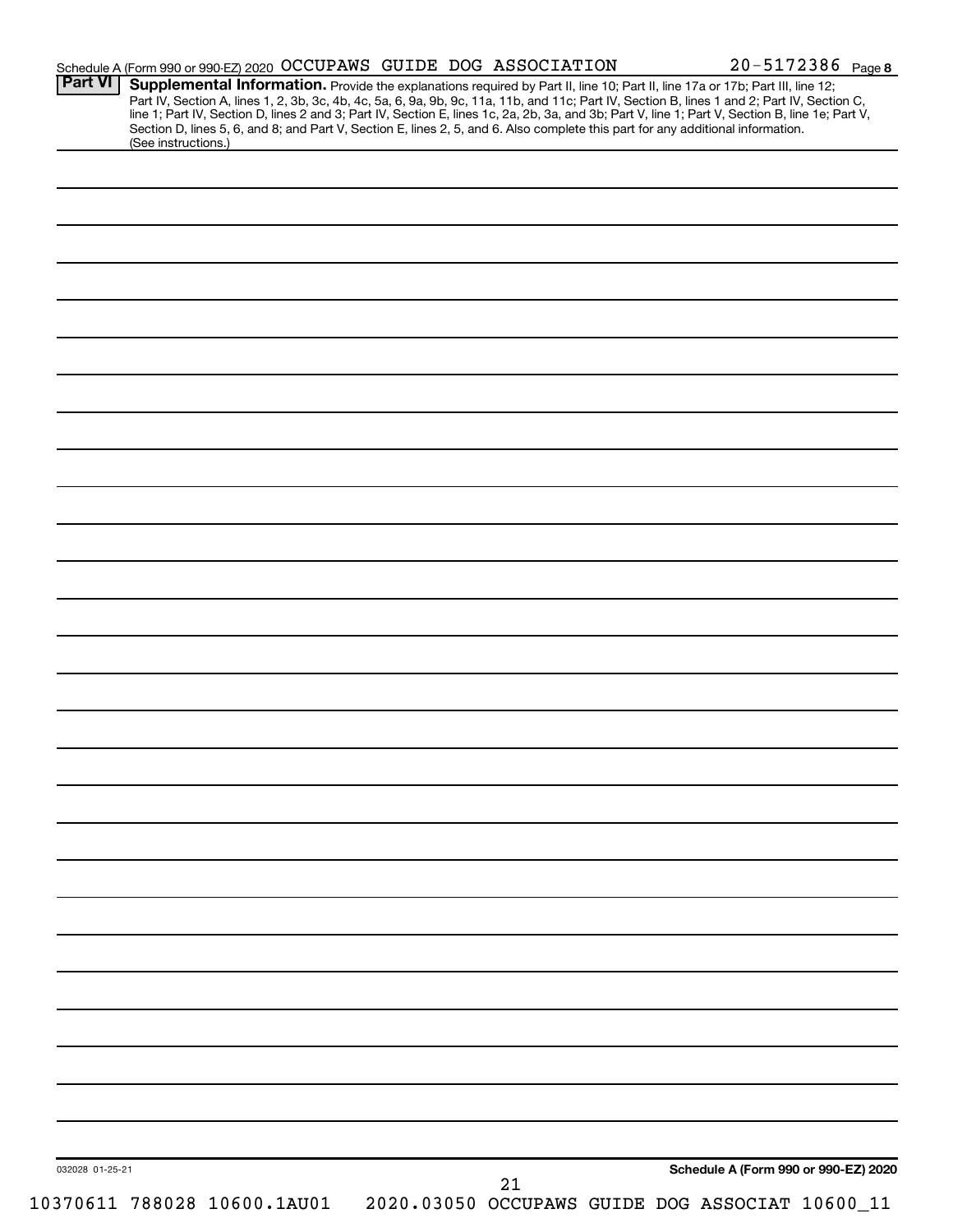Department of the Treasury Internal Revenue Service **(Form 990, 990-EZ,**

Name of the organization

### \*\* PUBLIC DISCLOSURE COPY \*\*

## **Schedule B Schedule of Contributors**

**or 990-PF) | Attach to Form 990, Form 990-EZ, or Form 990-PF. | Go to www.irs.gov/Form990 for the latest information.** OMB No. 1545-0047

**2020**

**Employer identification number**

|  | OCCUPAWS GUIDE DOG ASSOCIATION | 20-5172386 |
|--|--------------------------------|------------|
|  |                                |            |

| <b>Organization type (check one):</b> |                                                                           |  |  |  |  |
|---------------------------------------|---------------------------------------------------------------------------|--|--|--|--|
| Filers of:                            | Section:                                                                  |  |  |  |  |
| Form 990 or 990-EZ                    | $\boxed{\textbf{X}}$ 501(c)( 3) (enter number) organization               |  |  |  |  |
|                                       | 4947(a)(1) nonexempt charitable trust not treated as a private foundation |  |  |  |  |
|                                       | 527 political organization                                                |  |  |  |  |
| Form 990-PF                           | 501(c)(3) exempt private foundation                                       |  |  |  |  |
|                                       | 4947(a)(1) nonexempt charitable trust treated as a private foundation     |  |  |  |  |
|                                       | 501(c)(3) taxable private foundation                                      |  |  |  |  |

Check if your organization is covered by the General Rule or a Special Rule.

**Note:**  Only a section 501(c)(7), (8), or (10) organization can check boxes for both the General Rule and a Special Rule. See instructions.

### **General Rule**

 $\Box$ 

 $\Box$ 

For an organization filing Form 990, 990-EZ, or 990-PF that received, during the year, contributions totaling \$5,000 or more (in money or property) from any one contributor. Complete Parts I and II. See instructions for determining a contributor's total contributions.

### **Special Rules**

any one contributor, during the year, total contributions of the greater of (1) \$5,000; or (2) 2% of the amount on (i) Form 990, Part VIII, line 1h;  $\boxed{\text{X}}$  For an organization described in section 501(c)(3) filing Form 990 or 990-EZ that met the 33 1/3% support test of the regulations under sections 509(a)(1) and 170(b)(1)(A)(vi), that checked Schedule A (Form 990 or 990-EZ), Part II, line 13, 16a, or 16b, and that received from or (ii) Form 990-EZ, line 1. Complete Parts I and II.

For an organization described in section 501(c)(7), (8), or (10) filing Form 990 or 990-EZ that received from any one contributor, during the year, total contributions of more than \$1,000 exclusively for religious, charitable, scientific, literary, or educational purposes, or for the prevention of cruelty to children or animals. Complete Parts I (entering "N/A" in column (b) instead of the contributor name and address), II, and III.  $\Box$ 

purpose. Don't complete any of the parts unless the General Rule applies to this organization because it received nonexclusively year, contributions exclusively for religious, charitable, etc., purposes, but no such contributions totaled more than \$1,000. If this box is checked, enter here the total contributions that were received during the year for an exclusively religious, charitable, etc., For an organization described in section 501(c)(7), (8), or (10) filing Form 990 or 990-EZ that received from any one contributor, during the religious, charitable, etc., contributions totaling \$5,000 or more during the year  $~\ldots\ldots\ldots\ldots\ldots\ldots\ldots\ldots\blacktriangleright~$ \$

**Caution:**  An organization that isn't covered by the General Rule and/or the Special Rules doesn't file Schedule B (Form 990, 990-EZ, or 990-PF),  **must** but it answer "No" on Part IV, line 2, of its Form 990; or check the box on line H of its Form 990-EZ or on its Form 990-PF, Part I, line 2, to certify that it doesn't meet the filing requirements of Schedule B (Form 990, 990-EZ, or 990-PF).

**For Paperwork Reduction Act Notice, see the instructions for Form 990, 990-EZ, or 990-PF. Schedule B (Form 990, 990-EZ, or 990-PF) (2020)** LHA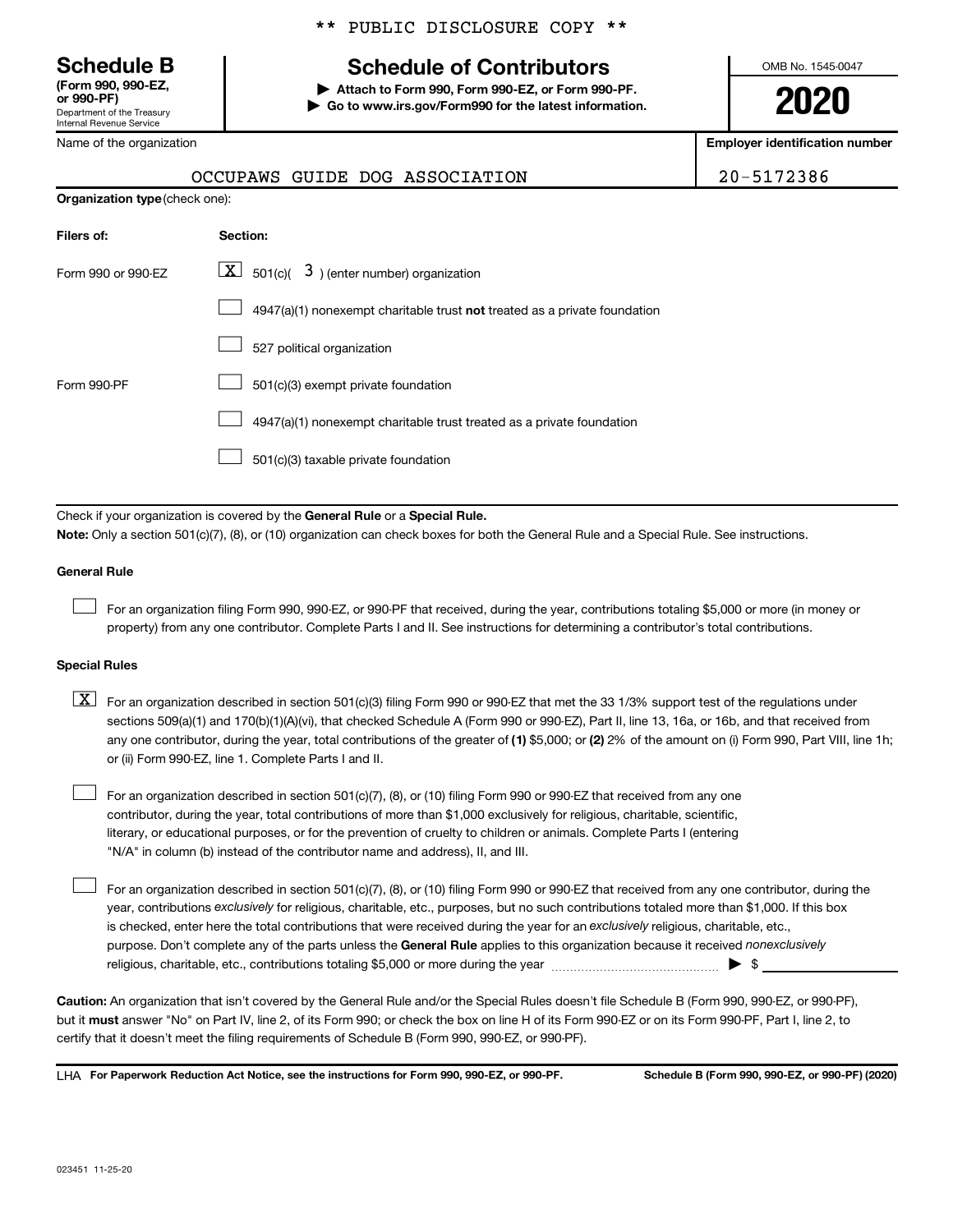| Schedule B (Form 990, 990-EZ, or 990-PF) (2020)<br>. The state of the state $\mathcal{L}$ is the state of the state of the state of the state of the state of the state of the state of the state of the state of the state of the state of the state of the state of the state of th | Page |
|---------------------------------------------------------------------------------------------------------------------------------------------------------------------------------------------------------------------------------------------------------------------------------------|------|
|---------------------------------------------------------------------------------------------------------------------------------------------------------------------------------------------------------------------------------------------------------------------------------------|------|

Name of organization

**Employer identification number**

**(a) No. (b) Name, address, and ZIP + 4 (c) Total contributions (d) Type of contribution Person Payroll Noncash (a) No. (b) Name, address, and ZIP + 4 (c) Total contributions (d) Type of contribution Person Payroll Noncash (a) No. (b) Name, address, and ZIP + 4 (c) Total contributions (d) Type of contribution Person Payroll Noncash (a) No. (b) Name, address, and ZIP + 4 (c) Total contributions (d) Type of contribution Person Payroll Noncash (a) No. (b) Name, address, and ZIP + 4 (c) Total contributions (d) Type of contribution Person Payroll Noncash (a) No. (b) Name, address, and ZIP + 4 (c) Total contributions (d) Type of contribution Part I** Contributors (see instructions). Use duplicate copies of Part I if additional space is needed. \$ (Complete Part II for noncash contributions.) \$ (Complete Part II for noncash contributions.) \$ (Complete Part II for noncash contributions.) \$ (Complete Part II for noncash contributions.) \$ (Complete Part II for noncash contributions.)  $\boxed{\textbf{X}}$  $\Box$  $\Box$  $\overline{\mathbf{X}}$  $\Box$  $\Box$  $\boxed{\textbf{X}}$  $\Box$  $\Box$  $\boxed{\text{X}}$  $\Box$  $\Box$  $\boxed{\text{X}}$  $\Box$  $\Box$ OCCUPAWS GUIDE DOG ASSOCIATION 20-5172386  $\begin{array}{|c|c|c|c|c|}\hline \ \text{1} & \text{Person} & \text{X} \ \hline \end{array}$ 25,000.  $2$  Person  $\overline{\text{X}}$ 20,000.  $\begin{array}{|c|c|c|c|c|c|}\hline \text{3} & \text{Person} & \text{X} \ \hline \end{array}$ 7,500.  $\begin{array}{|c|c|c|c|c|}\hline \text{4} & \text{Person} & \text{\textbf{X}}\ \hline \end{array}$ 7,000. 5 X 5,000.

023452 11-25-20 **Schedule B (Form 990, 990-EZ, or 990-PF) (2020)**

5,000.

**Person Payroll Noncash**

(Complete Part II for noncash contributions.)

 $\boxed{\text{X}}$  $\Box$  $\Box$ 

23

 $\overline{6}$  Person  $\overline{X}$ 

\$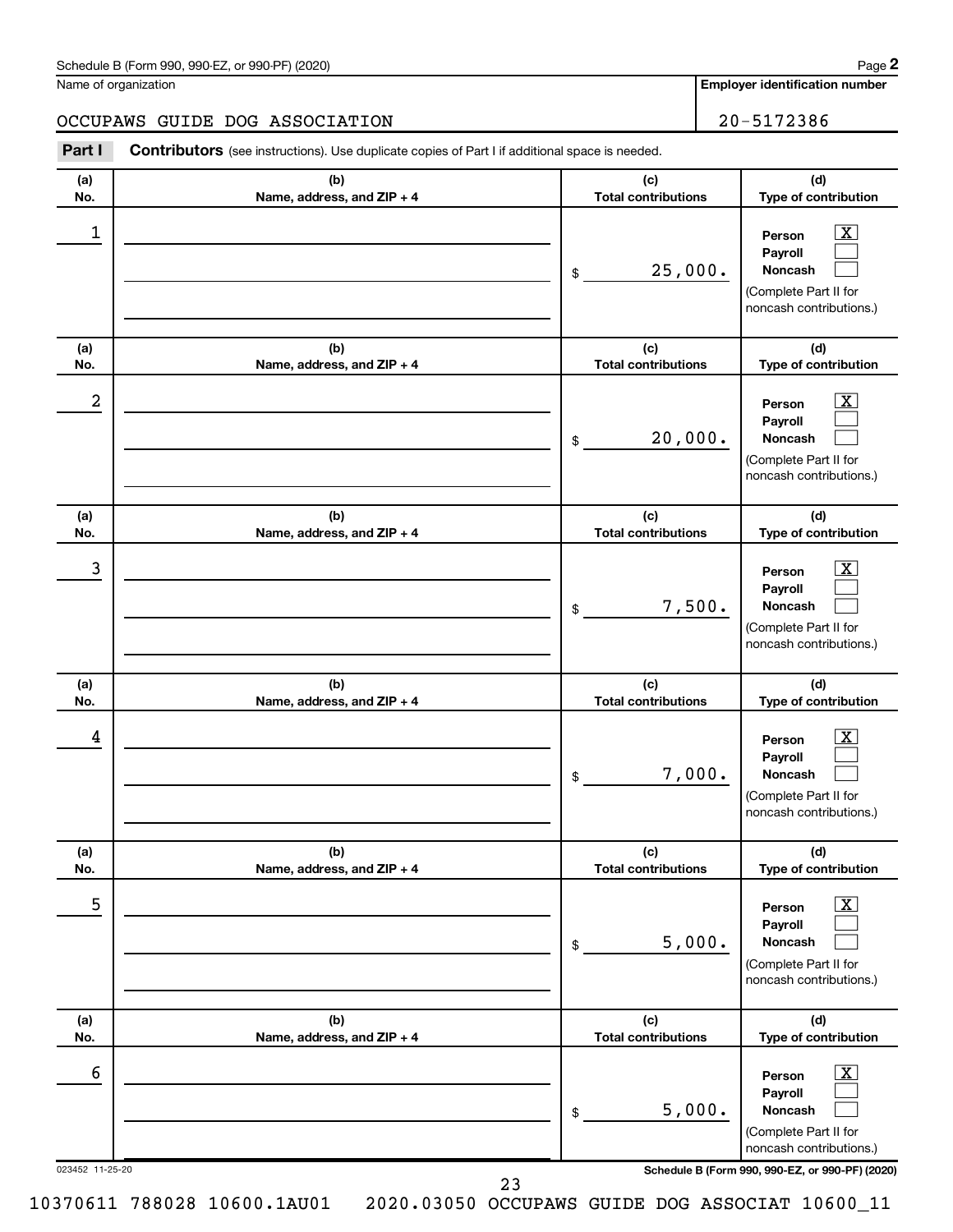| Schedule B (Form 990, 990-EZ, or 990-PF) (2020)<br>. The state of the state $\mathcal{L}$ is the state of the state of the state of the state of the state of the state of the state of the state of the state of the state of the state of the state of the state of the state of th | Page |
|---------------------------------------------------------------------------------------------------------------------------------------------------------------------------------------------------------------------------------------------------------------------------------------|------|
|---------------------------------------------------------------------------------------------------------------------------------------------------------------------------------------------------------------------------------------------------------------------------------------|------|

Name of organization

## OCCUPAWS GUIDE DOG ASSOCIATION 20-5172386

**Part I** Contributors (see instructions). Use duplicate copies of Part I if additional space is needed. **(a)** Τ **(b) (c) No. Name, address, and ZIP + 4 Total contributions**

| (a)<br>No.      | (b)<br>Name, address, and ZIP + 4 | (c)<br><b>Total contributions</b> | (d)<br>Type of contribution                                                                                                         |
|-----------------|-----------------------------------|-----------------------------------|-------------------------------------------------------------------------------------------------------------------------------------|
| 7               |                                   | 7,500.<br>\$                      | $\boxed{\text{X}}$<br>Person<br>Payroll<br><b>Noncash</b><br>(Complete Part II for<br>noncash contributions.)                       |
| (a)<br>No.      | (b)<br>Name, address, and ZIP + 4 | (c)<br><b>Total contributions</b> | (d)<br>Type of contribution                                                                                                         |
| 8               |                                   | 5,000.<br>\$                      | $\overline{\mathbf{X}}$<br>Person<br>Payroll<br><b>Noncash</b><br>(Complete Part II for<br>noncash contributions.)                  |
| (a)<br>No.      | (b)<br>Name, address, and ZIP + 4 | (c)<br><b>Total contributions</b> | (d)<br>Type of contribution                                                                                                         |
| 9               |                                   | 10,000.<br>\$                     | $\overline{\mathbf{X}}$<br>Person<br>Payroll<br><b>Noncash</b><br>(Complete Part II for<br>noncash contributions.)                  |
| (a)<br>No.      | (b)<br>Name, address, and ZIP + 4 | (c)<br><b>Total contributions</b> | (d)<br>Type of contribution                                                                                                         |
| 10              |                                   | 14,695.<br>\$                     | Person<br>Payroll<br>$\overline{\textbf{X}}$<br>Noncash<br>(Complete Part II for<br>noncash contributions.)                         |
| (a)<br>No.      | (b)<br>Name, address, and ZIP + 4 | (c)<br><b>Total contributions</b> | (d)<br>Type of contribution                                                                                                         |
|                 |                                   | \$                                | Person<br>Payroll<br>Noncash<br>(Complete Part II for<br>noncash contributions.)                                                    |
| (a)<br>No.      | (b)<br>Name, address, and ZIP + 4 | (c)<br><b>Total contributions</b> | (d)<br>Type of contribution                                                                                                         |
| 023452 11-25-20 |                                   | \$                                | Person<br>Payroll<br>Noncash<br>(Complete Part II for<br>noncash contributions.)<br>Schedule B (Form 990, 990-EZ, or 990-PF) (2020) |
|                 | 24                                |                                   |                                                                                                                                     |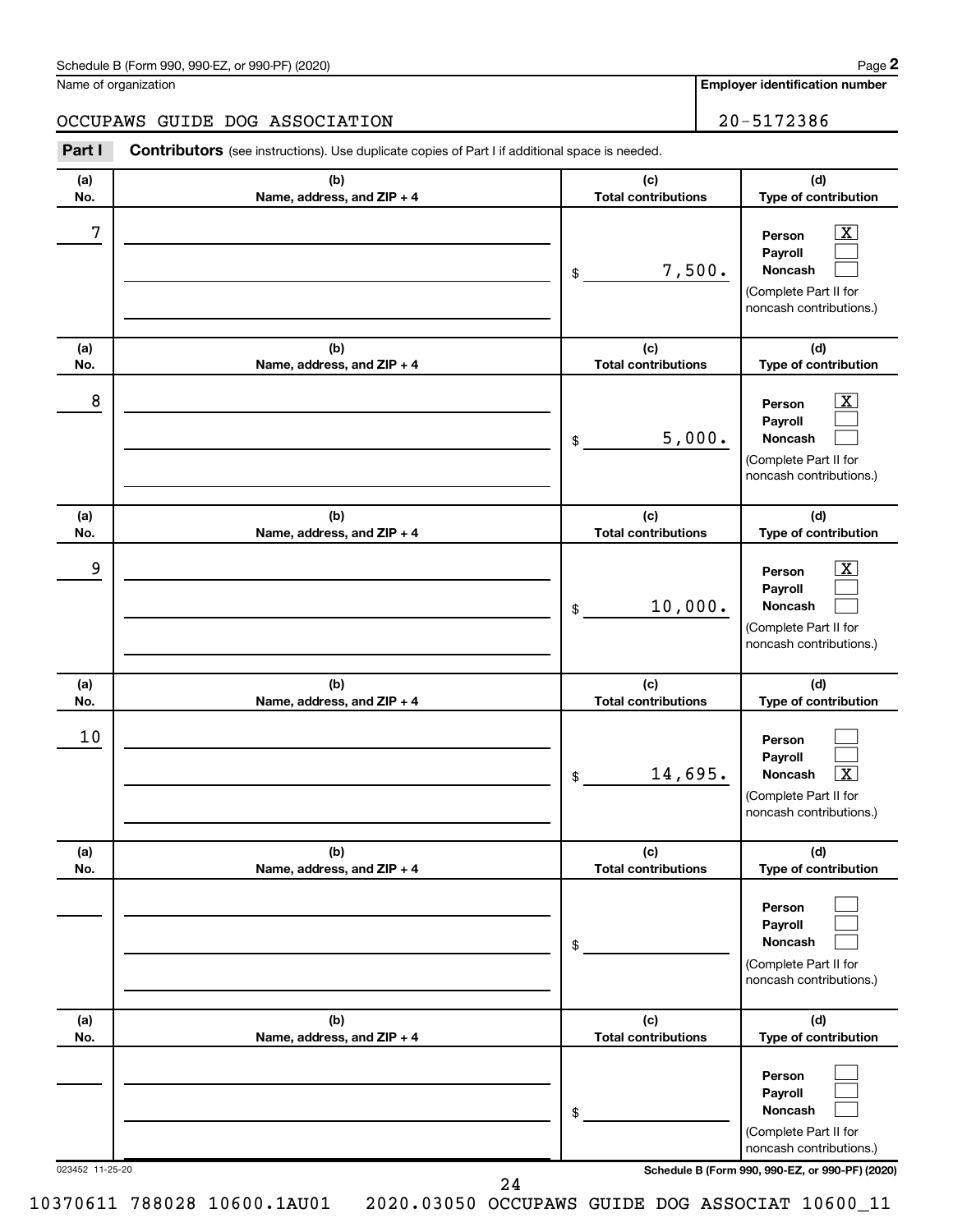| Schedule B (Form 990, 990-EZ, or 990-PF) (2020) | Page |
|-------------------------------------------------|------|
|-------------------------------------------------|------|

| Name of organization |  |
|----------------------|--|
|----------------------|--|

**Employer identification number**

OCCUPAWS GUIDE DOG ASSOCIATION 20-5172386

Part II Noncash Property (see instructions). Use duplicate copies of Part II if additional space is needed.

| (a)<br>No.                   | (b)                                          | (c)                                             | (d)                                             |
|------------------------------|----------------------------------------------|-------------------------------------------------|-------------------------------------------------|
| from<br>Part I               | Description of noncash property given        | FMV (or estimate)<br>(See instructions.)        | Date received                                   |
|                              | DOG FOOD                                     |                                                 |                                                 |
| 10                           |                                              |                                                 |                                                 |
|                              |                                              | 14,695.<br>\$                                   | 01/01/20                                        |
| (a)<br>No.<br>from<br>Part I | (b)<br>Description of noncash property given | (c)<br>FMV (or estimate)<br>(See instructions.) | (d)<br>Date received                            |
|                              |                                              |                                                 |                                                 |
|                              |                                              |                                                 |                                                 |
|                              |                                              | \$                                              |                                                 |
| (a)                          |                                              |                                                 |                                                 |
| No.<br>from<br>Part I        | (b)<br>Description of noncash property given | (c)<br>FMV (or estimate)<br>(See instructions.) | (d)<br>Date received                            |
|                              |                                              |                                                 |                                                 |
|                              |                                              |                                                 |                                                 |
|                              |                                              | \$                                              |                                                 |
| (a)<br>No.<br>from           | (b)<br>Description of noncash property given | (c)<br>FMV (or estimate)<br>(See instructions.) | (d)<br>Date received                            |
| Part I                       |                                              |                                                 |                                                 |
|                              |                                              |                                                 |                                                 |
|                              |                                              | \$                                              |                                                 |
|                              |                                              |                                                 |                                                 |
| (a)<br>No.<br>from<br>Part I | (b)<br>Description of noncash property given | (c)<br>FMV (or estimate)<br>(See instructions.) | (d)<br>Date received                            |
|                              |                                              |                                                 |                                                 |
|                              |                                              |                                                 |                                                 |
|                              |                                              | \$                                              |                                                 |
| (a)<br>No.<br>from<br>Part I | (b)<br>Description of noncash property given | (c)<br>FMV (or estimate)<br>(See instructions.) | (d)<br>Date received                            |
|                              |                                              |                                                 |                                                 |
|                              |                                              |                                                 |                                                 |
| 023453 11-25-20              |                                              | \$                                              | Schedule B (Form 990, 990-EZ, or 990-PF) (2020) |
|                              | 25                                           |                                                 |                                                 |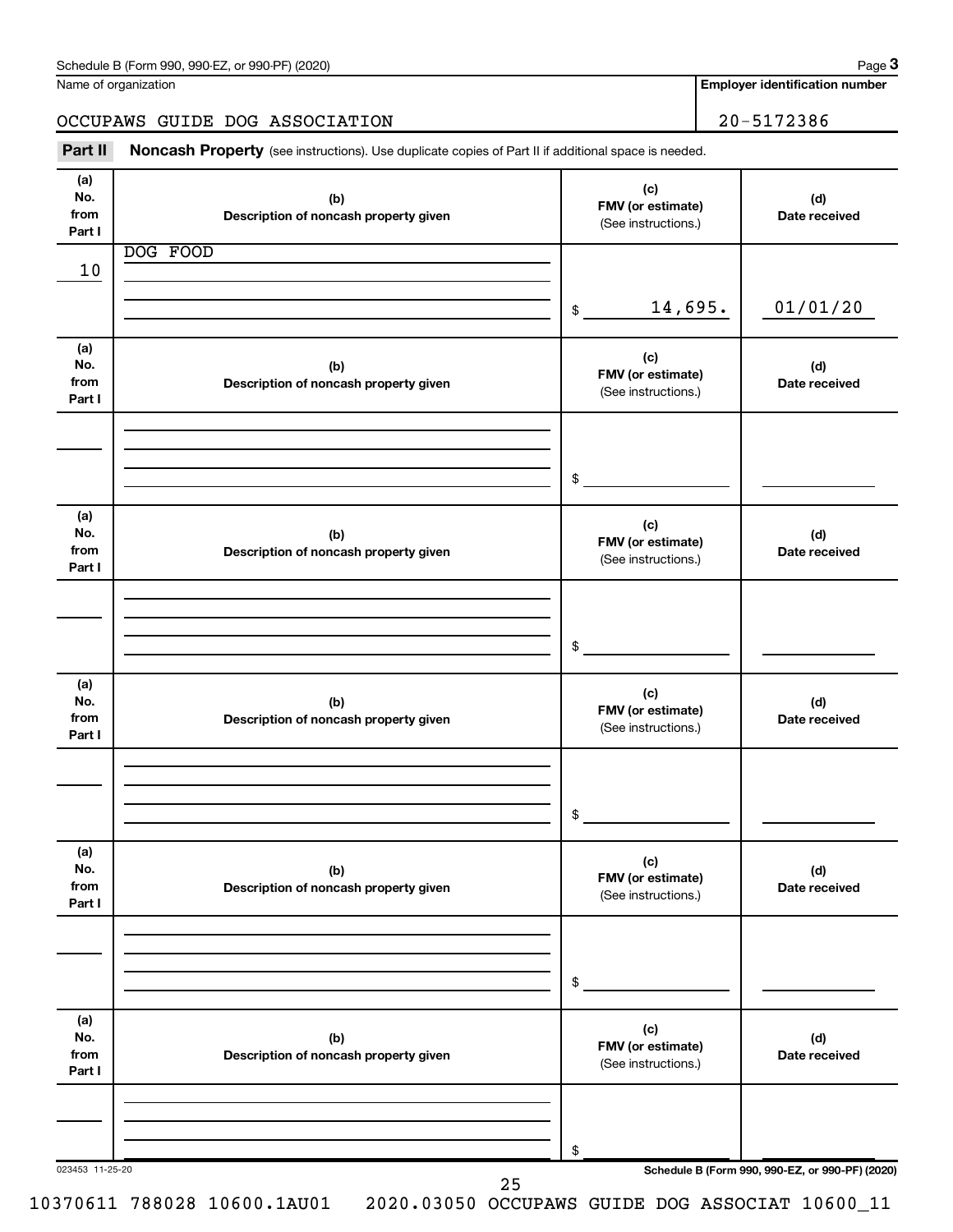|                           | Schedule B (Form 990, 990-EZ, or 990-PF) (2020)                                                                                                                                                                                                                              |                      |  | Page 4                                          |  |  |  |
|---------------------------|------------------------------------------------------------------------------------------------------------------------------------------------------------------------------------------------------------------------------------------------------------------------------|----------------------|--|-------------------------------------------------|--|--|--|
|                           | Name of organization                                                                                                                                                                                                                                                         |                      |  | <b>Employer identification number</b>           |  |  |  |
|                           | OCCUPAWS GUIDE DOG ASSOCIATION                                                                                                                                                                                                                                               |                      |  | 20-5172386                                      |  |  |  |
| Part III                  | Exclusively religious, charitable, etc., contributions to organizations described in section 501(c)(7), (8), or (10) that total more than \$1,000 for the year<br>from any one contributor. Complete columns (a) through (e) and the following line entry. For organizations |                      |  |                                                 |  |  |  |
|                           | completing Part III, enter the total of exclusively religious, charitable, etc., contributions of \$1,000 or less for the year. (Enter this info. once.)<br>Use duplicate copies of Part III if additional space is needed.                                                  |                      |  |                                                 |  |  |  |
| (a) No.                   |                                                                                                                                                                                                                                                                              |                      |  |                                                 |  |  |  |
| from<br>Part I            | (b) Purpose of gift                                                                                                                                                                                                                                                          | (c) Use of gift      |  | (d) Description of how gift is held             |  |  |  |
|                           |                                                                                                                                                                                                                                                                              |                      |  |                                                 |  |  |  |
|                           |                                                                                                                                                                                                                                                                              |                      |  |                                                 |  |  |  |
|                           |                                                                                                                                                                                                                                                                              |                      |  |                                                 |  |  |  |
|                           |                                                                                                                                                                                                                                                                              | (e) Transfer of gift |  |                                                 |  |  |  |
|                           | Transferee's name, address, and ZIP + 4                                                                                                                                                                                                                                      |                      |  | Relationship of transferor to transferee        |  |  |  |
|                           |                                                                                                                                                                                                                                                                              |                      |  |                                                 |  |  |  |
|                           |                                                                                                                                                                                                                                                                              |                      |  |                                                 |  |  |  |
| (a) No.                   |                                                                                                                                                                                                                                                                              |                      |  |                                                 |  |  |  |
| from<br>Part I            | (b) Purpose of gift                                                                                                                                                                                                                                                          | (c) Use of gift      |  | (d) Description of how gift is held             |  |  |  |
|                           |                                                                                                                                                                                                                                                                              |                      |  |                                                 |  |  |  |
|                           |                                                                                                                                                                                                                                                                              |                      |  |                                                 |  |  |  |
|                           |                                                                                                                                                                                                                                                                              |                      |  |                                                 |  |  |  |
|                           | (e) Transfer of gift                                                                                                                                                                                                                                                         |                      |  |                                                 |  |  |  |
|                           | Transferee's name, address, and ZIP + 4                                                                                                                                                                                                                                      |                      |  | Relationship of transferor to transferee        |  |  |  |
|                           |                                                                                                                                                                                                                                                                              |                      |  |                                                 |  |  |  |
|                           |                                                                                                                                                                                                                                                                              |                      |  |                                                 |  |  |  |
|                           |                                                                                                                                                                                                                                                                              |                      |  |                                                 |  |  |  |
| (a) No.<br>from<br>Part I | (b) Purpose of gift                                                                                                                                                                                                                                                          | (c) Use of gift      |  | (d) Description of how gift is held             |  |  |  |
|                           |                                                                                                                                                                                                                                                                              |                      |  |                                                 |  |  |  |
|                           |                                                                                                                                                                                                                                                                              |                      |  |                                                 |  |  |  |
|                           |                                                                                                                                                                                                                                                                              |                      |  |                                                 |  |  |  |
|                           |                                                                                                                                                                                                                                                                              | (e) Transfer of gift |  |                                                 |  |  |  |
|                           | Transferee's name, address, and ZIP + 4                                                                                                                                                                                                                                      |                      |  | Relationship of transferor to transferee        |  |  |  |
|                           |                                                                                                                                                                                                                                                                              |                      |  |                                                 |  |  |  |
|                           |                                                                                                                                                                                                                                                                              |                      |  |                                                 |  |  |  |
|                           |                                                                                                                                                                                                                                                                              |                      |  |                                                 |  |  |  |
| (a) No.<br>from<br>Part I | (b) Purpose of gift                                                                                                                                                                                                                                                          | (c) Use of gift      |  | (d) Description of how gift is held             |  |  |  |
|                           |                                                                                                                                                                                                                                                                              |                      |  |                                                 |  |  |  |
|                           |                                                                                                                                                                                                                                                                              |                      |  |                                                 |  |  |  |
|                           |                                                                                                                                                                                                                                                                              |                      |  |                                                 |  |  |  |
|                           |                                                                                                                                                                                                                                                                              | (e) Transfer of gift |  |                                                 |  |  |  |
|                           | Transferee's name, address, and ZIP + 4<br>Relationship of transferor to transferee                                                                                                                                                                                          |                      |  |                                                 |  |  |  |
|                           |                                                                                                                                                                                                                                                                              |                      |  |                                                 |  |  |  |
|                           |                                                                                                                                                                                                                                                                              |                      |  |                                                 |  |  |  |
|                           |                                                                                                                                                                                                                                                                              |                      |  |                                                 |  |  |  |
| 023454 11-25-20           |                                                                                                                                                                                                                                                                              |                      |  | Schedule B (Form 990, 990-EZ, or 990-PF) (2020) |  |  |  |
|                           |                                                                                                                                                                                                                                                                              | 26                   |  |                                                 |  |  |  |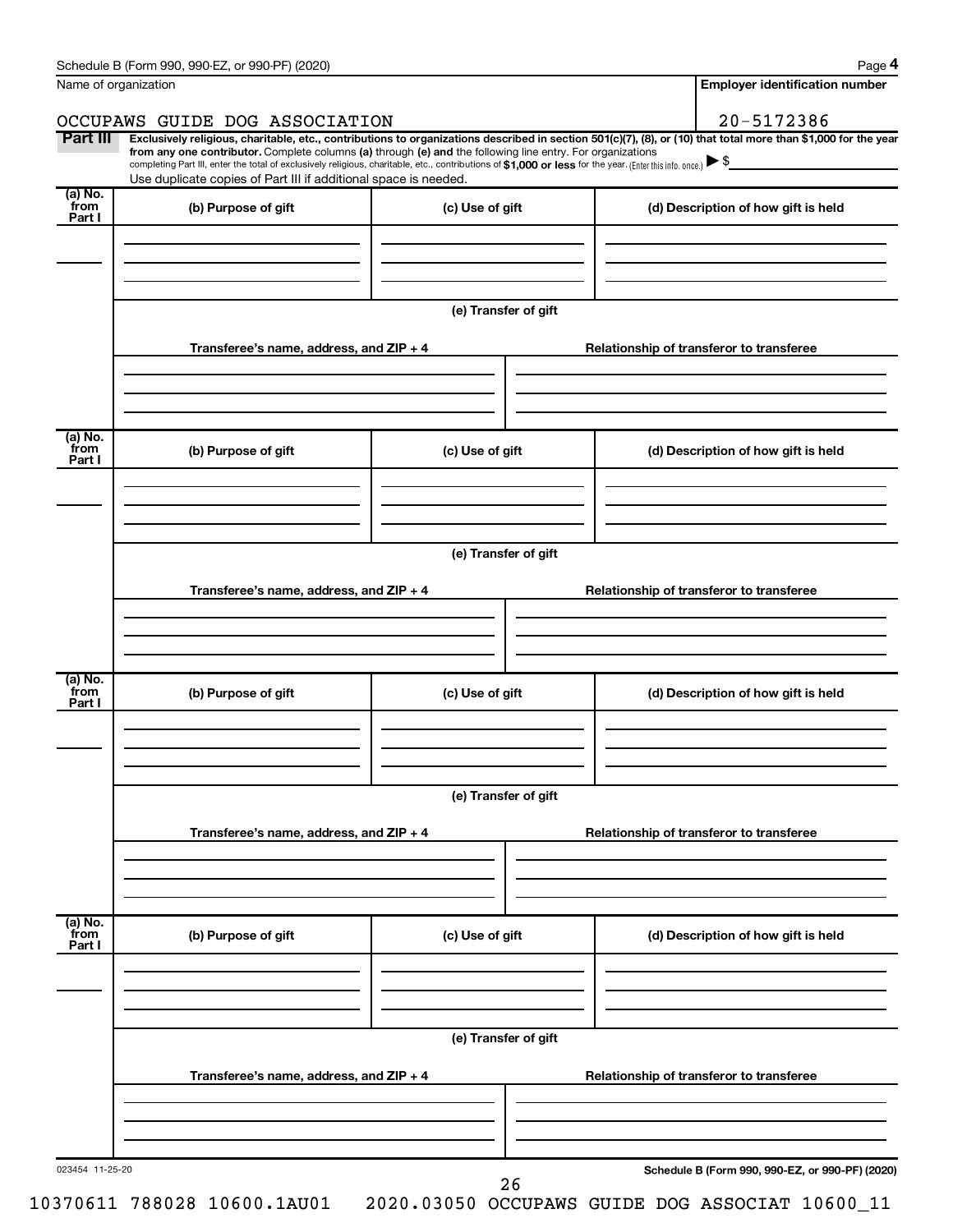| <b>SCHEDULE D</b> |  |
|-------------------|--|
|-------------------|--|

| (Form 990) |  |
|------------|--|
|------------|--|

# **SCHEDULE D Supplemental Financial Statements**<br> **Form 990 2020**<br> **Part IV** line 6.7.8.9.10, 11a, 11b, 11d, 11d, 11d, 11d, 11d, 12a, 0r, 12b

**(Form 990) | Complete if the organization answered "Yes" on Form 990, Part IV, line 6, 7, 8, 9, 10, 11a, 11b, 11c, 11d, 11e, 11f, 12a, or 12b.**

**| Attach to Form 990. |Go to www.irs.gov/Form990 for instructions and the latest information.**



Department of the Treasury Internal Revenue Service

### Name of the organization<br>**CCCUPAWS** GUIDE DOG ASSOCIATION **Employer identification number**<br>20-5172386 OCCUPAWS GUIDE DOG ASSOCIATION

| Part I  | Organizations Maintaining Donor Advised Funds or Other Similar Funds or Accounts. Complete if the                                              |                         |                                                    |
|---------|------------------------------------------------------------------------------------------------------------------------------------------------|-------------------------|----------------------------------------------------|
|         | organization answered "Yes" on Form 990, Part IV, line 6.                                                                                      |                         |                                                    |
|         |                                                                                                                                                | (a) Donor advised funds | (b) Funds and other accounts                       |
| 1.      |                                                                                                                                                |                         |                                                    |
| 2       | Aggregate value of contributions to (during year)                                                                                              |                         |                                                    |
| З       | Aggregate value of grants from (during year)                                                                                                   |                         |                                                    |
| 4       |                                                                                                                                                |                         |                                                    |
| 5       | Did the organization inform all donors and donor advisors in writing that the assets held in donor advised funds                               |                         |                                                    |
|         |                                                                                                                                                |                         | Yes<br>No                                          |
| 6       | Did the organization inform all grantees, donors, and donor advisors in writing that grant funds can be used only                              |                         |                                                    |
|         | for charitable purposes and not for the benefit of the donor or donor advisor, or for any other purpose conferring                             |                         |                                                    |
|         | impermissible private benefit?                                                                                                                 |                         | Yes<br>No                                          |
| Part II | <b>Conservation Easements.</b> Complete if the organization answered "Yes" on Form 990, Part IV, line 7.                                       |                         |                                                    |
| 1.      | Purpose(s) of conservation easements held by the organization (check all that apply).                                                          |                         |                                                    |
|         | Preservation of land for public use (for example, recreation or education)                                                                     |                         | Preservation of a historically important land area |
|         | Protection of natural habitat                                                                                                                  |                         | Preservation of a certified historic structure     |
|         | Preservation of open space                                                                                                                     |                         |                                                    |
| 2       | Complete lines 2a through 2d if the organization held a qualified conservation contribution in the form of a conservation easement on the last |                         |                                                    |
|         | day of the tax year.                                                                                                                           |                         | Held at the End of the Tax Year                    |
|         |                                                                                                                                                |                         | 2a                                                 |
| b       | Total acreage restricted by conservation easements                                                                                             |                         | 2 <sub>b</sub>                                     |
|         | Number of conservation easements on a certified historic structure included in (a) manufacture included in (a)                                 |                         | 2 <sub>c</sub>                                     |
|         | d Number of conservation easements included in (c) acquired after 7/25/06, and not on a historic structure                                     |                         |                                                    |
|         |                                                                                                                                                |                         | 2d                                                 |
| 3       | Number of conservation easements modified, transferred, released, extinguished, or terminated by the organization during the tax               |                         |                                                    |
|         | $year \triangleright$                                                                                                                          |                         |                                                    |
| 4       | Number of states where property subject to conservation easement is located >                                                                  |                         |                                                    |
| 5       | Does the organization have a written policy regarding the periodic monitoring, inspection, handling of                                         |                         |                                                    |
|         | violations, and enforcement of the conservation easements it holds?                                                                            |                         | Yes<br>No                                          |
| 6       | Staff and volunteer hours devoted to monitoring, inspecting, handling of violations, and enforcing conservation easements during the year      |                         |                                                    |
|         |                                                                                                                                                |                         |                                                    |
| 7       | Amount of expenses incurred in monitoring, inspecting, handling of violations, and enforcing conservation easements during the year            |                         |                                                    |
|         | $\blacktriangleright$ \$                                                                                                                       |                         |                                                    |
| 8       | Does each conservation easement reported on line 2(d) above satisfy the requirements of section 170(h)(4)(B)(i)                                |                         |                                                    |
|         |                                                                                                                                                |                         | Yes<br>No                                          |
| 9       | In Part XIII, describe how the organization reports conservation easements in its revenue and expense statement and                            |                         |                                                    |
|         | balance sheet, and include, if applicable, the text of the footnote to the organization's financial statements that describes the              |                         |                                                    |
|         | organization's accounting for conservation easements.                                                                                          |                         |                                                    |
|         | Organizations Maintaining Collections of Art, Historical Treasures, or Other Similar Assets.<br>Part III                                       |                         |                                                    |
|         | Complete if the organization answered "Yes" on Form 990, Part IV, line 8.                                                                      |                         |                                                    |
|         | 1a If the organization elected, as permitted under FASB ASC 958, not to report in its revenue statement and balance sheet works                |                         |                                                    |
|         | of art, historical treasures, or other similar assets held for public exhibition, education, or research in furtherance of public              |                         |                                                    |
|         | service, provide in Part XIII the text of the footnote to its financial statements that describes these items.                                 |                         |                                                    |
|         | <b>b</b> If the organization elected, as permitted under FASB ASC 958, to report in its revenue statement and balance sheet works of           |                         |                                                    |
|         | art, historical treasures, or other similar assets held for public exhibition, education, or research in furtherance of public service,        |                         |                                                    |
|         | provide the following amounts relating to these items:                                                                                         |                         |                                                    |
|         |                                                                                                                                                |                         |                                                    |
|         | (ii) Assets included in Form 990, Part X                                                                                                       |                         | \$<br>$\blacktriangleright$ \$                     |
|         |                                                                                                                                                |                         |                                                    |
| 2       | If the organization received or held works of art, historical treasures, or other similar assets for financial gain, provide                   |                         |                                                    |
|         | the following amounts required to be reported under FASB ASC 958 relating to these items:                                                      |                         |                                                    |
| а       |                                                                                                                                                |                         | \$                                                 |
|         |                                                                                                                                                |                         | $\blacktriangleright$ \$                           |
|         | LHA For Paperwork Reduction Act Notice, see the Instructions for Form 990.                                                                     |                         | Schedule D (Form 990) 2020                         |
|         | 032051 12-01-20                                                                                                                                |                         |                                                    |

27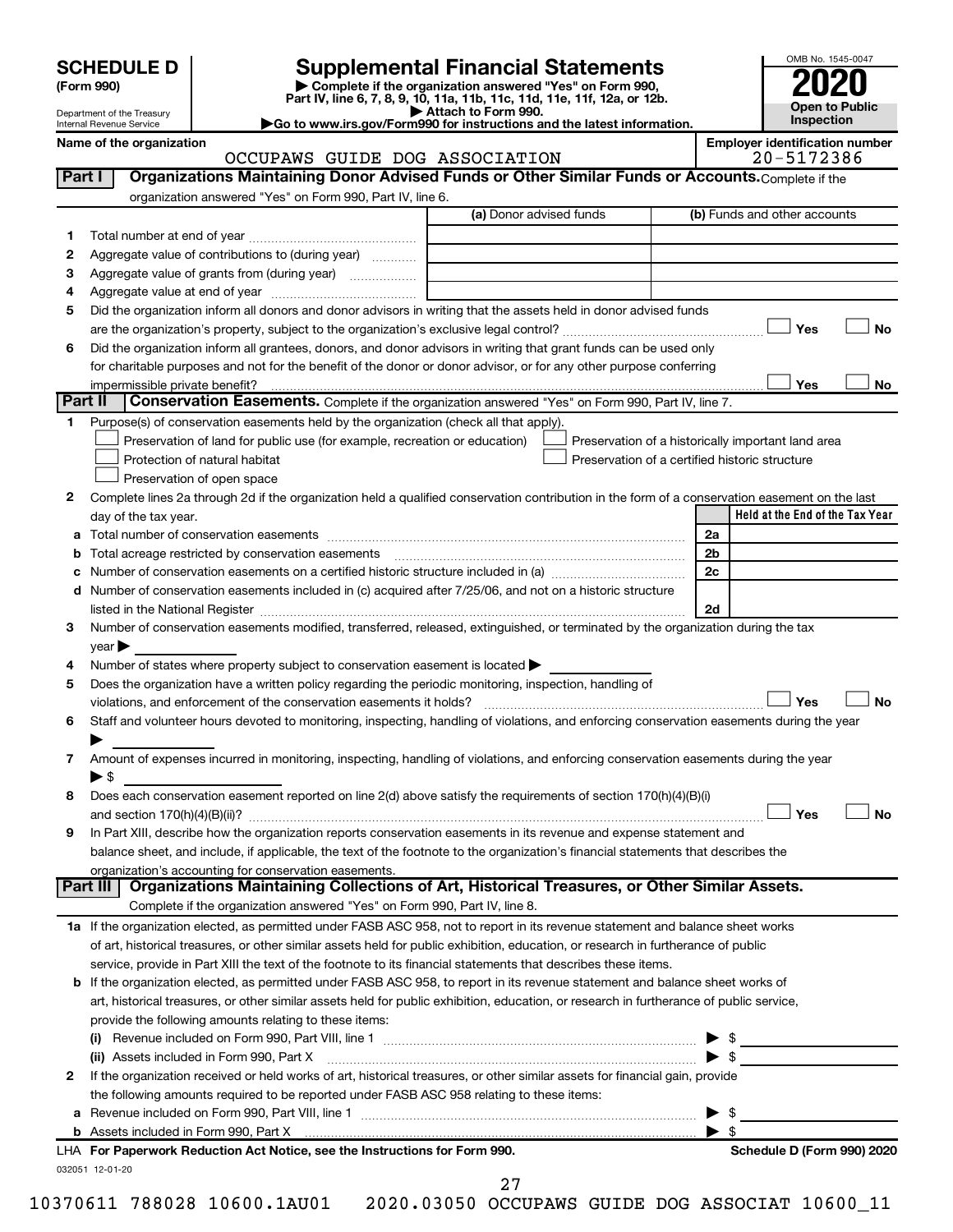|               | Schedule D (Form 990) 2020                                                                                                                                                                                                    | OCCUPAWS GUIDE DOG ASSOCIATION |   |                |                                                                                                                                                                                                                               |                 | 20-5172386 Page 2                                        |                |     |        |
|---------------|-------------------------------------------------------------------------------------------------------------------------------------------------------------------------------------------------------------------------------|--------------------------------|---|----------------|-------------------------------------------------------------------------------------------------------------------------------------------------------------------------------------------------------------------------------|-----------------|----------------------------------------------------------|----------------|-----|--------|
|               | Part III<br>Organizations Maintaining Collections of Art, Historical Treasures, or Other Similar Assets (continued)                                                                                                           |                                |   |                |                                                                                                                                                                                                                               |                 |                                                          |                |     |        |
| З             | Using the organization's acquisition, accession, and other records, check any of the following that make significant use of its                                                                                               |                                |   |                |                                                                                                                                                                                                                               |                 |                                                          |                |     |        |
|               | collection items (check all that apply):                                                                                                                                                                                      |                                |   |                |                                                                                                                                                                                                                               |                 |                                                          |                |     |        |
| а             | Public exhibition                                                                                                                                                                                                             |                                |   |                | Loan or exchange program                                                                                                                                                                                                      |                 |                                                          |                |     |        |
| b             | Scholarly research                                                                                                                                                                                                            | e                              |   |                | Other and the contract of the contract of the contract of the contract of the contract of the contract of the contract of the contract of the contract of the contract of the contract of the contract of the contract of the |                 |                                                          |                |     |        |
| c             | Preservation for future generations                                                                                                                                                                                           |                                |   |                |                                                                                                                                                                                                                               |                 |                                                          |                |     |        |
| 4             | Provide a description of the organization's collections and explain how they further the organization's exempt purpose in Part XIII.                                                                                          |                                |   |                |                                                                                                                                                                                                                               |                 |                                                          |                |     |        |
| 5             | During the year, did the organization solicit or receive donations of art, historical treasures, or other similar assets                                                                                                      |                                |   |                |                                                                                                                                                                                                                               |                 |                                                          |                |     |        |
|               |                                                                                                                                                                                                                               |                                |   |                |                                                                                                                                                                                                                               |                 |                                                          | Yes            |     | No     |
|               | <b>Part IV</b><br><b>Escrow and Custodial Arrangements.</b> Complete if the organization answered "Yes" on Form 990, Part IV, line 9, or                                                                                      |                                |   |                |                                                                                                                                                                                                                               |                 |                                                          |                |     |        |
|               | reported an amount on Form 990, Part X, line 21.                                                                                                                                                                              |                                |   |                |                                                                                                                                                                                                                               |                 |                                                          |                |     |        |
|               | 1a Is the organization an agent, trustee, custodian or other intermediary for contributions or other assets not included                                                                                                      |                                |   |                |                                                                                                                                                                                                                               |                 |                                                          |                |     |        |
|               | on Form 990, Part X? [11] matter continuum matter contract to the contract of the contract of the contract of the contract of the contract of the contract of the contract of the contract of the contract of the contract of |                                |   |                |                                                                                                                                                                                                                               |                 |                                                          | Yes            |     | No     |
|               | b If "Yes," explain the arrangement in Part XIII and complete the following table:                                                                                                                                            |                                |   |                |                                                                                                                                                                                                                               |                 |                                                          |                |     |        |
|               |                                                                                                                                                                                                                               |                                |   |                |                                                                                                                                                                                                                               |                 |                                                          | Amount         |     |        |
|               |                                                                                                                                                                                                                               |                                |   |                |                                                                                                                                                                                                                               | 1c              |                                                          |                |     |        |
|               |                                                                                                                                                                                                                               |                                |   |                |                                                                                                                                                                                                                               | 1d              |                                                          |                |     |        |
| е             | Distributions during the year manufactured and an account of the state of the state of the state of the state o                                                                                                               |                                |   |                |                                                                                                                                                                                                                               | 1e              |                                                          |                |     |        |
| Ť.            |                                                                                                                                                                                                                               |                                |   |                |                                                                                                                                                                                                                               | 1f              |                                                          |                |     |        |
|               | 2a Did the organization include an amount on Form 990, Part X, line 21, for escrow or custodial account liability?                                                                                                            |                                |   |                |                                                                                                                                                                                                                               |                 |                                                          | Yes            |     | No     |
| <b>Part V</b> |                                                                                                                                                                                                                               |                                |   |                |                                                                                                                                                                                                                               |                 |                                                          |                |     |        |
|               | <b>Endowment Funds.</b> Complete if the organization answered "Yes" on Form 990, Part IV, line 10.                                                                                                                            |                                |   |                |                                                                                                                                                                                                                               |                 | $\vert$ (d) Three years back $\vert$ (e) Four years back |                |     |        |
|               |                                                                                                                                                                                                                               | (a) Current year               |   | (b) Prior year | (c) Two years back                                                                                                                                                                                                            |                 |                                                          |                |     |        |
|               | 1a Beginning of year balance                                                                                                                                                                                                  |                                |   |                |                                                                                                                                                                                                                               |                 |                                                          |                |     |        |
| b             |                                                                                                                                                                                                                               |                                |   |                |                                                                                                                                                                                                                               |                 |                                                          |                |     |        |
|               | Net investment earnings, gains, and losses                                                                                                                                                                                    |                                |   |                |                                                                                                                                                                                                                               |                 |                                                          |                |     |        |
|               |                                                                                                                                                                                                                               |                                |   |                |                                                                                                                                                                                                                               |                 |                                                          |                |     |        |
|               | e Other expenditures for facilities                                                                                                                                                                                           |                                |   |                |                                                                                                                                                                                                                               |                 |                                                          |                |     |        |
|               | and programs                                                                                                                                                                                                                  |                                |   |                |                                                                                                                                                                                                                               |                 |                                                          |                |     |        |
|               |                                                                                                                                                                                                                               |                                |   |                |                                                                                                                                                                                                                               |                 |                                                          |                |     |        |
| g             | Provide the estimated percentage of the current year end balance (line 1g, column (a)) held as:                                                                                                                               |                                |   |                |                                                                                                                                                                                                                               |                 |                                                          |                |     |        |
| 2             | Board designated or quasi-endowment                                                                                                                                                                                           |                                | % |                |                                                                                                                                                                                                                               |                 |                                                          |                |     |        |
| а             | Permanent endowment >                                                                                                                                                                                                         | %                              |   |                |                                                                                                                                                                                                                               |                 |                                                          |                |     |        |
| b<br>с        | Term endowment $\blacktriangleright$                                                                                                                                                                                          | %                              |   |                |                                                                                                                                                                                                                               |                 |                                                          |                |     |        |
|               | The percentages on lines 2a, 2b, and 2c should equal 100%.                                                                                                                                                                    |                                |   |                |                                                                                                                                                                                                                               |                 |                                                          |                |     |        |
|               | 3a Are there endowment funds not in the possession of the organization that are held and administered for the organization                                                                                                    |                                |   |                |                                                                                                                                                                                                                               |                 |                                                          |                |     |        |
|               | by:                                                                                                                                                                                                                           |                                |   |                |                                                                                                                                                                                                                               |                 |                                                          |                | Yes | No     |
|               | (i)                                                                                                                                                                                                                           |                                |   |                |                                                                                                                                                                                                                               |                 |                                                          | 3a(i)          |     |        |
|               |                                                                                                                                                                                                                               |                                |   |                |                                                                                                                                                                                                                               |                 |                                                          | 3a(ii)         |     |        |
|               |                                                                                                                                                                                                                               |                                |   |                |                                                                                                                                                                                                                               |                 |                                                          | 3b             |     |        |
| 4             | Describe in Part XIII the intended uses of the organization's endowment funds.                                                                                                                                                |                                |   |                |                                                                                                                                                                                                                               |                 |                                                          |                |     |        |
|               | Land, Buildings, and Equipment.<br><b>Part VI</b>                                                                                                                                                                             |                                |   |                |                                                                                                                                                                                                                               |                 |                                                          |                |     |        |
|               | Complete if the organization answered "Yes" on Form 990, Part IV, line 11a. See Form 990, Part X, line 10.                                                                                                                    |                                |   |                |                                                                                                                                                                                                                               |                 |                                                          |                |     |        |
|               | Description of property                                                                                                                                                                                                       | (a) Cost or other              |   |                | (b) Cost or other                                                                                                                                                                                                             | (c) Accumulated |                                                          | (d) Book value |     |        |
|               |                                                                                                                                                                                                                               | basis (investment)             |   |                | basis (other)                                                                                                                                                                                                                 | depreciation    |                                                          |                |     |        |
|               |                                                                                                                                                                                                                               |                                |   |                |                                                                                                                                                                                                                               |                 |                                                          |                |     |        |
| b             |                                                                                                                                                                                                                               |                                |   |                |                                                                                                                                                                                                                               |                 |                                                          |                |     |        |
| с             | Leasehold improvements                                                                                                                                                                                                        |                                |   |                |                                                                                                                                                                                                                               |                 |                                                          |                |     |        |
| d             |                                                                                                                                                                                                                               |                                |   |                | 9,578.                                                                                                                                                                                                                        |                 | 2,209.                                                   |                |     | 7,369. |
|               |                                                                                                                                                                                                                               |                                |   |                |                                                                                                                                                                                                                               |                 |                                                          |                |     |        |
|               | Total. Add lines 1a through 1e. (Column (d) must equal Form 990, Part X, column (B), line 10c.)                                                                                                                               |                                |   |                |                                                                                                                                                                                                                               |                 |                                                          |                |     | 7,369. |
|               |                                                                                                                                                                                                                               |                                |   |                |                                                                                                                                                                                                                               |                 | Schedule D (Form 990) 2020                               |                |     |        |

032052 12-01-20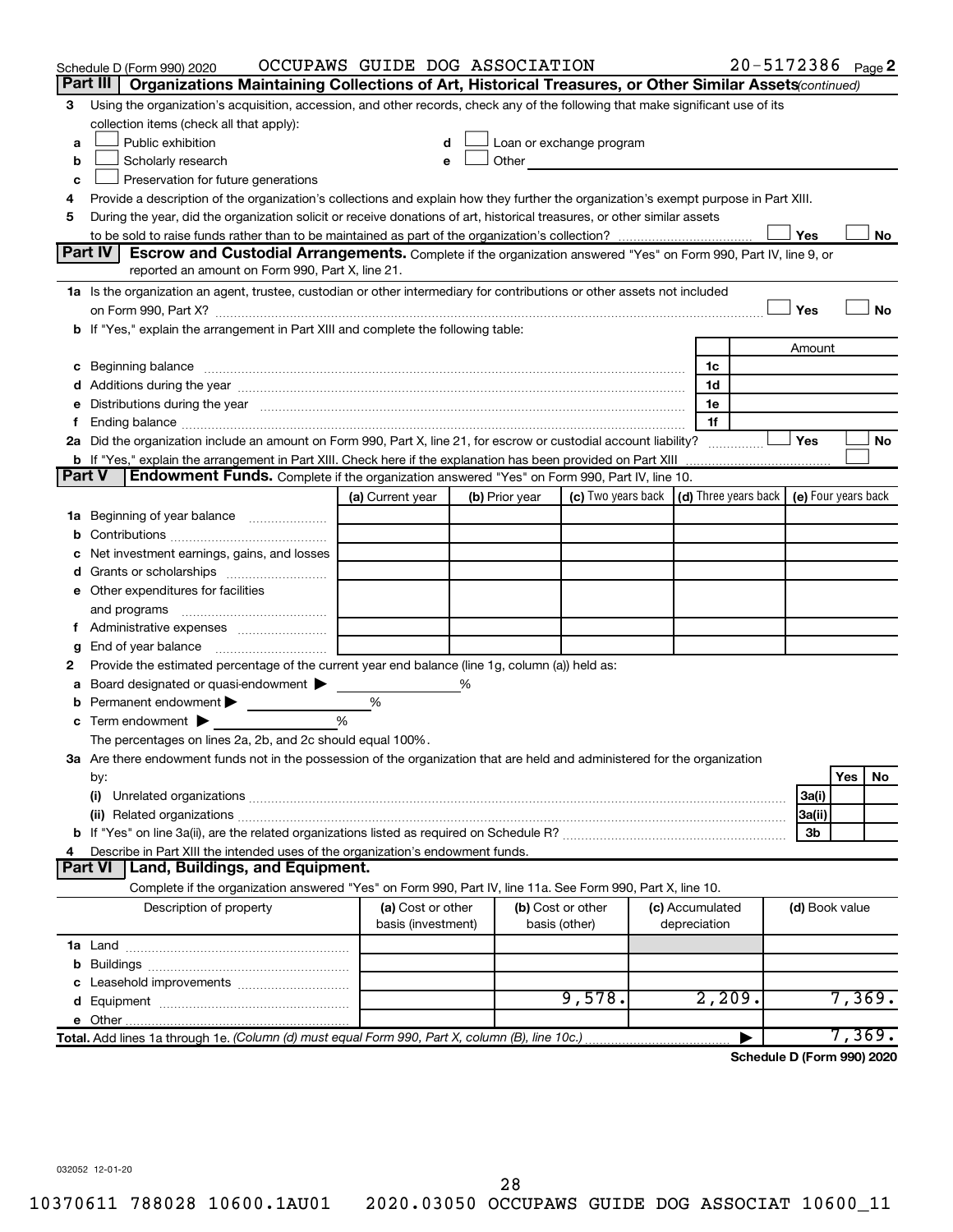|                  | Schedule D (Form 990) 2020                                                                      |                              | OCCUPAWS GUIDE DOG ASSOCIATION                                                                                    | 20-5172386 Page 3                                                                                                                                    |
|------------------|-------------------------------------------------------------------------------------------------|------------------------------|-------------------------------------------------------------------------------------------------------------------|------------------------------------------------------------------------------------------------------------------------------------------------------|
| <b>Part VIII</b> | <b>Investments - Other Securities.</b>                                                          |                              |                                                                                                                   |                                                                                                                                                      |
|                  |                                                                                                 |                              | Complete if the organization answered "Yes" on Form 990, Part IV, line 11b. See Form 990, Part X, line 12.        |                                                                                                                                                      |
|                  | (a) Description of security or category (including name of security)                            |                              | (b) Book value                                                                                                    | (c) Method of valuation: Cost or end-of-year market value                                                                                            |
|                  |                                                                                                 |                              |                                                                                                                   |                                                                                                                                                      |
|                  |                                                                                                 |                              |                                                                                                                   |                                                                                                                                                      |
| (3) Other        |                                                                                                 |                              |                                                                                                                   |                                                                                                                                                      |
| (A)              |                                                                                                 |                              |                                                                                                                   |                                                                                                                                                      |
| (B)              |                                                                                                 |                              |                                                                                                                   |                                                                                                                                                      |
| (C)              |                                                                                                 |                              |                                                                                                                   |                                                                                                                                                      |
| (D)              |                                                                                                 |                              |                                                                                                                   |                                                                                                                                                      |
| (E)              |                                                                                                 |                              |                                                                                                                   |                                                                                                                                                      |
| (F)              |                                                                                                 |                              |                                                                                                                   |                                                                                                                                                      |
| (G)              |                                                                                                 |                              |                                                                                                                   |                                                                                                                                                      |
| (H)              |                                                                                                 |                              |                                                                                                                   |                                                                                                                                                      |
|                  | Total. (Col. (b) must equal Form 990, Part X, col. (B) line 12.) $\blacktriangleright$          |                              |                                                                                                                   |                                                                                                                                                      |
|                  | Part VIII Investments - Program Related.                                                        |                              |                                                                                                                   |                                                                                                                                                      |
|                  |                                                                                                 |                              | Complete if the organization answered "Yes" on Form 990, Part IV, line 11c. See Form 990, Part X, line 13.        |                                                                                                                                                      |
|                  | (a) Description of investment                                                                   |                              | (b) Book value                                                                                                    | (c) Method of valuation: Cost or end-of-year market value                                                                                            |
| (1)              |                                                                                                 |                              |                                                                                                                   |                                                                                                                                                      |
| (2)              |                                                                                                 |                              |                                                                                                                   |                                                                                                                                                      |
| (3)              |                                                                                                 |                              |                                                                                                                   |                                                                                                                                                      |
| (4)              |                                                                                                 |                              |                                                                                                                   |                                                                                                                                                      |
| (5)              |                                                                                                 |                              |                                                                                                                   |                                                                                                                                                      |
| (6)              |                                                                                                 |                              |                                                                                                                   |                                                                                                                                                      |
| (7)              |                                                                                                 |                              |                                                                                                                   |                                                                                                                                                      |
| (8)              |                                                                                                 |                              |                                                                                                                   |                                                                                                                                                      |
| (9)              |                                                                                                 |                              |                                                                                                                   |                                                                                                                                                      |
|                  | Total. (Col. (b) must equal Form 990, Part X, col. (B) line 13.)                                |                              |                                                                                                                   |                                                                                                                                                      |
| Part IX          | <b>Other Assets.</b>                                                                            |                              |                                                                                                                   |                                                                                                                                                      |
|                  |                                                                                                 |                              | Complete if the organization answered "Yes" on Form 990, Part IV, line 11d. See Form 990, Part X, line 15.        |                                                                                                                                                      |
|                  |                                                                                                 |                              | (a) Description                                                                                                   | (b) Book value                                                                                                                                       |
| (1)              |                                                                                                 |                              |                                                                                                                   |                                                                                                                                                      |
| (2)              |                                                                                                 |                              |                                                                                                                   |                                                                                                                                                      |
| (3)              |                                                                                                 |                              |                                                                                                                   |                                                                                                                                                      |
| (4)              |                                                                                                 |                              |                                                                                                                   |                                                                                                                                                      |
| (5)              |                                                                                                 |                              |                                                                                                                   |                                                                                                                                                      |
| (၆)              |                                                                                                 |                              |                                                                                                                   |                                                                                                                                                      |
| (7)              |                                                                                                 |                              |                                                                                                                   |                                                                                                                                                      |
| (8)              |                                                                                                 |                              |                                                                                                                   |                                                                                                                                                      |
| (9)              |                                                                                                 |                              |                                                                                                                   |                                                                                                                                                      |
|                  | Total. (Column (b) must equal Form 990, Part X, col. (B) line 15.)<br><b>Other Liabilities.</b> |                              |                                                                                                                   |                                                                                                                                                      |
| Part X           |                                                                                                 |                              |                                                                                                                   |                                                                                                                                                      |
|                  |                                                                                                 | (a) Description of liability | Complete if the organization answered "Yes" on Form 990, Part IV, line 11e or 11f. See Form 990, Part X, line 25. | (b) Book value                                                                                                                                       |
| 1.               |                                                                                                 |                              |                                                                                                                   |                                                                                                                                                      |
| (1)              | Federal income taxes                                                                            |                              |                                                                                                                   |                                                                                                                                                      |
| (2)              |                                                                                                 |                              |                                                                                                                   |                                                                                                                                                      |
| (3)              |                                                                                                 |                              |                                                                                                                   |                                                                                                                                                      |
| (4)              |                                                                                                 |                              |                                                                                                                   |                                                                                                                                                      |
| (5)              |                                                                                                 |                              |                                                                                                                   |                                                                                                                                                      |
| (6)              |                                                                                                 |                              |                                                                                                                   |                                                                                                                                                      |
| (7)              |                                                                                                 |                              |                                                                                                                   |                                                                                                                                                      |
| (8)              |                                                                                                 |                              |                                                                                                                   |                                                                                                                                                      |
| (9)              |                                                                                                 |                              |                                                                                                                   |                                                                                                                                                      |
|                  |                                                                                                 |                              |                                                                                                                   |                                                                                                                                                      |
|                  |                                                                                                 |                              |                                                                                                                   | 2. Liability for uncertain tax positions. In Part XIII, provide the text of the footnote to the organization's financial statements that reports the |

032053 12-01-20

organization's liability for uncertain tax positions under FASB ASC 740. Check here if the text of the footnote has been provided in Part XIII...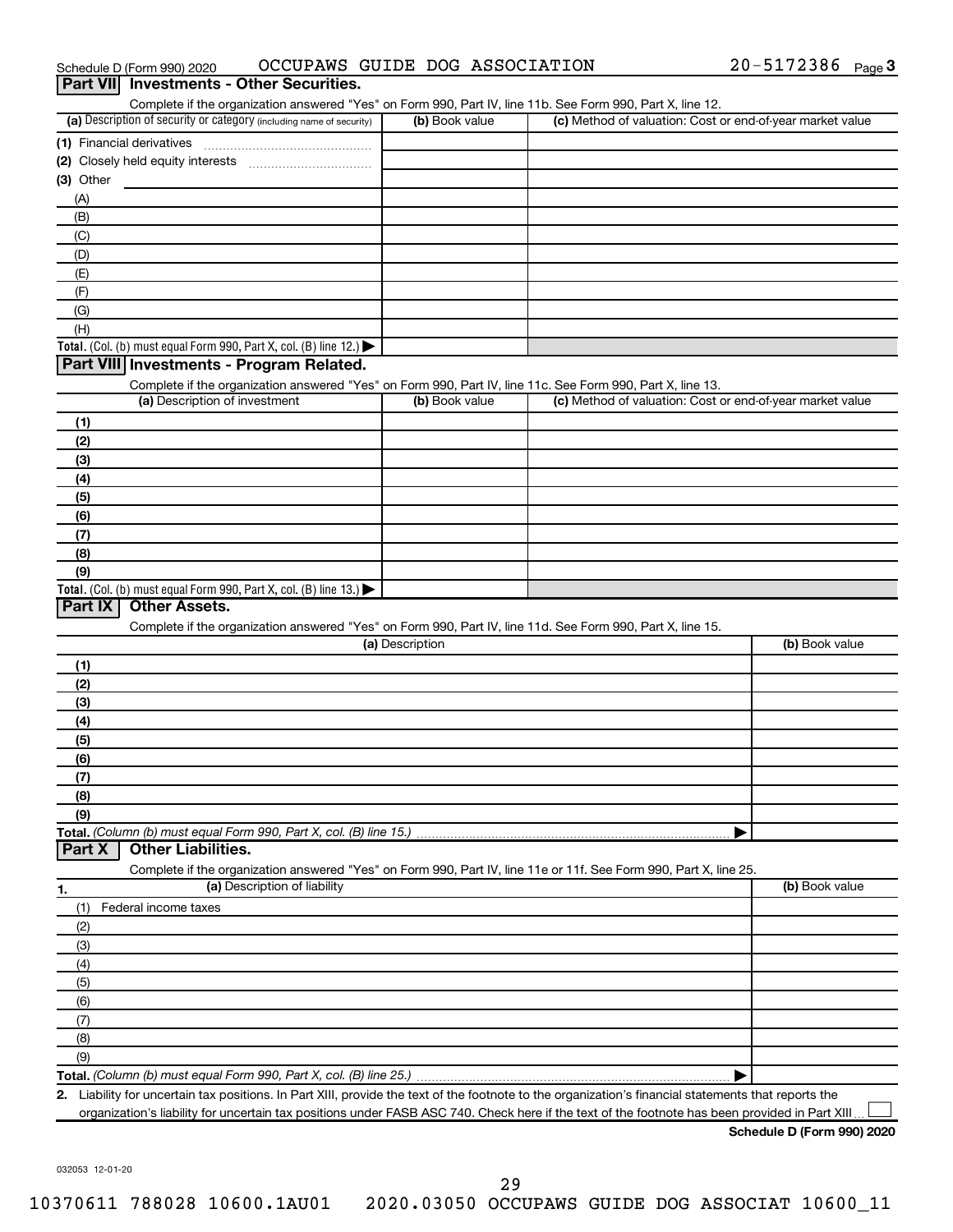| Part XI<br>Reconciliation of Revenue per Audited Financial Statements With Revenue per Return.<br>Complete if the organization answered "Yes" on Form 990, Part IV, line 12a.<br>280, 108.<br>$\blacksquare$<br>Total revenue, gains, and other support per audited financial statements [[[[[[[[[[[[[[[[[[[[[[[]]]]]]]]]]]]]<br>1<br>Amounts included on line 1 but not on Form 990, Part VIII, line 12:<br>2<br>35, 373.<br>2a<br>Net unrealized gains (losses) on investments [111] [12] matter and the unrealized gains (losses) on investments<br>a<br>7,410.<br>2 <sub>b</sub><br>b<br>2 <sub>c</sub><br>c<br>2d<br>d<br>42,783.<br>Add lines 2a through 2d <b>contained a contained a contained a contained a</b> contained a contained a contained a contained a contained a contained a contained a contained a contained a contained a contained a contained a cont<br>2e<br>е<br>237, 325.<br>3<br>3<br>Amounts included on Form 990, Part VIII, line 12, but not on line 1:<br>4<br>4a<br>a<br>4 <sub>b</sub><br>Other (Describe in Part XIII.) <b>Construction Contract Construction</b> Chemical Construction Chemical Chemical Chemical Chemical Chemical Chemical Chemical Chemical Chemical Chemical Chemical Chemical Chemical Chemical Chemic<br>b<br>Add lines 4a and 4b<br>C.<br>4c<br>237, 325.<br>5<br>Part XII   Reconciliation of Expenses per Audited Financial Statements With Expenses per Return.<br>Complete if the organization answered "Yes" on Form 990, Part IV, line 12a.<br>282, 265.<br>1<br>1<br>Amounts included on line 1 but not on Form 990, Part IX, line 25:<br>2<br>7,410.<br>2a<br>a<br>2 <sub>b</sub><br>b<br>2 <sub>c</sub><br>Other losses<br>2d<br>d<br>7,410.<br>Add lines 2a through 2d <b>contained a contained a contained a contained a</b> contained a contact the set of the set of the set of the set of the set of the set of the set of the set of the set of the set of the set of the set<br><b>2e</b><br>е<br>274,855.<br>$\mathbf{a}$<br>з<br>Amounts included on Form 990, Part IX, line 25, but not on line 1:<br>4<br>4a<br>a<br>4 <sub>b</sub><br>Other (Describe in Part XIII.) <b>Construction and Construction</b> Chern Construction Chern Chern Chern Chern Chern Chern Chern Chern Chern Chern Chern Chern Chern Chern Chern Chern Chern Chern Chern Chern Chern Chern Chern Ch<br>b<br>0.<br>Add lines 4a and 4b<br>C.<br>4с<br>274,855.<br>5<br>5.<br>Part XIII Supplemental Information. | OCCUPAWS GUIDE DOG ASSOCIATION<br>Schedule D (Form 990) 2020 |  | 20-5172386 Page 4 |
|------------------------------------------------------------------------------------------------------------------------------------------------------------------------------------------------------------------------------------------------------------------------------------------------------------------------------------------------------------------------------------------------------------------------------------------------------------------------------------------------------------------------------------------------------------------------------------------------------------------------------------------------------------------------------------------------------------------------------------------------------------------------------------------------------------------------------------------------------------------------------------------------------------------------------------------------------------------------------------------------------------------------------------------------------------------------------------------------------------------------------------------------------------------------------------------------------------------------------------------------------------------------------------------------------------------------------------------------------------------------------------------------------------------------------------------------------------------------------------------------------------------------------------------------------------------------------------------------------------------------------------------------------------------------------------------------------------------------------------------------------------------------------------------------------------------------------------------------------------------------------------------------------------------------------------------------------------------------------------------------------------------------------------------------------------------------------------------------------------------------------------------------------------------------------------------------------------------------------------------------------------------------------------------------------------------------------------------------------------------------------------------------------------------------------------------------------------------------|--------------------------------------------------------------|--|-------------------|
|                                                                                                                                                                                                                                                                                                                                                                                                                                                                                                                                                                                                                                                                                                                                                                                                                                                                                                                                                                                                                                                                                                                                                                                                                                                                                                                                                                                                                                                                                                                                                                                                                                                                                                                                                                                                                                                                                                                                                                                                                                                                                                                                                                                                                                                                                                                                                                                                                                                                        |                                                              |  |                   |
|                                                                                                                                                                                                                                                                                                                                                                                                                                                                                                                                                                                                                                                                                                                                                                                                                                                                                                                                                                                                                                                                                                                                                                                                                                                                                                                                                                                                                                                                                                                                                                                                                                                                                                                                                                                                                                                                                                                                                                                                                                                                                                                                                                                                                                                                                                                                                                                                                                                                        |                                                              |  |                   |
|                                                                                                                                                                                                                                                                                                                                                                                                                                                                                                                                                                                                                                                                                                                                                                                                                                                                                                                                                                                                                                                                                                                                                                                                                                                                                                                                                                                                                                                                                                                                                                                                                                                                                                                                                                                                                                                                                                                                                                                                                                                                                                                                                                                                                                                                                                                                                                                                                                                                        |                                                              |  |                   |
|                                                                                                                                                                                                                                                                                                                                                                                                                                                                                                                                                                                                                                                                                                                                                                                                                                                                                                                                                                                                                                                                                                                                                                                                                                                                                                                                                                                                                                                                                                                                                                                                                                                                                                                                                                                                                                                                                                                                                                                                                                                                                                                                                                                                                                                                                                                                                                                                                                                                        |                                                              |  |                   |
|                                                                                                                                                                                                                                                                                                                                                                                                                                                                                                                                                                                                                                                                                                                                                                                                                                                                                                                                                                                                                                                                                                                                                                                                                                                                                                                                                                                                                                                                                                                                                                                                                                                                                                                                                                                                                                                                                                                                                                                                                                                                                                                                                                                                                                                                                                                                                                                                                                                                        |                                                              |  |                   |
|                                                                                                                                                                                                                                                                                                                                                                                                                                                                                                                                                                                                                                                                                                                                                                                                                                                                                                                                                                                                                                                                                                                                                                                                                                                                                                                                                                                                                                                                                                                                                                                                                                                                                                                                                                                                                                                                                                                                                                                                                                                                                                                                                                                                                                                                                                                                                                                                                                                                        |                                                              |  |                   |
|                                                                                                                                                                                                                                                                                                                                                                                                                                                                                                                                                                                                                                                                                                                                                                                                                                                                                                                                                                                                                                                                                                                                                                                                                                                                                                                                                                                                                                                                                                                                                                                                                                                                                                                                                                                                                                                                                                                                                                                                                                                                                                                                                                                                                                                                                                                                                                                                                                                                        |                                                              |  |                   |
|                                                                                                                                                                                                                                                                                                                                                                                                                                                                                                                                                                                                                                                                                                                                                                                                                                                                                                                                                                                                                                                                                                                                                                                                                                                                                                                                                                                                                                                                                                                                                                                                                                                                                                                                                                                                                                                                                                                                                                                                                                                                                                                                                                                                                                                                                                                                                                                                                                                                        |                                                              |  |                   |
|                                                                                                                                                                                                                                                                                                                                                                                                                                                                                                                                                                                                                                                                                                                                                                                                                                                                                                                                                                                                                                                                                                                                                                                                                                                                                                                                                                                                                                                                                                                                                                                                                                                                                                                                                                                                                                                                                                                                                                                                                                                                                                                                                                                                                                                                                                                                                                                                                                                                        |                                                              |  |                   |
|                                                                                                                                                                                                                                                                                                                                                                                                                                                                                                                                                                                                                                                                                                                                                                                                                                                                                                                                                                                                                                                                                                                                                                                                                                                                                                                                                                                                                                                                                                                                                                                                                                                                                                                                                                                                                                                                                                                                                                                                                                                                                                                                                                                                                                                                                                                                                                                                                                                                        |                                                              |  |                   |
|                                                                                                                                                                                                                                                                                                                                                                                                                                                                                                                                                                                                                                                                                                                                                                                                                                                                                                                                                                                                                                                                                                                                                                                                                                                                                                                                                                                                                                                                                                                                                                                                                                                                                                                                                                                                                                                                                                                                                                                                                                                                                                                                                                                                                                                                                                                                                                                                                                                                        |                                                              |  |                   |
|                                                                                                                                                                                                                                                                                                                                                                                                                                                                                                                                                                                                                                                                                                                                                                                                                                                                                                                                                                                                                                                                                                                                                                                                                                                                                                                                                                                                                                                                                                                                                                                                                                                                                                                                                                                                                                                                                                                                                                                                                                                                                                                                                                                                                                                                                                                                                                                                                                                                        |                                                              |  |                   |
|                                                                                                                                                                                                                                                                                                                                                                                                                                                                                                                                                                                                                                                                                                                                                                                                                                                                                                                                                                                                                                                                                                                                                                                                                                                                                                                                                                                                                                                                                                                                                                                                                                                                                                                                                                                                                                                                                                                                                                                                                                                                                                                                                                                                                                                                                                                                                                                                                                                                        |                                                              |  |                   |
|                                                                                                                                                                                                                                                                                                                                                                                                                                                                                                                                                                                                                                                                                                                                                                                                                                                                                                                                                                                                                                                                                                                                                                                                                                                                                                                                                                                                                                                                                                                                                                                                                                                                                                                                                                                                                                                                                                                                                                                                                                                                                                                                                                                                                                                                                                                                                                                                                                                                        |                                                              |  |                   |
|                                                                                                                                                                                                                                                                                                                                                                                                                                                                                                                                                                                                                                                                                                                                                                                                                                                                                                                                                                                                                                                                                                                                                                                                                                                                                                                                                                                                                                                                                                                                                                                                                                                                                                                                                                                                                                                                                                                                                                                                                                                                                                                                                                                                                                                                                                                                                                                                                                                                        |                                                              |  |                   |
|                                                                                                                                                                                                                                                                                                                                                                                                                                                                                                                                                                                                                                                                                                                                                                                                                                                                                                                                                                                                                                                                                                                                                                                                                                                                                                                                                                                                                                                                                                                                                                                                                                                                                                                                                                                                                                                                                                                                                                                                                                                                                                                                                                                                                                                                                                                                                                                                                                                                        |                                                              |  |                   |
|                                                                                                                                                                                                                                                                                                                                                                                                                                                                                                                                                                                                                                                                                                                                                                                                                                                                                                                                                                                                                                                                                                                                                                                                                                                                                                                                                                                                                                                                                                                                                                                                                                                                                                                                                                                                                                                                                                                                                                                                                                                                                                                                                                                                                                                                                                                                                                                                                                                                        |                                                              |  |                   |
|                                                                                                                                                                                                                                                                                                                                                                                                                                                                                                                                                                                                                                                                                                                                                                                                                                                                                                                                                                                                                                                                                                                                                                                                                                                                                                                                                                                                                                                                                                                                                                                                                                                                                                                                                                                                                                                                                                                                                                                                                                                                                                                                                                                                                                                                                                                                                                                                                                                                        |                                                              |  |                   |
|                                                                                                                                                                                                                                                                                                                                                                                                                                                                                                                                                                                                                                                                                                                                                                                                                                                                                                                                                                                                                                                                                                                                                                                                                                                                                                                                                                                                                                                                                                                                                                                                                                                                                                                                                                                                                                                                                                                                                                                                                                                                                                                                                                                                                                                                                                                                                                                                                                                                        |                                                              |  |                   |
|                                                                                                                                                                                                                                                                                                                                                                                                                                                                                                                                                                                                                                                                                                                                                                                                                                                                                                                                                                                                                                                                                                                                                                                                                                                                                                                                                                                                                                                                                                                                                                                                                                                                                                                                                                                                                                                                                                                                                                                                                                                                                                                                                                                                                                                                                                                                                                                                                                                                        |                                                              |  |                   |
|                                                                                                                                                                                                                                                                                                                                                                                                                                                                                                                                                                                                                                                                                                                                                                                                                                                                                                                                                                                                                                                                                                                                                                                                                                                                                                                                                                                                                                                                                                                                                                                                                                                                                                                                                                                                                                                                                                                                                                                                                                                                                                                                                                                                                                                                                                                                                                                                                                                                        |                                                              |  |                   |
|                                                                                                                                                                                                                                                                                                                                                                                                                                                                                                                                                                                                                                                                                                                                                                                                                                                                                                                                                                                                                                                                                                                                                                                                                                                                                                                                                                                                                                                                                                                                                                                                                                                                                                                                                                                                                                                                                                                                                                                                                                                                                                                                                                                                                                                                                                                                                                                                                                                                        |                                                              |  |                   |
|                                                                                                                                                                                                                                                                                                                                                                                                                                                                                                                                                                                                                                                                                                                                                                                                                                                                                                                                                                                                                                                                                                                                                                                                                                                                                                                                                                                                                                                                                                                                                                                                                                                                                                                                                                                                                                                                                                                                                                                                                                                                                                                                                                                                                                                                                                                                                                                                                                                                        |                                                              |  |                   |
|                                                                                                                                                                                                                                                                                                                                                                                                                                                                                                                                                                                                                                                                                                                                                                                                                                                                                                                                                                                                                                                                                                                                                                                                                                                                                                                                                                                                                                                                                                                                                                                                                                                                                                                                                                                                                                                                                                                                                                                                                                                                                                                                                                                                                                                                                                                                                                                                                                                                        |                                                              |  |                   |
|                                                                                                                                                                                                                                                                                                                                                                                                                                                                                                                                                                                                                                                                                                                                                                                                                                                                                                                                                                                                                                                                                                                                                                                                                                                                                                                                                                                                                                                                                                                                                                                                                                                                                                                                                                                                                                                                                                                                                                                                                                                                                                                                                                                                                                                                                                                                                                                                                                                                        |                                                              |  |                   |
|                                                                                                                                                                                                                                                                                                                                                                                                                                                                                                                                                                                                                                                                                                                                                                                                                                                                                                                                                                                                                                                                                                                                                                                                                                                                                                                                                                                                                                                                                                                                                                                                                                                                                                                                                                                                                                                                                                                                                                                                                                                                                                                                                                                                                                                                                                                                                                                                                                                                        |                                                              |  |                   |
|                                                                                                                                                                                                                                                                                                                                                                                                                                                                                                                                                                                                                                                                                                                                                                                                                                                                                                                                                                                                                                                                                                                                                                                                                                                                                                                                                                                                                                                                                                                                                                                                                                                                                                                                                                                                                                                                                                                                                                                                                                                                                                                                                                                                                                                                                                                                                                                                                                                                        |                                                              |  |                   |
|                                                                                                                                                                                                                                                                                                                                                                                                                                                                                                                                                                                                                                                                                                                                                                                                                                                                                                                                                                                                                                                                                                                                                                                                                                                                                                                                                                                                                                                                                                                                                                                                                                                                                                                                                                                                                                                                                                                                                                                                                                                                                                                                                                                                                                                                                                                                                                                                                                                                        |                                                              |  |                   |
|                                                                                                                                                                                                                                                                                                                                                                                                                                                                                                                                                                                                                                                                                                                                                                                                                                                                                                                                                                                                                                                                                                                                                                                                                                                                                                                                                                                                                                                                                                                                                                                                                                                                                                                                                                                                                                                                                                                                                                                                                                                                                                                                                                                                                                                                                                                                                                                                                                                                        |                                                              |  |                   |
|                                                                                                                                                                                                                                                                                                                                                                                                                                                                                                                                                                                                                                                                                                                                                                                                                                                                                                                                                                                                                                                                                                                                                                                                                                                                                                                                                                                                                                                                                                                                                                                                                                                                                                                                                                                                                                                                                                                                                                                                                                                                                                                                                                                                                                                                                                                                                                                                                                                                        |                                                              |  |                   |
|                                                                                                                                                                                                                                                                                                                                                                                                                                                                                                                                                                                                                                                                                                                                                                                                                                                                                                                                                                                                                                                                                                                                                                                                                                                                                                                                                                                                                                                                                                                                                                                                                                                                                                                                                                                                                                                                                                                                                                                                                                                                                                                                                                                                                                                                                                                                                                                                                                                                        |                                                              |  |                   |

Provide the descriptions required for Part II, lines 3, 5, and 9; Part III, lines 1a and 4; Part IV, lines 1b and 2b; Part V, line 4; Part X, line 2; Part XI, lines 2d and 4b; and Part XII, lines 2d and 4b. Also complete this part to provide any additional information.

**Schedule D (Form 990) 2020**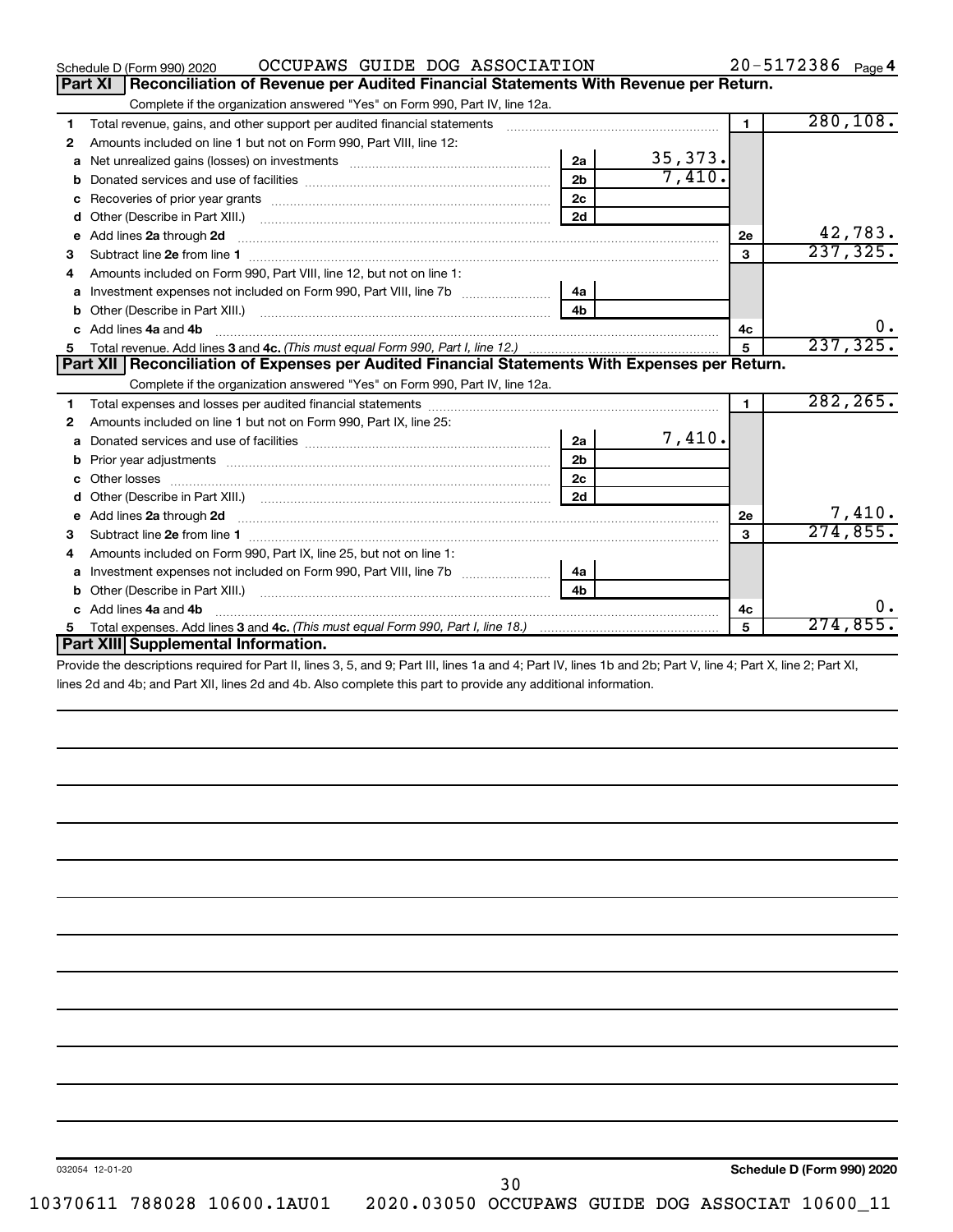**(Form 990 or 990-EZ)**

**SCHEDULE O Supplemental Information to Form 990 or 990-EZ 2020**<br>(Form 990 or 990-EZ) Complete to provide information for responses to specific questions on

**| Go to www.irs.gov/Form990 for the latest information.**

**Complete to provide information for responses to specific questions on Form 990 or 990-EZ or to provide any additional information. | Attach to Form 990 or 990-EZ.**

Department of the Treasury Internal Revenue Service Name of the organization

OCCUPAWS GUIDE DOG ASSOCIATION 20-5172386

**Employer identification number**

OMB No. 1545-0047

**Open to Public Inspection**

FORM 990, PART I, LINE 1, DESCRIPTION OF ORGANIZATION MISSION:

WISCONSIN AND CONTIGUOUS STATE ADULT RESIDENTS WHO HAVE VISUAL

IMPAIRMENTS AT NO CHARGE.

FORM 990, PART VI, SECTION A, LINE 2:

MARK SCHULTZE AND BARBARA SCHULTZE HAVE A FAMILY RELATIONSHIP. KRISTEN

SCHOVILLE AND JIM SCHOVILLE HAVE A FAMILY RELATIONSHIP.

FORM 990, PART VI, SECTION A, LINE 8B:

THE ASSOCIATION DOES NOT HAVE ANY COMMITTEES WITH AUTHORITY TO ACT ON

BEHALF OF THE GOVERNING BODY.

FORM 990, PART VI, SECTION B, LINE 11B:

THE PREPARED FORM 990 IS REVIEWED AND APPROVED BY THE ASSOCIATION'S

TREASURER BEFORE THE RETURN IS FILED WITH THE IRS.

FORM 990, PART VI, SECTION B, LINE 12C:

THE ASSOCIATION'S CONFLICT OF INTEREST POLICY COVERS ALL DIRECTORS AND EMPLOYEES. IN CONNECTION WITH ANY ACTUAL OR POSSIBLE CONFLICT OF INTEREST, ALL MATERIAL FACTS MUST BE DISCLOSED TO THE MEMBERS OF THE GOVERNING BODY. THE MEMBERS OF THE GOVERNING BODY WILL THEN DETERMINE WHETHER OR NOT A CONFLICT OF INTEREST EXISTS. ANY PERSON WITH A POTENTIAL CONFLICT OF INTEREST CANNOT BE PRESENT WHILE THE GOVERNING BODY MAKES A DETERMINATION. NO TRANSACTIONS OR ARRANGEMENTS WILL BE ENTERED INTO WHERE A CONFLICT OF INTEREST EXISTS.

032211 11-20-20 **For Paperwork Reduction Act Notice, see the Instructions for Form 990 or 990-EZ. Schedule O (Form 990 or 990-EZ) 2020** LHA